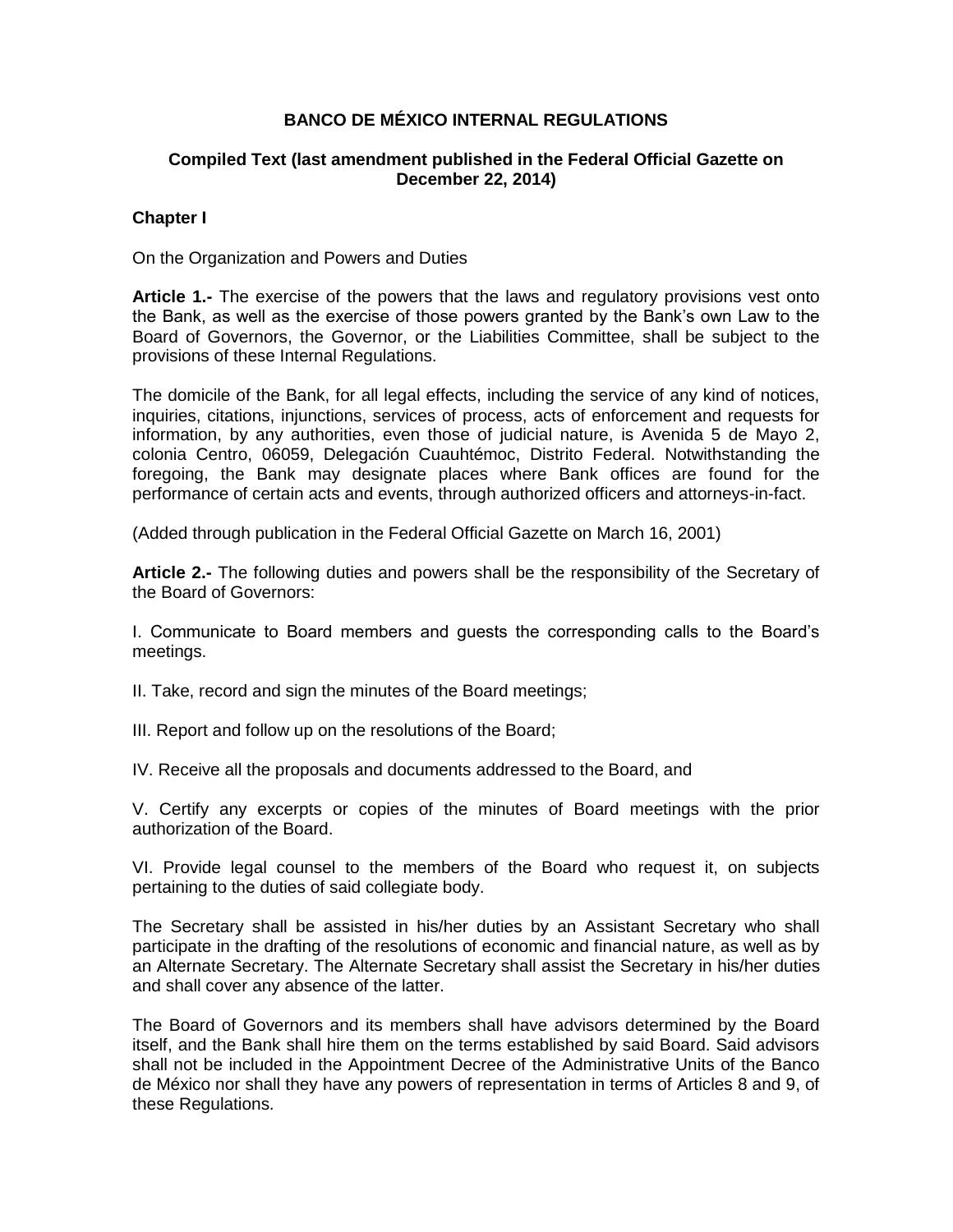(Modified through amendments published in the Federal Official Gazette on March 16, 2001, and added by publication in the Federal Official Gazette on July 23, 2001 and January 31, 2013.)

**Article 3.-** The Minutes of the Board of Governor's meetings shall be kept in yearly volumes and they shall be signed by the person who chaired the Board and by the Secretary, as well as by the attending members of the Board of Governors who are willing to do so, provided a copy of the documents referred to in the meeting is appended to said minutes.

(Modified through amendments published in the Federal Official Gazette on December 17, 2001)

**Article 4.-** For the best performance of the duties entrusted by the Law, the Governor shall have the following units:

For the performance of the duties entrusted by the Law, the Governor shall have the following units:

Directorate General of Financial System Issues

Directorate General of Comptroller and Risk Management

Directorate General of Currency Issuance

Directorate General of Financial Stability

Directorate General of Economic Research

Directorate General of Central Bank Operations

Directorate General of Institutional Relations

Directorate General of Payments Systems and Corporate Services

Directorate General of Information Technology

Directorate General of Legal Affairs

Directorate of Currency Issuance Management

Directorate of Risk Management

Directorate of Financial System Risk Analysis

Directorate of Macrofinancial Risk Analysis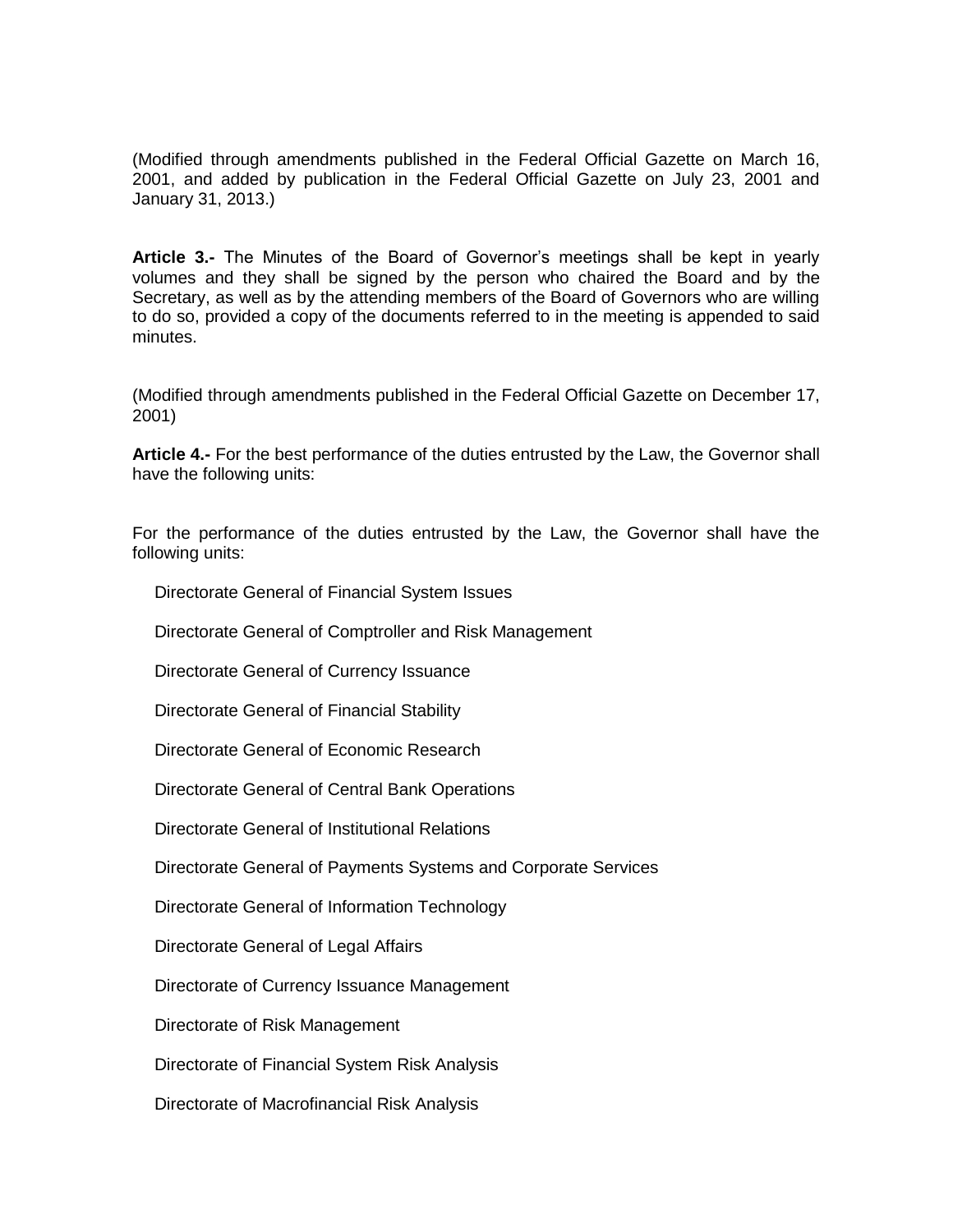Directorate of Macroeconomic Analysis

Directorate of Price, Regional Economies, and Information Analysis

Directorate of Operations Support

Directorate of International Affairs

Directorate of Communications

Directorate of Accounting, Planning, and Budgeting

Directorate of Internal Control

Directorate of Information Coordination

Directorate of Central Bank Regulations

Directorate of Financial Stability

Directorate of Economic Studies

Directorate of Financial Services Evaluation

Banknote Printing Factory Directorate

Directorate of Financial System Information

Directorate of Development Financial Intermediaries

Directorate of Economic Measurement

Directorate of International Operations

Directorate of Currency Issuance Planning and Distribution

Directorate of Human Resources

Directorate of Material Resources

Directorate of Regulation and Supervision

Directorate of Security

Directorate of Payment Systems

Directorate of Systems

Directorate of Institutional Liaisons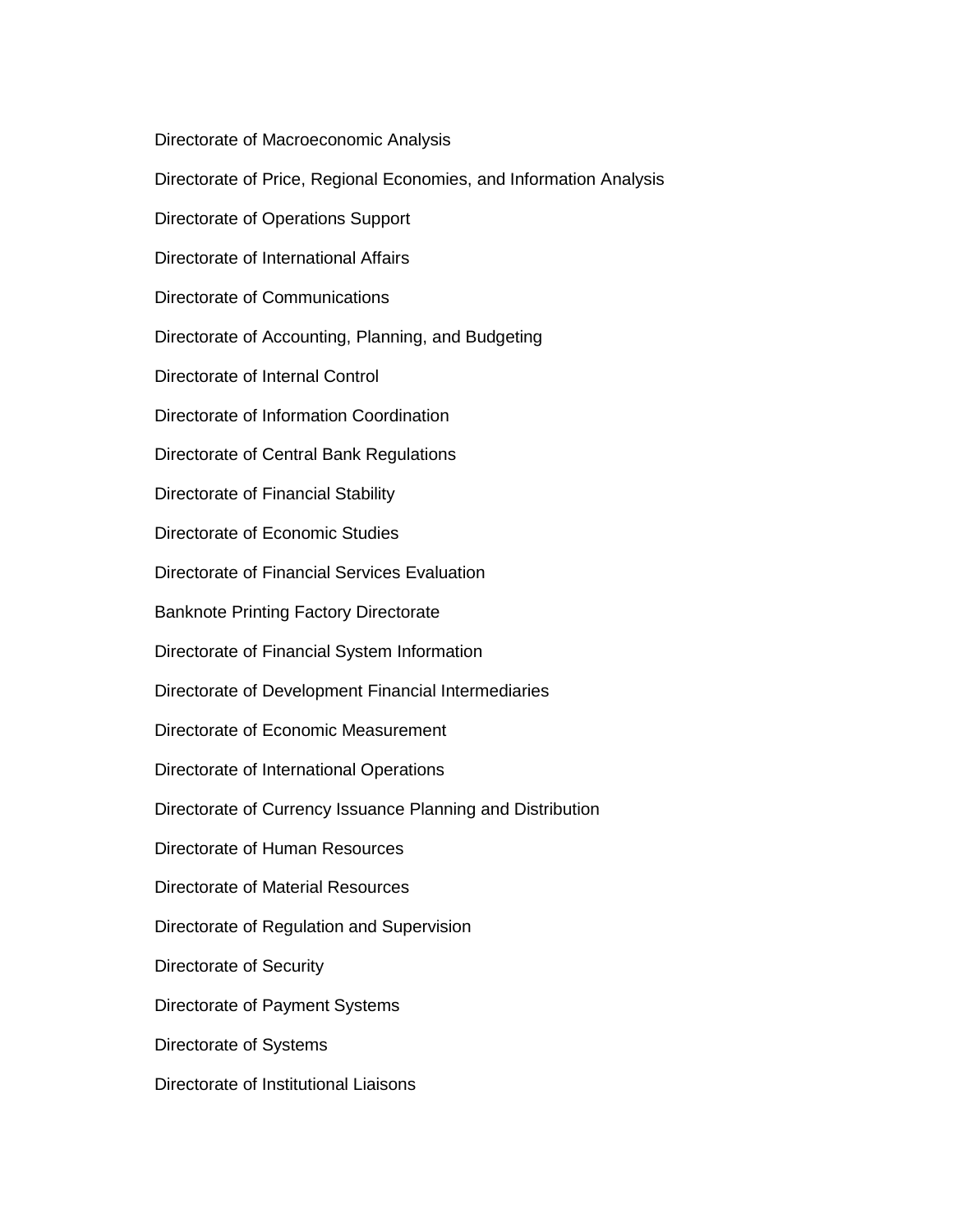The Directorate Generals shall have the Directorates assigned to them that the present Regulations indicate. The Bank shall have the support of a Board Secretary and a Directorate of Auditing that shall depend on the Board.

The General Directors, the Secretary of the Board, and the Directors shall be assisted in the performance of their duties by the Managers, Regional Cashiers, Assistant Managers, Heads of Division, Heads of Directorates, and Heads of Office and by the other employees established in the corresponding structure. Furthermore, the Directorate Generals and the Directorates may have information technology, IT, units assigned to them as provided in the Appointment Decree of the Administrative Units of the Banco de México.

The Board of Governors or the Governor, within the scope of their duties, may constitute committees of a consulting or decision-making nature. The resolutions or acts for the creation of such committees shall establish their constitution, as well as their operating rules and duties. The provisions of this paragraph and the subsequent paragraphs of this Article shall not apply to the collegiate committees or bodies that are provided for in other legal statutes or provisions.

The administrative units of the Bank shall obey any resolutions taken by the committees; in the event that these units fail to follow such resolutions, they shall be sent to the Board of Governors or the Governor so they can decide upon their mandatory application, within the scope of their duties.

The creation and dissolution of committees shall be reported to the Directorate General of Comptroller and Risk Management. The work groups shall not require an agreement for their creation and operation.

#### Paragraph repealed.

In the event that the Governor agrees to the creation of a Committee, a member of the Board of Governors may be invited to its meetings; this Board member shall attend only to speak and shall not vote.

The Bank shall have an Information Committee for purposes of the Federal Law of Transparency and Access to Public Government Information and the Regulations issued on this subject by the Board of Governors. Said Committee shall have the duties established in Article 31 of these Internal Regulations and shall be composed of the Director of Institutional Relations, the Director of Information Coordination and the Director of Central Bank Regulations. There shall be no alternate members and the Committee may hold meetings with the attendance of two of its members, and it shall meet at least twice a year.

The abovementioned Committee shall be coordinated by the Director of Central Bank Regulations, who shall have a deciding vote in case of ties. Such committee shall have a permanent advisor who shall be the Director of Systems and a Secretary assigned by the Directorate of Central Bank Regulations.

Additionally, the Bank shall have an Auditing Committee with the powers and duties set forth in Article 29 Bis 2 of these Internal Regulations, composed of two members of the Board of Governors appointed by the board itself positions that may not be filled by the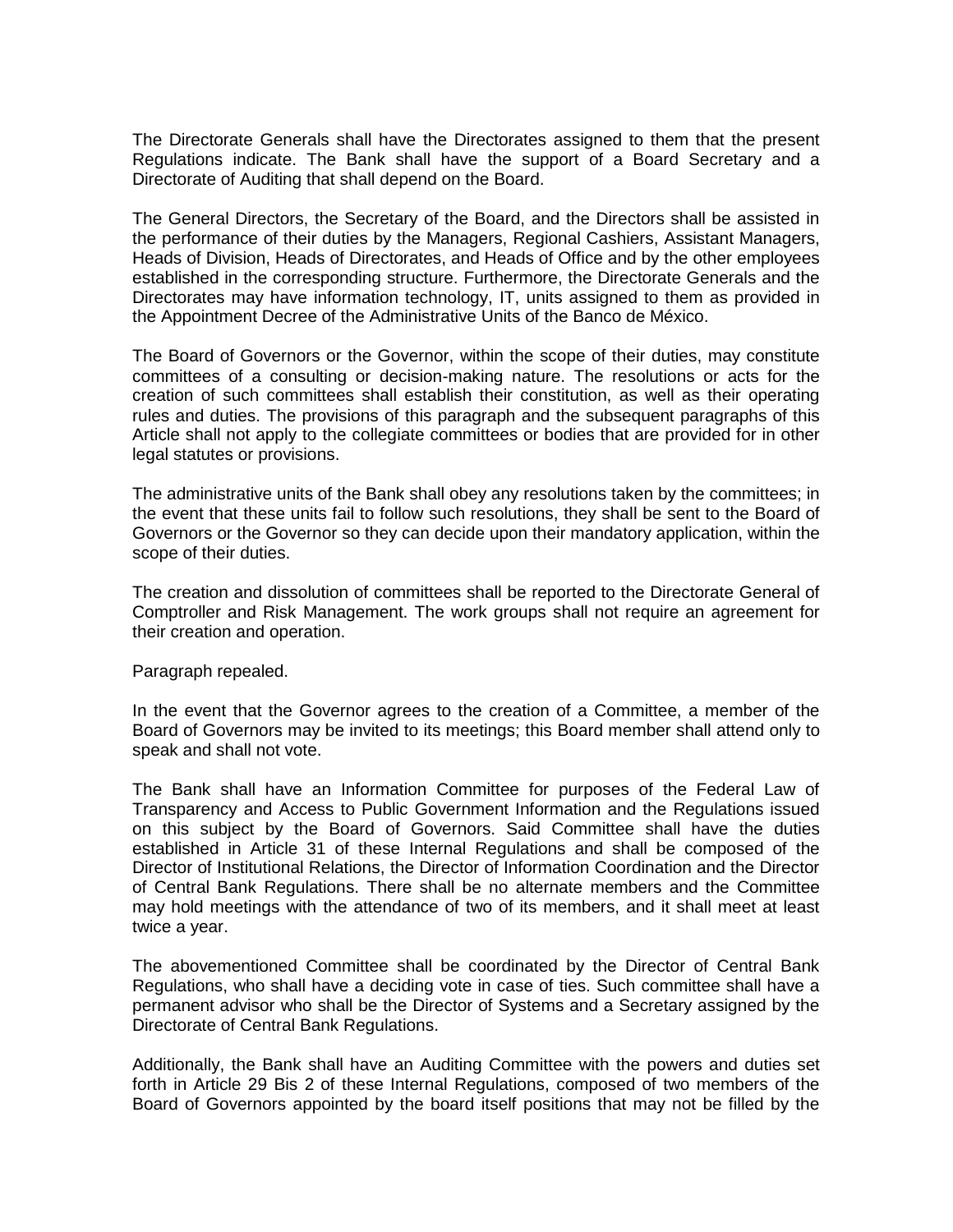Governor or the Deputy Governor chairing the Liabilities Committee, as well as by a member independent from the Bank also appointed by the same Board. The members of the Committee shall have no alternate members.

The Board of Governors shall elect the Chairman of the Auditing Committee from among the two Deputy Governors that it has appointed to committee membership.

The appointment of the independent member who shall become part of the Auditing Committee shall fall to a professional who meets the following requirements:

I. Has renowned competence in economic, financial, accounting or legal matters, with broad experience as a member of boards of directors or audit committees, or has performed auditing or controlling duties in renowned financial institutions;

II. Is known for probity and has an excellent reputation and integrity, and

III. Has not been convicted of any international crimes; banned from the exercise of commercial activities or from performing an employment, position or commission in the civil service or in the Mexican financial system.

The Auditing Committee shall meet at least three times a year. The Auditing Director, the General Director of Comptrollership and Risk Management, and the external auditor may attend the meetings to speak but without the right to vote.

In order to follow up on the Bank's performance of the internal and external audit duties, the Chairman of the Committee may hold private meetings with the Auditing Director and the external auditor.

The Auditing Committee may request the hiring of independent experts renowned in auditing, economic, financial, accounting, internal control or any other matters that it deems convenient.

The fees of the independent Committee member and any hired experts shall be determined by the Board of Governors, and these individuals' services shall be contracted by the Bank under the terms and conditions established by said Board. The aforementioned persons shall keep any business and information they become aware of by virtue of the performance of their duties in the utmost confidentiality. Such confidentiality obligation shall be established in any agreements executed to such end.

(Modified and added through amendments published in the Federal Official Gazette on March 28 and September 19, 1996; April 7, May 7, July 24 and December 26, 1997; February 13 and October 14, 1998; July 30 and October 1, 1999; March 16 and December 17, 2001; December 23 and 26, 2002; April 7, 2004; October 14 and November 15, 2005; May 9, 2008; January 30 and June 10, 2009; June 4 and October 5, 2010; May 6 and August 1, 2011; March 29, 2012 and January 31, March 27, and October 31, 2013; October 15 and December 2014)

Article 4. Bis.- For purposes of the provisions of Article 5<sup>th</sup> of the Banco de México Law, the duties of the Head Cashier shall be performed by the individual appointed by the Board of Governors.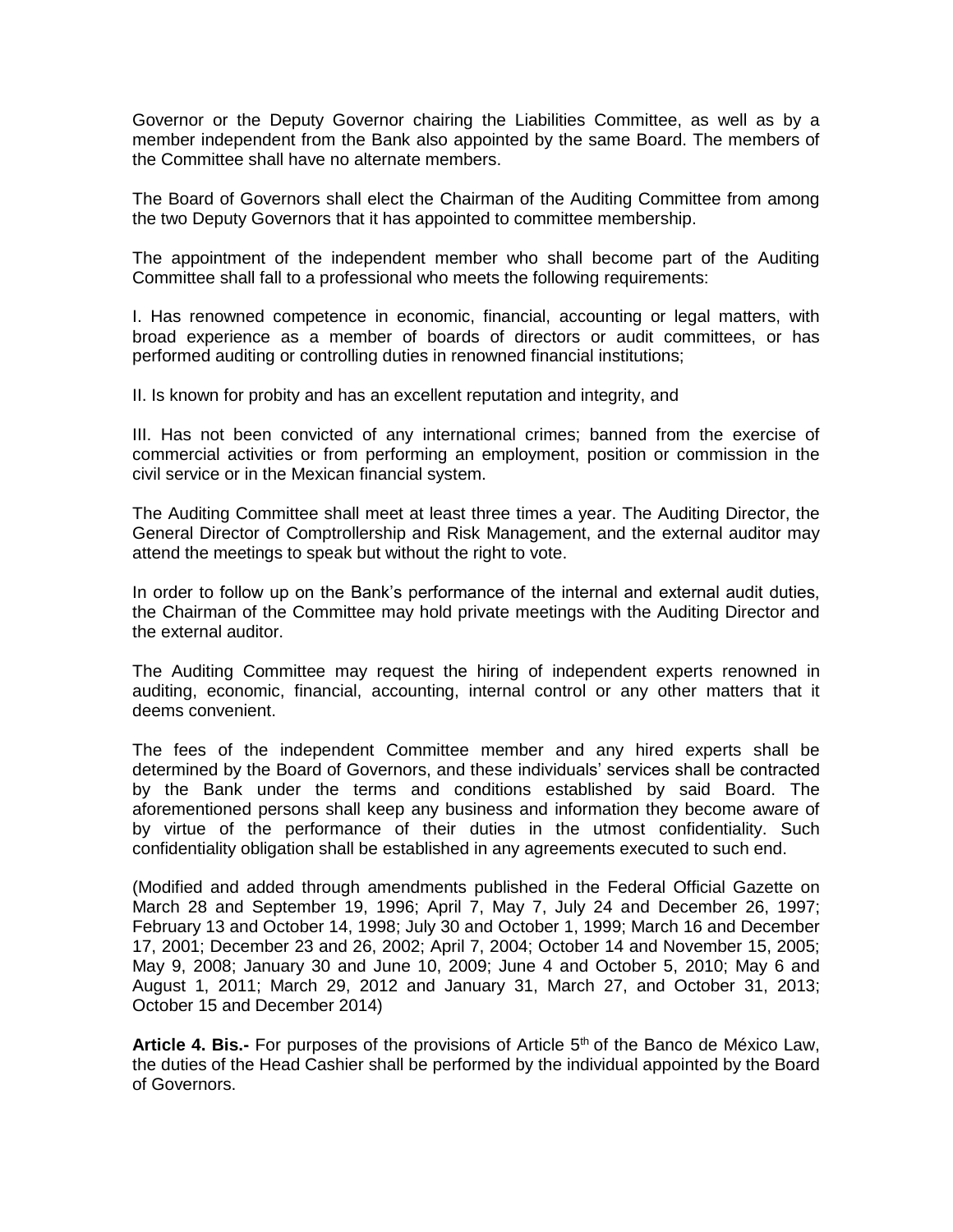(Added through amendments published in the Federal Official Gazette on August 1, 2011)

**Article 5.-** The Governor shall appoint the individuals who shall act as representatives of the Bank before federal agencies, organizations, collegiate bodies and other entities in which the Bank participates, to be chosen from among the members of the Board of Governors or the officers of the bank.

**Article 6.-** For the purposes of subsections I and IV of Article 47 of the Law, the Governor shall be vested with the broadest powers for acts of ownership, management, lawsuits and collections, as well as any others that require a special clause according to the terms set forth in Articles 2554 and 2587 of the Federal Civil Code, and the correlative articles of the Federal District Civil Code and of the States of the Federation, except for the powers to answer interrogations by himself/herself. Further, he/she shall have any necessary powers to subscribe and endorse negotiable instruments and in general to enter into credit transactions. Notwithstanding the provisions of Article 7, second paragraph of these Regulations, the power to answer interrogatories shall correspond to the Directorate of Legal Affairs, in terms of Articles 8 and 28 of these Internal Regulations.

The Governor may exercise the powers listed in the preceding paragraph before private parties and all kinds of authorities, except in connection with electoral and labor authorities and courts.

The exceptions set forth in the preceding paragraphs shall be applicable to the Governor whenever he/she acts as the Bank's trust officer.

(Modified through amendment published in the Federal Official Gazette on December 26, 1997 and December 26, 2002)

**Article 7.-** In the exercise of the powers established in subsection X of Article 47 of the Law, the Governor may grant and revoke powers agency agreements, or partially delegate those powers set forth in the preceding article without these being understood as having been replaced or modified. In order to prove his/her legal capacity, it will suffice to exhibit a certified copy of his/her appointment, even in the case of instruments that prove powers, agency agreements or appointment of special or general trust officers.

In the powers, agency agreements and appointments granted in accordance with the preceding paragraph, the Governor may authorize the attorneys-in-fact and agents to respond to interrogatories, as well as to exercise their powers before all kinds of judicial or administrative authorities, even those of a criminal, electoral or labor nature.

The Governor may authorize the attorneys-in-fact, agents and trust officers to grant or revoke general or special powers according to the applicable provisions.

**Article 8.-** The powers entrusted by these Internal Regulations to the Heads of the Directorate Generals, Secretary of the Board of Governors, and Directorates may be exercised by them individually or by two officers acting jointly, provided they hold the positions of Assistant managers or above, or any equivalent level to the latter and are subordinates of the General Director, the Secretary of the Board of Governors or the Director, as the case may be. The Regional Cashiers of the branches may sign individually. For purposes of the foregoing, the corresponding Appointment Decree of the Administrative Units of Banco de México shall be published in the Federal Official Gazette.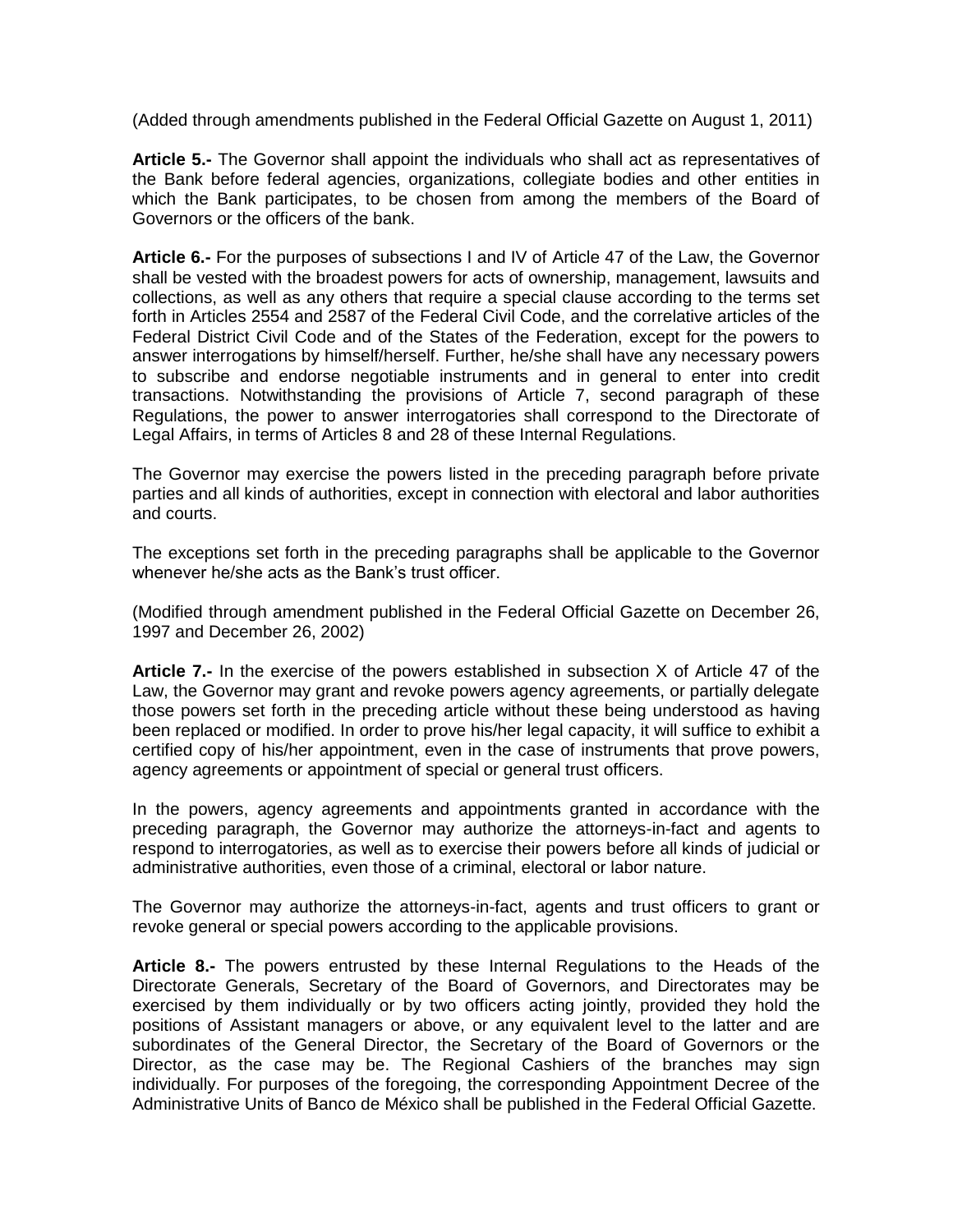The authority granted herein includes the necessary powers to sign any instruments, including acts of ownership, administration and lawsuits and collections, that are directly related to the execution of the powers granted by these Internal Regulations to the General Directors, the Secretary of the Board of Governors and the Directors, as well as those that are necessary to carry out any acts implying the enforcement of the budget, except for those set forth in Article 27 Bis of these Internal Regulations.

Notwithstanding the provisions of the second paragraph of this Article, the powers vested by these Internal Regulations unto the Heads of the Directorates General, Secretary of the Board of Governors and Directorates, include sufficient powers and authority to enter into agreements, to request, to provide and publish information and to collaborate with the individuals they deem convenient in order to fulfill their corresponding duties. The foregoing shall be performed with the participation corresponding to other Administrative Units according to these Internal Regulations.

The provisions, authorizations, opinions, consultations, observations and veto to commissions, as well as the information requests in regards to possible violations of the provisions, that according to the laws correspond to the Bank, in its own right or as trustee, must be signed by an officer of the Directorate of Central Bank Regulations together with an officer of the Directorate that, according to these Internal Regulations, is responsible for dealing with and resolving the corresponding issue.

The provisions, opinions, consultations and information requests in the matters of storage, distribution, exchange, delivery, recalls, reproduction, safety measures and destruction of banknotes, coins and medals, as well as the ones regarding the cashier correspondent, shall be jointly subscribed by an officer of the Directorate General of Currency Issuance and one of the Directorate of Legal Affairs.

The sanctions imposed by the Bank on any financial entities or any financial intermediaries shall be signed by an officer of the Directorate General of Financial System Issues, together with an officer of the Directorate of Central Bank Regulations or of Legal Affairs, as appropriate given the powers and duties of the latter Directorates according to the two preceding paragraphs.

The officers subscribing the regulations and sanctions shall hold positions as Manager, Regional Cashier or any position senior or equivalent to the foregoing.

The power to respond interrogatories referred to in Articles  $6<sup>th</sup>$  and 28, subsection V of these Regulations shall be exercised by any lawyer assigned to the Directorate of Legal Affairs, acting individually.

The Appointment Decree of the Administrative Units shall be subscribed by the Governor or, in his absence, by the General Director of Payment Systems and Corporate Services.

For purposes of these Internal Regulations, the following shall be understood as financial entity or financial intermediary: credit institutions, insurance institutions, bonding companies, securities firms, investment funds, managing companies of investment funds or mutual funds, investment fund stock distribution companies, retirement fund management companies, retirement funds management companies, financial leasing companies, factoring companies, foreign exchange firms, popular savings and loans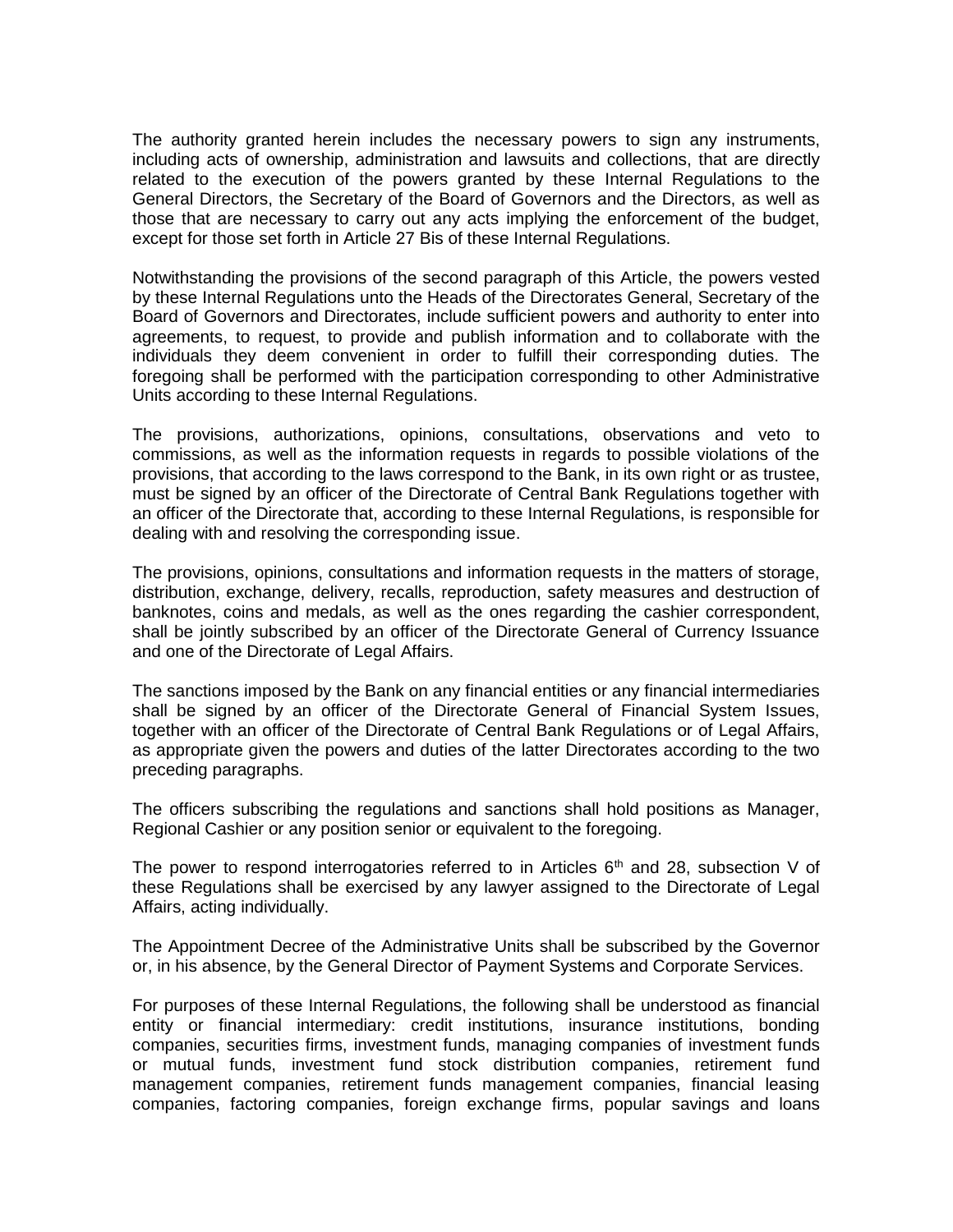corporations, limited scope financial institutions, regulated multiple-purpose financial institutions, financial entities acting as trustees for trusts granting credits, loans or financing to the public, economic development trusts, financial development entities, as well as other persons and trusts that carry out financial activities, and over whom the Bank exercises regulatory powers and authority to request information or to impose penalties in terms of the applicable laws.

For purposes of the preceding paragraph, the following shall be understood as economic development trusts: Fund for Guarantee and Development of Agriculture, Livestock and Poultry (FONDO); Special Fund for Agribusiness Financing (FEFA); Special Fund for Technical Assistance and Guarantee of Agribusiness Credits (FEGA); Fund for Guarantee and Development of Fishing Activities (FOPESCA); and Fund for Housing Operations and Bank Financing (FOVI).

For the same purposes of the preceding paragraphs, the following entities shall be understood as development financial entities: National Financial Institution Development Bank (Nafin); National Bank of Foreign Trade (Bancomext); National Bank of Public Works and Services (Banobras); Federal Mortgage Corporation (SHF); National Savings and Financial Services Bank (Bansefi); National Bank of the Army, Air Force, and Navy (Banjercito); Rural Financial Institution (Financiera Rural); Agroasemex, S.A. de C.V., and Housing Credit Insurance (SCV).

It shall correspond to the hierarchical superiors of public officers who have issued the relevant fine, to decide the motion for review referenced by the Credit Information Bureaus Law and the Financial Services Transparency and Regulation Law.

(Modified through amendments published in the Federal Official Gazette on March 28, 1996; April 7 and December 26, 1997; February 13 and October 14, 1998; July 30 and October 1, 1994; August 4, 2000; December 26 2002; June 3, 2004; October 14, 2005; May 9, 2008; June 10, 2009; October 5, 2010 and August 1, 2011 and January 31 and October 31, 2013.)

**Article 9.-** The officers indicated in Article 8 of these Internal Regulations who are appointed as trust officers, shall have all the powers for acts of management and lawsuits and collections which are necessary for the due performance of the purposes established in the corresponding trust agreement. The foregoing as provided in terms of Articles 7, second and third paragraphs and Article 8 of this legal statute. When the Bank acts as trustee, the aforementioned officers shall hold the corresponding title of Trust Officer.

In regards to the powers for acts of ownership referred to in the preceding paragraphs, they may only be carried out by the general trust officers, or with the prior written authorization of the latter.

Upon the expiration of any trust, the general trust officers shall deal with the requests made by all kinds of authorities, including the judicial and administrative authorities as well as the private parties in terms of the applicable legal provisions in representation of the bank as trustee. Such officers may act individually.

(Modified through amendments published in the Federal Official Gazette on December 10, 2004 and May 9, 2008).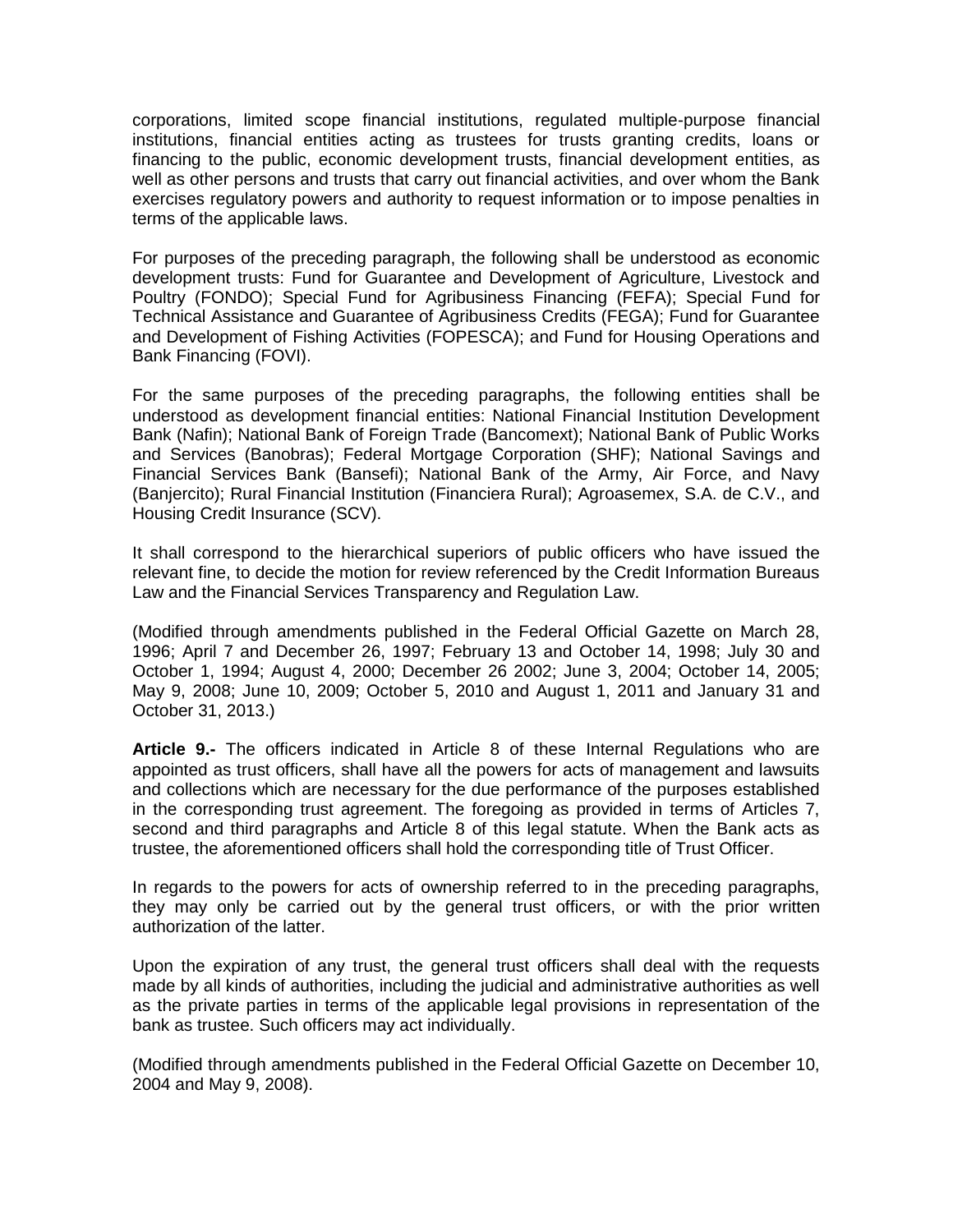**Article 10.-** The acts carried out in the exercise of the powers and duties granted by these Internal Regulations shall include the handwritten signature or the electronic signature, as well as the name and title of the subscriber.

The electronic signature referred to in the preceding paragraph shall be used when the acts are carried out through electronic, optical or any other type of technological means.

For purposes of these Internal Regulations, the following shall be understood as an electronic signature: the information added or attached to a data message that is related in a logical manner to the message, which shall be used to identify the author of the signature and to indicate that said person approves the data contained in the message and also to make sure that the message was not altered and that it has preserved its confidential nature.

(Modified through amendments published in the Federal Official Gazette on March 16, 2001 and October 14, 2005)

**Article 11. -** The General Directors and Directors may delegate powers that were granted to them pursuant to the present Regulations, to employees assigned to the respective Administrative Units that they are Heads of and that occupy positions below that of Assistant Manager.

The resolutions by means of which the powers are delegated shall be signed by the General Director or Director in question jointly with the General Legal Director or, if appropriate, the Legal Director, and shall be published in the Federal Official Gazette.

Notwithstanding the foregoing, the General Directors and Directors that carry out the delegation of powers referred to in the present article must inform the Governor of this no later than three business days prior to the date on which the respective resolution is sent to the Federal Official Gazette for its publication.

(Modified through amendments published in the Federal Official Gazette of February 13, 1998; October 5, 2010 and October 31, 2013.)

**Article 12.-** The Directorate General of Central Bank Operations shall have the powers and duties set forth in Articles 19, 19 Bis, and 19 Bis 1 of these Regulations.

The Directorates of International Operations, of Domestic Operations, and of Operations Support will be assigned to this Directorate General.

(Modified by amendments published in the Federal Official Gazette on October 2, 1995; May 24, 1996; February 13 and October 14, 1998; June 4October 5, 2010 and October 31, 2013)

#### **Article 12 Bis.-** Repealed.

(Added by amendments published in the Federal Official Gazette on October 5, 2010, modified by means of an amendment published in the Federal Official Gazette on May 6, 2011 and repealed through publication in the Federal Official Gazette on October 31, 2013)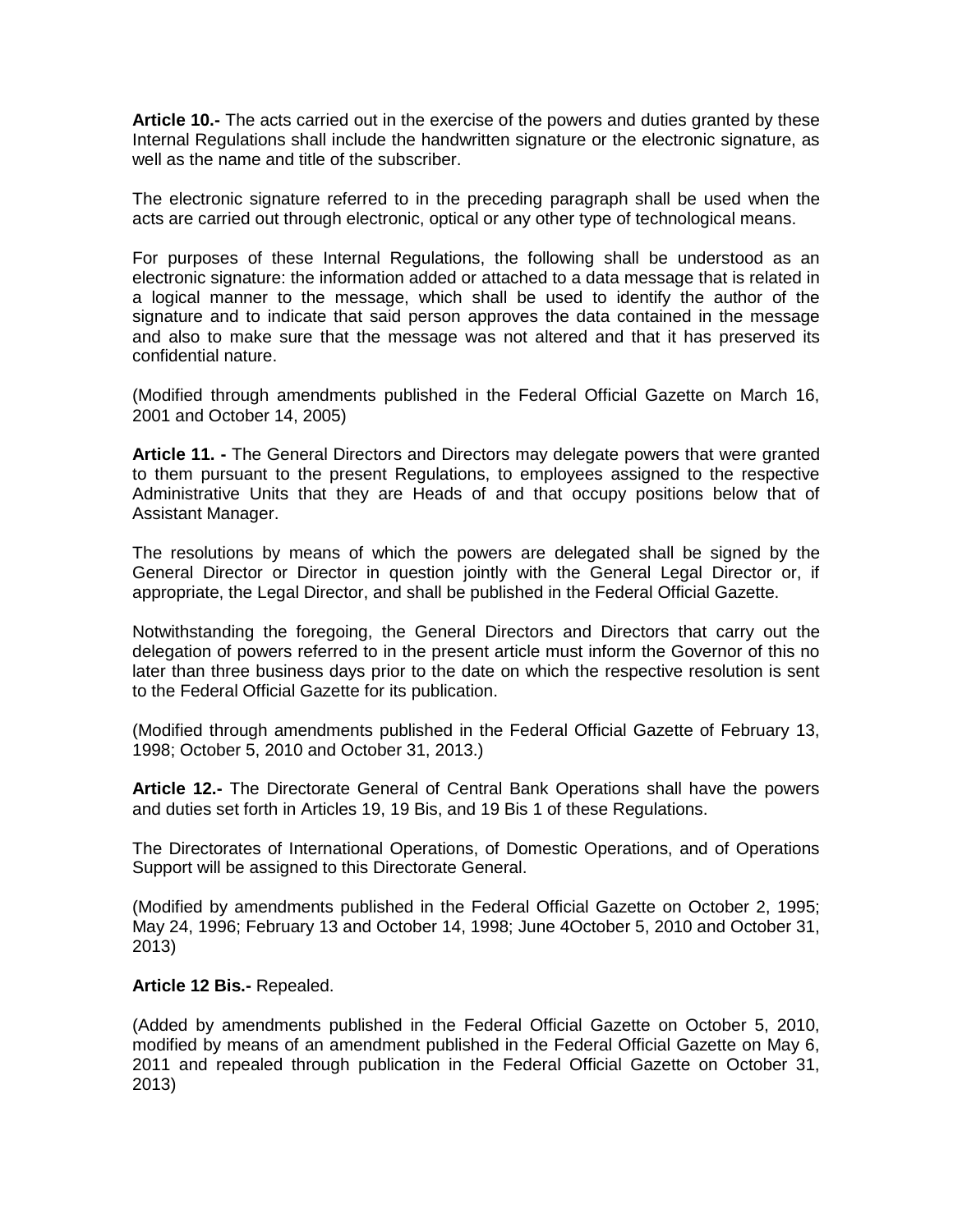**Article 13.-** The Directorate General of Economic Research shall have the powers established in Articles 21 to 24.

The Directorate of Economic Studies, Directorate of Economic Measurement, Directorate of Macroeconomic Analysis, Directorate of International Affairs, and Directorate of Prices, Regional Economies and Information Analysis shall be assigned to this Directorate General.

(Modified through amendments published in the Federal Official Gazette on March 28 and September 19, 1996; October 1, 1999; March 16, 2001; October 5, 2010 and March 27, 2013).

**Article 14.-** The Directorate General of Financial Stability shall have the powers set forth in Articles 25, 25 Bis, 25 Bis 4 and 25 Bis 5 of these Regulations.

The Directorates of Financial Stability, Financial System Information, Financial System Risk Analysis and Macrofinancial Risk Analysis shall be assigned to this Directorate General.

(Modified through amendments published in the Federal Official Gazette on May 9, 2008, June 10, 2009, October 5, 2010 and December 22, 2014)

**Article 14 Bis.-** The Directorate General of Legal Affairs, in addition to the powers set forth herein, shall have those established in Articles 17 and 28 of these Regulations.

The Directorate of Central Bank Regulations and the Directorate of Legal Affairs, as well as the Fiduciary l Division, shall be assigned to this Directorate General.

It shall be the responsibility of the Fiduciary Division to perform the duties entrusted to the Bank in any of the trusts referred to in the third paragraph of Transitory Article Ten of the Law, except for the Human Resources Development Trust.

(Added through amendments published in the Federal Official Gazette of April 7, 1997 and modified through amendments published in the Official Daily of the Federation on October 1, 1999 and December 21, 2011)

**Article 14 Bis 1.-** The Directorate General of Financial System Issues shall have the powers indicated in Articles 25 Bis 1, 25 Bis 2 and 25 Bis 3.

The Directorate of Banking Regulation and Supervision, the Directorate of Development Financial Intermediaries and the Directorate of Financial Services Evaluation shall be assigned to this Directorate General.

(Modified through amendments published in the Federal Official Gazette on January 31, 2013)

**Article 15.-** The Directorate General of Payment Systems and Corporate Services shall have the duties and powers indicated in Articles 20, 26, 27 and 27 Bis of this Regulation.

The Payment Systems, Human Resources, Material Resources, and Accounting, Planning, and Budgeting Directorates shall be assigned to this General Directorate.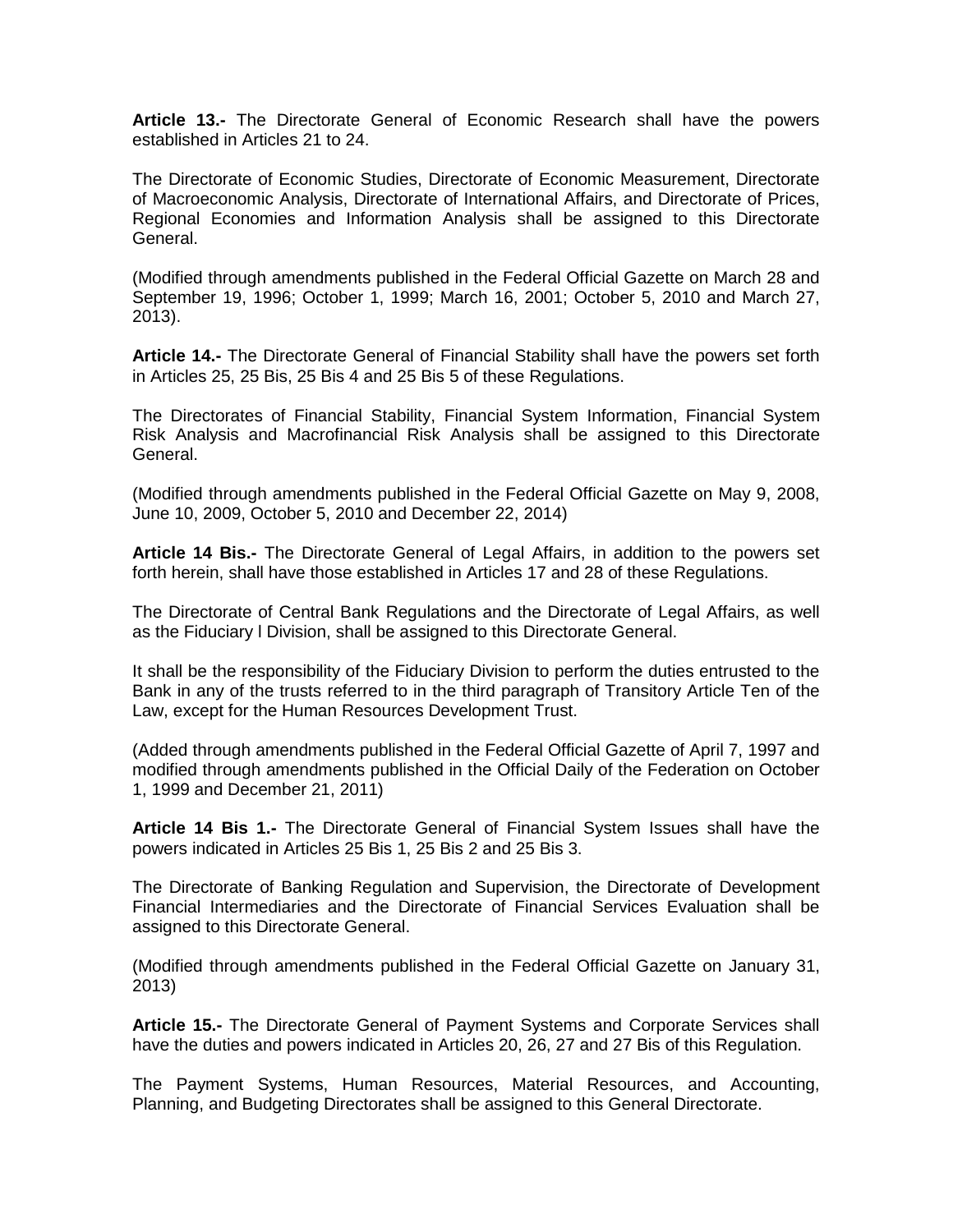(Modified through amendments published in the Federal Official Gazette on May 7 and July 24 1997; February 13, 1998; October 1, 1999; March 16, 2001; October 1, 2004; October 14 and November 15, 2005; May 09, 2008; October 31, 2013 and October 15, 2014)

#### **Article 15 Bis.-** Repealed

(Modified through amendments published on the Federal Official Gazette of November 15, 2005; May 09, 2008; September 29, 2009 and October 5, 2010, Repealed through publication on May 6, 2011)

**Article 15 Bis 1.-** The Directorate General of Information Technology shall have the powers set forth in Articles 18 Bis and 29 of these Regulations.

The Directorates of Information Coordination and the Directorate of Systems shall be assigned to this Directorate General.

(Added through amendments published in the Federal Official Gazette on May 09, 2008)

**Article 15 Bis 2.-** The Directorate General of Institutional Relations shall have the powers set forth in Articles 17 Bis and 18 of these Regulations.

The Directorates of Communications and Institutional Liaisons shall be assigned to this Directorate General.

(Added through amendments published in the Federal Official Gazette on October 05, 2010)

**Article 16.-** The General Directorate of Currency Issuance shall have the duties and powers set forth in articles 16 Bis, 16 Bis 1, 16 Bis 2, and 28 Bis of these Regulations, as well as to manage the requests presented by the authorities or individuals, relative to the analysis of national and foreign currency, to determine if said currencies are counterfeit or have been altered.

The Directorates of Currency Issuance Planning and Distribution, of Banknote Printing Factory, of Currency Issuance Management and of Security shall be assigned to this Directorate General.

(Modified through amendments published in the Federal Official Gazette on June 13, 1997, October 14, 1998, December 26, 2002, April 7, 2004; October 5, 2010, March 29, 2012 and October 31, 2013 and October 15, 2014)

**Article 16 Bis.-** The Directorate of Currency Issuance Planning and Distribution shall have the following powers:

I. Agree on the acts corresponding to the transfer and custody of cash, valuables and precious metals, including those concerning the operation and maintenance of the equipment utilized by the Bank to such end;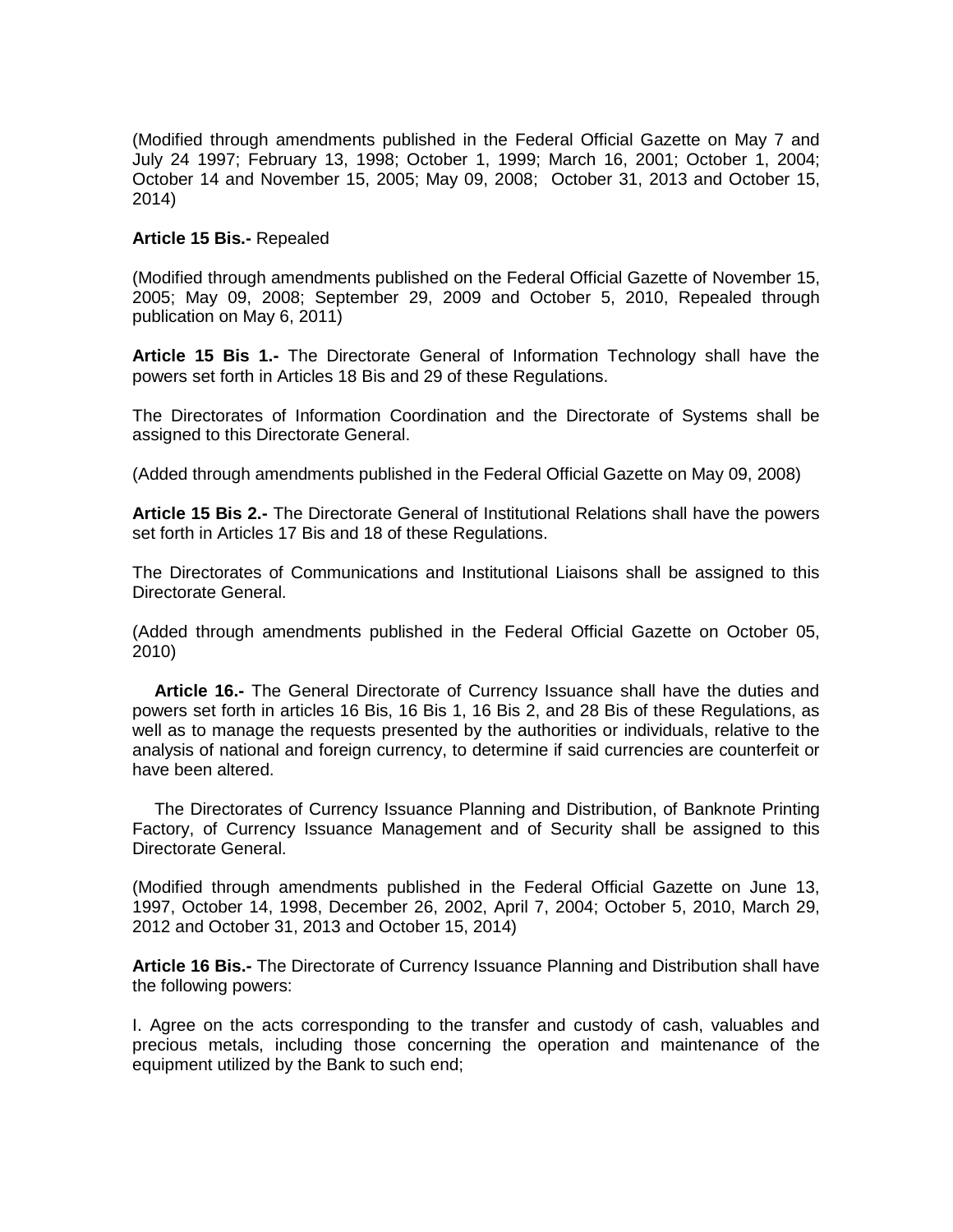II. Formalize the acts related to the proper storage, supply, exchange, withdrawal, reproduction, destruction and delivery of monetary signs, as well as those related to the cashier correspondents, being also authorized to issue provisions related to the activities mentioned in this subsection and to verify compliance with said provisions;

III. Obtain information of the members of the banking system, regarding the amounts and characteristics of their requests for banknotes and metallic coins and the relation to the cash deliveries and withdrawals carried out with the Bank, as well as the information corresponding to the use of cash in their transactions; IV. Repealed

V. Repealed

VI. Operate the Bank's branches, including the acquisition, lease and transfer of personal property, the hiring of services of any kind, and the real estate and related services that the Directorate of Material Resources requests to be contracted, pursuant to the applicable legislation. Furthermore, it shall carry out the payments derived from such operations by means of institutional systems;

In the absence of the Regional Branch Cashiers, the Heads of the Administration Office and of the Cashier Office of the same branches may formalize the acts referred to in the preceding paragraph, provided the incumbents of the two Offices sign jointly;

VII. Be in charge of the Bank's numismatic collection;

VIII. Within the scope of its duties, provide the Directorate General of Financial System Issues with any necessary information and documents needed to impose, along with the Directorate of Legal Affairs, the sanctions referred to in Article 48 Bis 1 of the Credit Institutions Law;

IX. Formalize any necessary acts for the minting and marketing of gold, silver and platinum coins, according to the provisions of Articles 56, last paragraph, and 62, subsection II, of the Law, as well as medals minted in such metals;

X. Process, register and reconcile the transactions made by the Bank, in connection with coins and medals, and

XI. Participate in the execution of measures in the areas of the environmental and industrial safety and hygiene, in connection with those matters under its jurisdiction according to this Article.

(Added through amendments published in the Federal Official Gazette on April 7, 2004 and modified through amendments of June 3, 2004; October 14, 2005; May 9, 2008; June 10, 2009; March 31, June 4 and October 5, 2010; August 1, 2011, and Repealed provisions published on March 29, 2012.)

**Article 16 Bis 1.-** The Banknote Printing Factory Directorate shall have the following powers:

I. Carry out the necessary acts for the printing of banknotes and their delivery to the Directorate of Currency Issuance Planning and Distribution;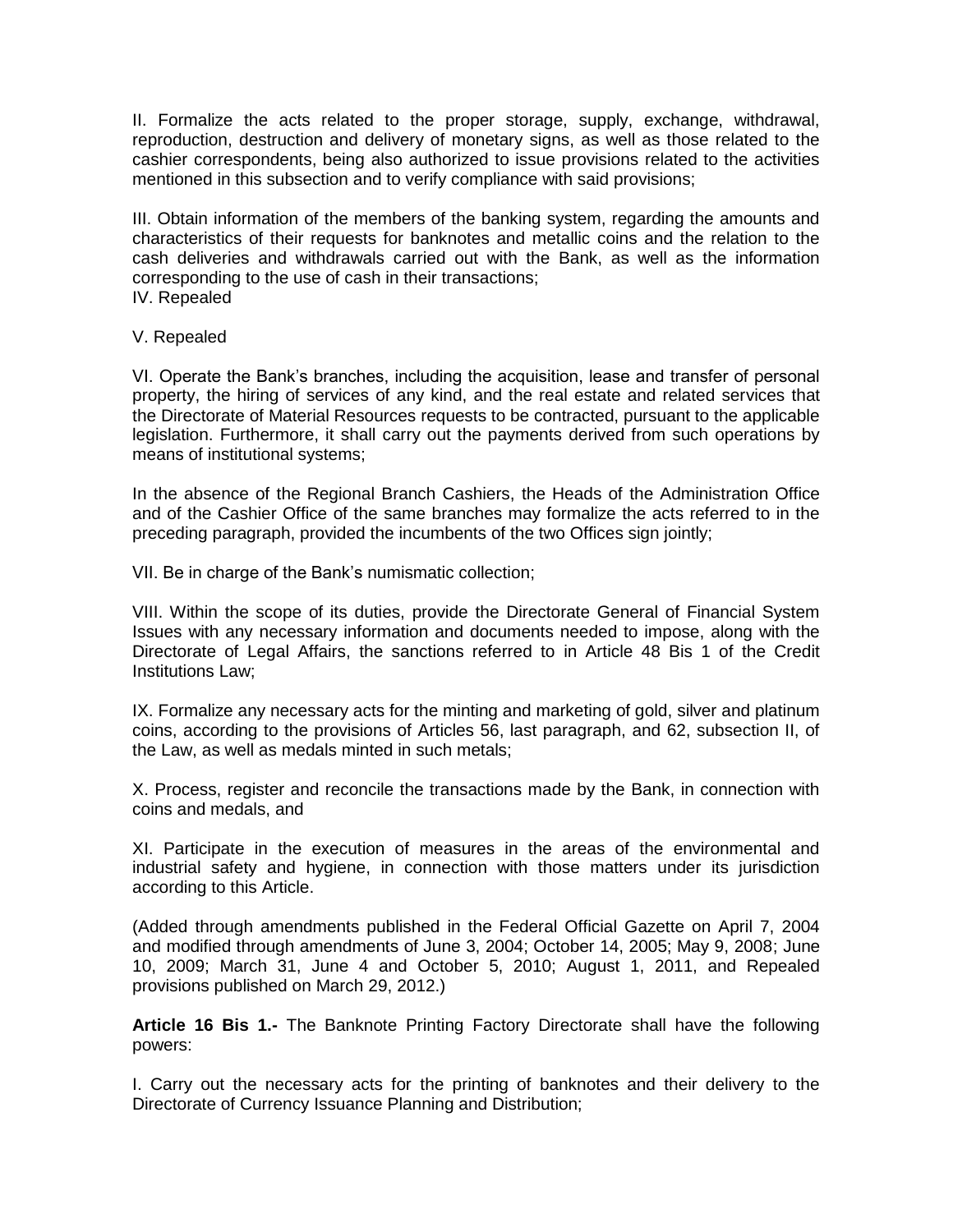II. Carry out the printing of banknotes and other safety printings in its facilities, and

III. Participate in the execution of measures in the environmental and industrial safety and hygiene areas, in connection with those matters under its responsibility according to this Article.

(Added through amendments published in the Federal Official Gazette of October 5, 2010 and amended by publication of March 29, 2012.)

**Article 16 Bis 2.-** The Directorate of Currency Issuance Management shall have the following duties and powers:

- I. Design the banknotes and other safety printings;
- II. Prepare, coordinate, and participate in the execution of programs in environmental matters, and of industrial safety and hygiene, within the scope of the duties of the Directorate General of Currency Issuance;
- III. Supervise the management of cash, precious metals, securities, and supplies to manufacture banknotes.
- IV. Commercialize coins or pieces that had had that nature, with special packaging or finishing, metals, medals, as well as the assets created in the Banknote Factory pursuant to what is set forth in article 62, subsections II and III of the Law, and
- V. Record and control in the accounting the costs and inventory related to the manufacturing of banknotes and mintage of metallic coins.

(Added through publication in the Federal Official Gazette on October 15, 2014)

**Article 17.-** The Directorate of Central Bank Regulations shall have the following powers:

I. Issue the provisions that the Bank must issue, except for those set forth in subsection II of Article 16 Bis;

II. Decide the requests for authorization and the consultations submitted to the Bank, pursuant to applicable provisions of the Financial System;

III. Issue the opinion that corresponds to the Bank whenever the Law requires it;

IV. Issue the provisions related to trusts created in the Bank under explicit provisions of the Law or those aimed at the fulfillment of its duties;

V. Receive and process the authorization and opinion requests and the consultations referred to in subsections II, III and XIII;

VI. Establish and formalize all the legal acts related to the central bank and payment systems duties, as well as those related to electronic signature;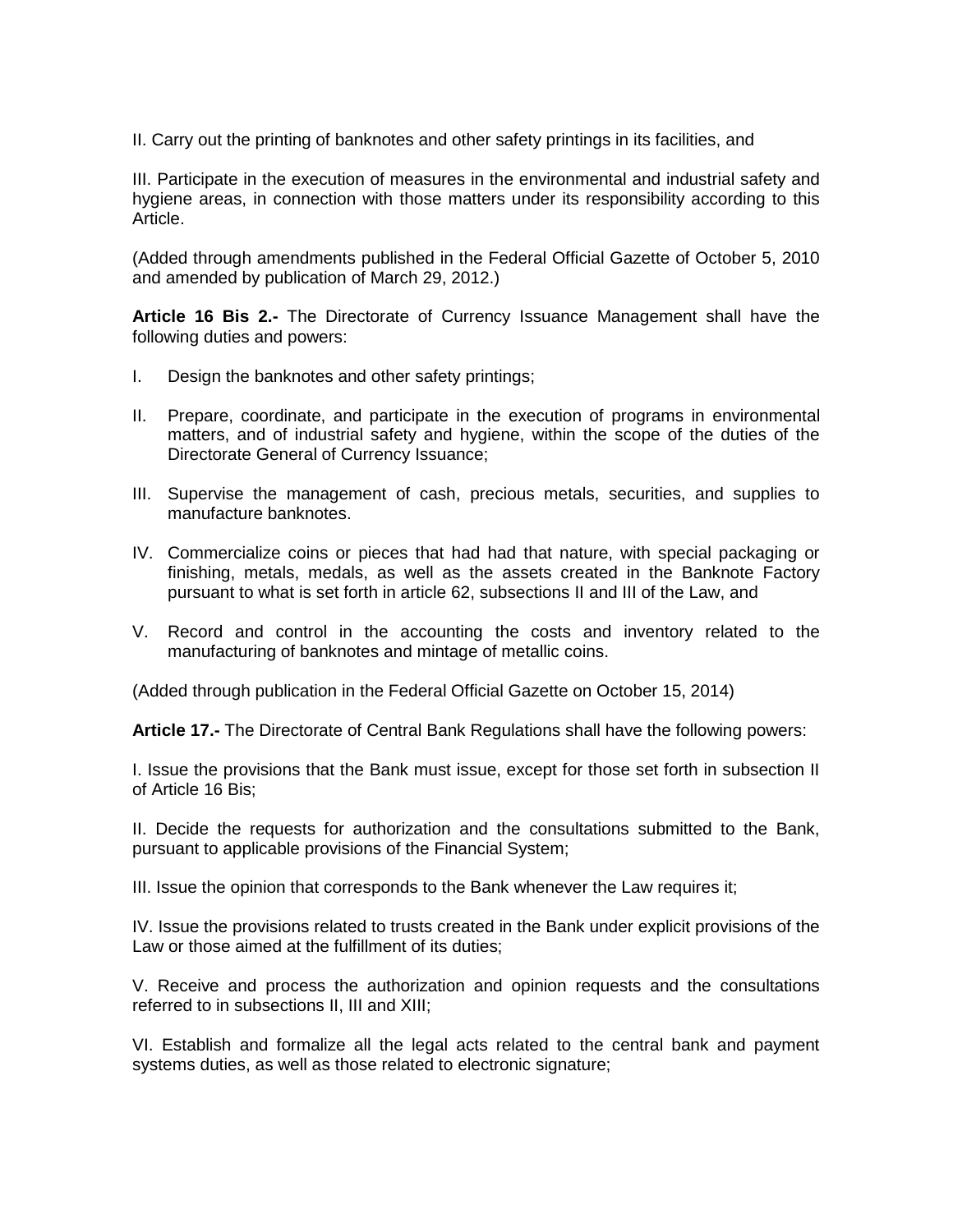VII. Issue operation rules for economic development trusts, as well as formalize the instruments containing the transactions of the aforementioned trusts indicated in this subsection;

VIII. Impose any appropriate sanctions on financial intermediaries, payment systems managers, clearing houses and credit information corporations, except for any matters pertaining to the printing, storage, distribution, exchange, delivery, withdrawal, reproduction and destruction of banknotes and metallic coins, as well as those related to the correspondent cashier;

IX. Repealed.

X. Cooperate with the corresponding authorities or administrative units of the Bank, concerning the legal aspects of the entrance, participation and any other acts related with the operations of international economic and financial organizations;

XI. Provide the reports and legal information that the bank is bound to render, except for those set forth in subsection VI of Article 28;

XII. Repealed.

XIII. Repealed.

XIV. Deal with, process and provide whatever is necessary for the due resolution of the motion for review provided in the Credit Information Bureaus Law and the Financial Services Transparency and Regulation Law.

Such motion shall be filed before the Authorizations, Consultation and Legality Control Division, during banking business days between ten and eighteen hours. The head of the aforementioned Division shall process said motion, applying Chapter IV of these Internal Regulations wherever applicable. In the absence of the latter, such duties shall be performed by the Assistant Manager of Legality Control, and

XV. Participate in the procedures for the drafting of observations and vetoes made to the commissions, as provided in the Financial Services Transparency and Regulation Law.

(Modified through amendments published in the Federal Official Gazette on April 7, 1997; October 14, 1998; June 25 and October 1, 1999; August 4, 2000; March 16, 2001; and April 7 and June 3, 2004, added on May 9, 2008, amended on October 5, 2010 and December 21, 2011)

**Article 17 Bis.-** The Directorate of Communications shall have the following powers:

I. Cooperate and aid, within the scope of the media, in disseminating the institutional objectives of the Bank, as well as its duties and purposes, in order to promote a better understanding thereof and the support of the general public;

II. Propose the communication strategy of the Banco de México, as well as carry out the programs and actions resulting from it, and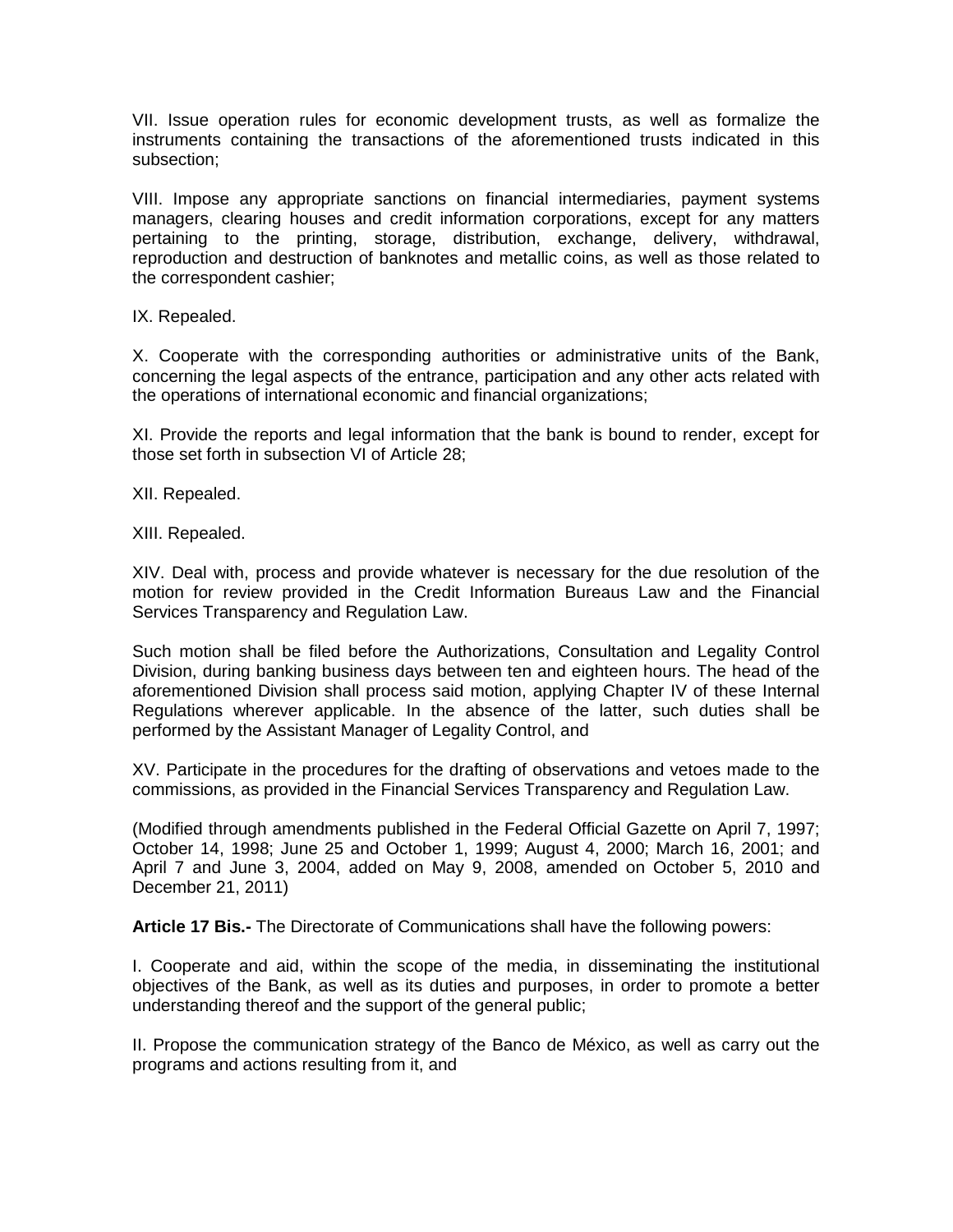III. Make the institutional and informative publications of the Bank, according to the editorial plan of the Institution.

(Added through amendments published in the Federal Official Gazette on October 5, 2010)

**Article 18.-** The Directorate of Institutional Liaisons shall have the following powers:

I. Follow up on the legislative schedule in order to state the position of the Bank before the corresponding agencies. Additionally, coordinate the business meetings, visits and appearances of Bank officers before the Congress of the Union, its Chambers, committees, subcommittees, parliamentary groups or particular lawmakers;

II. Coordinate the delivery of the information requested by the full Chambers, committees, subcommittees, parliamentary groups or lawmakers of the Congress of the Union, concerning the main purpose, goals and activities of the Bank. Furthermore, collaborate in the submission of those reports that, according to the law, the Bank is obligated to send periodically to both Chambers of Congress;

III. Support the competent Administrative Units in order to seek acceptance for the approaches of the Bank before the Congress of the Union;

IV. Propose and implement the guidelines to carry out institutional relations of the Bank with public entities;

V. Promote and manage the Bank's relations with academic institutions, corporate organizations and unions, professional, academic and cultural institutions, embassies, religious organizations and other persons with whom it deems advisable to establish institutional relations;

VI. Promote and participate in educational projects aimed at strengthening the financial culture in Mexico, particularly those related to the Institution's activities, in coordination with the Bank's competent Administrative Units;

VII. Organize the Regional Councils provided by the Law, in coordination with the Bank's corresponding Administrative Units;

VIII. Coordinate, take care and cooperate, as the case may be, in the protocol and public relations activities that are necessary for the proper development of institutional duties, and

IX. Manage, preserve and increase the Bank's cultural assets.

(Modified and Added through amendments published in the Federal Official Gazette on February 13, 1998; July 30 1999; March 16, 2001; December 23, 2002; December 22, 2004; June 10, 2009 and October 5, 2010)

**Article 18 Bis. -** The Directorate of Information Coordination shall have the following powers: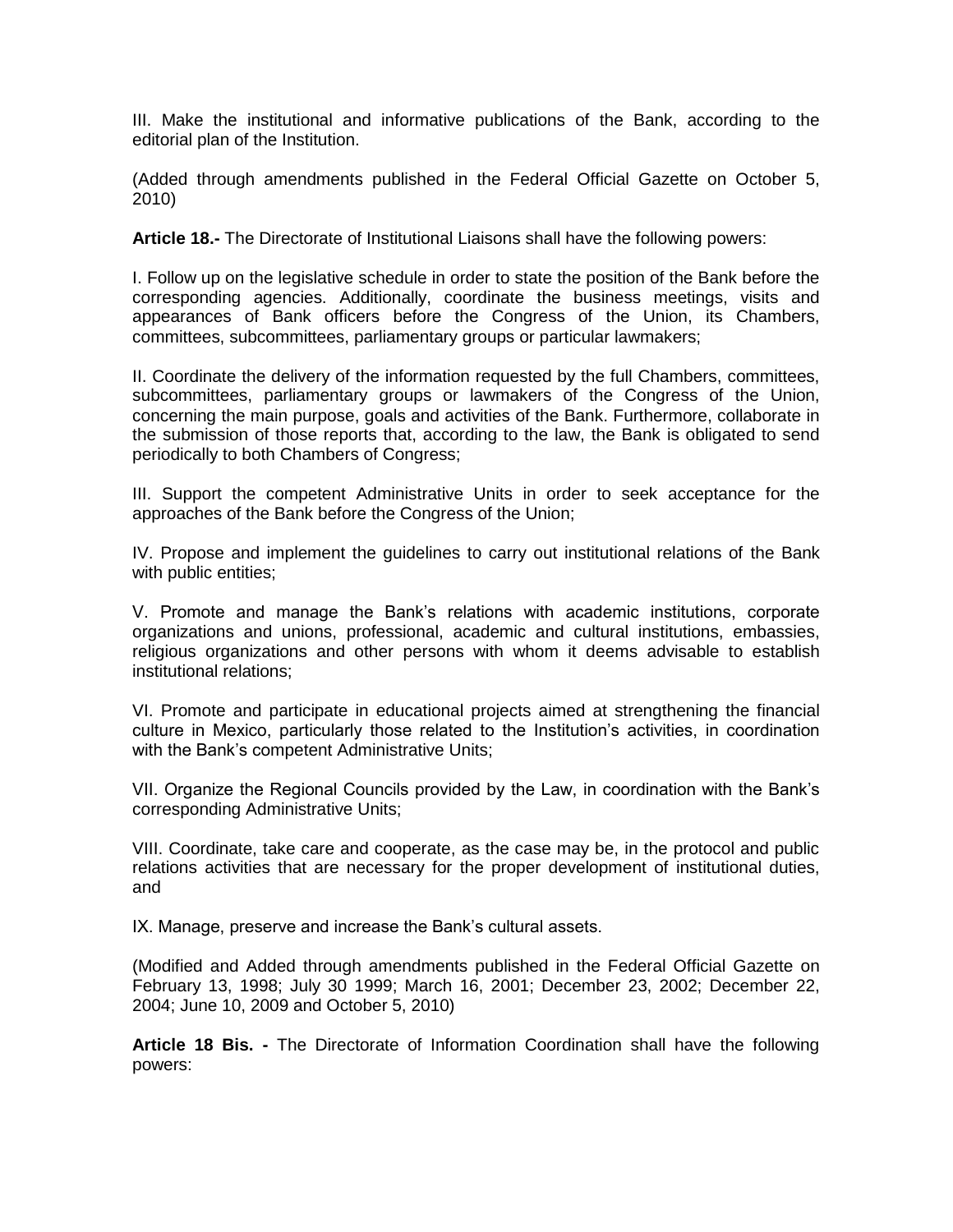I. Promote the efficient generation of information in the various administrative units of the Bank and participate in the design of systems that allow the institutional sharing of information, in order to improve the activities of such units;

II. Assess, coordinate and render its opinion on the contribution of the various areas of the Bank to information systems;

III. Promote standards and guidelines for the organization, management and publication of institutional information and support the supervision and verification of compliance thereof;

IV. Participate in the analysis, evaluation and recommendation of work tools to optimize the use of information technology infrastructure, as well as the organization and administration of information;

V. Analyze and propose training programs for personnel in the use of new technologies, and assess the results;

VI. Investigate the electronic communication networks in order to identify developments that can be applied in the Bank;

VII. Repealed

VIII. Administer the Bank's concentration and historic files;

IX. Provide the Bank's collegiate bodies, their members and the Bank's units with support services concerning organization and management of information;

X. Be in charge of the Integration Unit referenced in the Federal Law on Transparency and Access to Public Government Information and the Regulations on the topic issued by the Board of Governors. The aforesaid Integration Unit shall have the powers set forth in Article 31 Bis of these Internal Regulations;

XI. Subscribe agreements or programs with cooperative ends in regard to the matter of said Law and of the Regulations that to the effect are issued by the Board of Governors with the other obligated subjects indicated in the Federal Law of Transparency and Access to Public Government Information;

XII. Manage the Bank's library and newspapers library services, and

XIII. Market publications, reports and other instruments of circulation.

(Added through amendments published in the Federal Official Gazette of September 19, 1996, repealed by publication of February 13, 1998 and added by publication of March 16, 2001, amended by publications of October 1, and December 22, 2004; October 5, 2010 and October 31, 2013).

**Article 19. -** The Directorate of International Operations shall have the following powers:

I. Define and formalize the Bank transactions related to foreign currency, gold, silver and securities tied to foreign currency, as well as the collaterals linked to such transactions.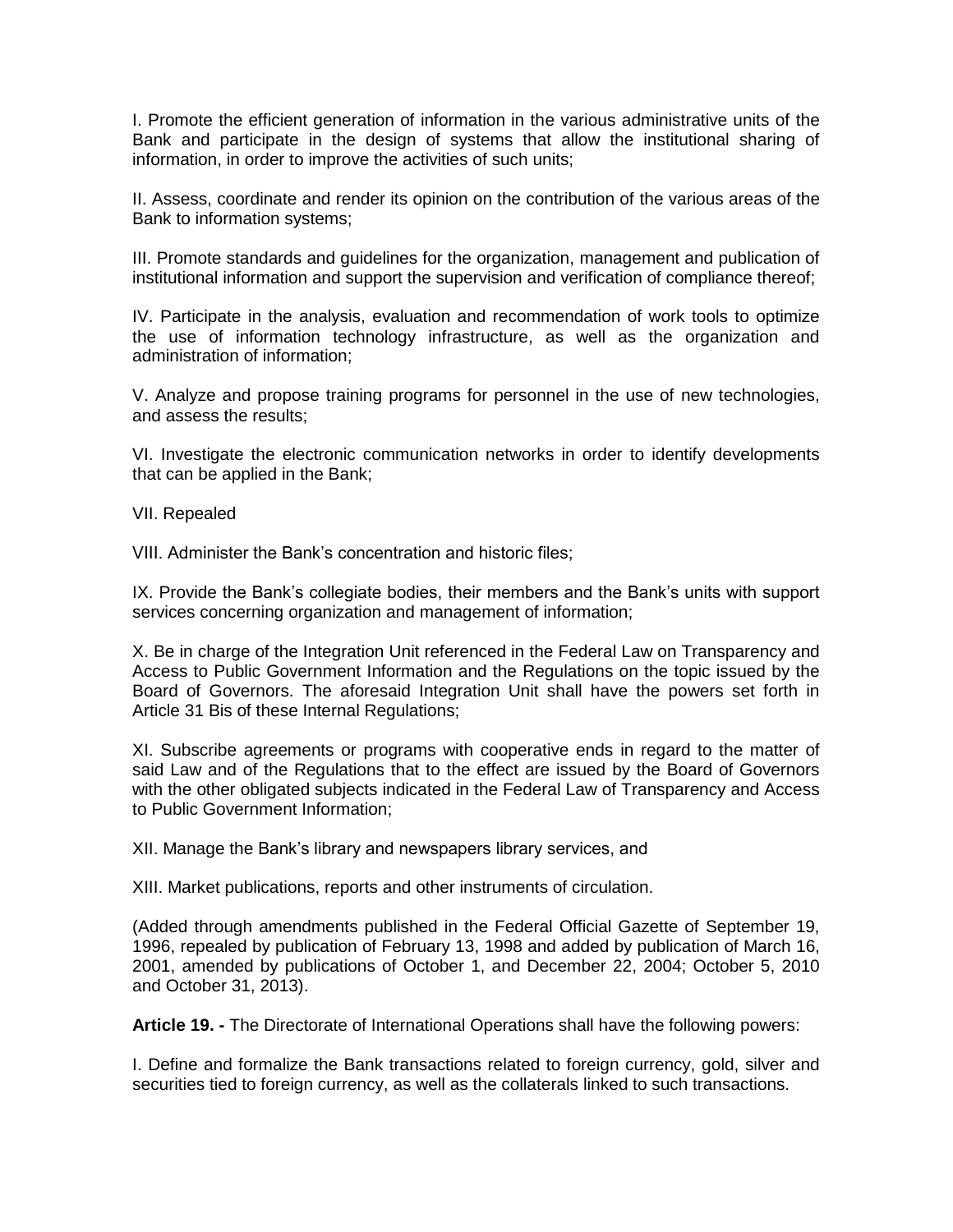II. Carry out the acts related to the activities of financial agent of the Federal Government in foreign markets:

III. Operate systems and services related to the transactions with securities denominated in foreign currency or negotiated in foreign markets, gold, silver and foreign currency;

IV. Participate in the negotiation and execution of the international agreements of financial cooperation in which the Bank acts in its own right or as financial agent of the Federal Government;

V. Operate the trusts, mandates or agencies that are entrusted to the Bank and are related to the duties and powers indicated in subsections I to IV in this article;

VI. Participate in the issuance of provisions, as well as in attending to authorizations, consultations and opinions related to their duties and powers;

VII. Participate in the supervision of the compliance with provisions referenced in the subsection immediately prior to this, and

VIII. Participate with the Directorate of Risk Management in the design of the criteria to measure and control the risks that the Bank incurs in the transactions that occur in international markets, and are related to the management of the Bank's international assets and, in general, of all the market transactions that the institution carries out in reference to foreign currency and are negotiated in international markets.

The Bank employees assigned to the Directorate of International Operations that have written instructions from the head of said Directorate, in exercise of the duties that correspond to the Administrative Unit to which they are assigned, may individually or jointly execute the transactions established in subsection I of the present article, performing them in writing, by telephone, by electronic, optical or other technological means, or by unequivocal signs.

(Modified though amendments published in the Federal Official Gazette of February 13 and October 14, 1998; August 4, 2000; February 8, 2002, Added on May 9, 2008; June 10, 2009 and October 5, 2010, repealed provisions published on March 29, 2012, and modified through publication in the Federal Official Gazette on October 31, 2013)

**Article 19 Bis.-** The Directorate of Domestic Operations shall have the following powers:

I. Arrange and formalize the financial transactions of the Bank related to the domestic currency, foreign currency in relation to said currency, and securities referred to the domestic currency, as well as collaterals related to said transactions;

II. Carry out the acts necessary for the issuance, positioning, purchase, service, and repayment of government securities, as well as those related to the activities of the Federal Government financial agent in the national market;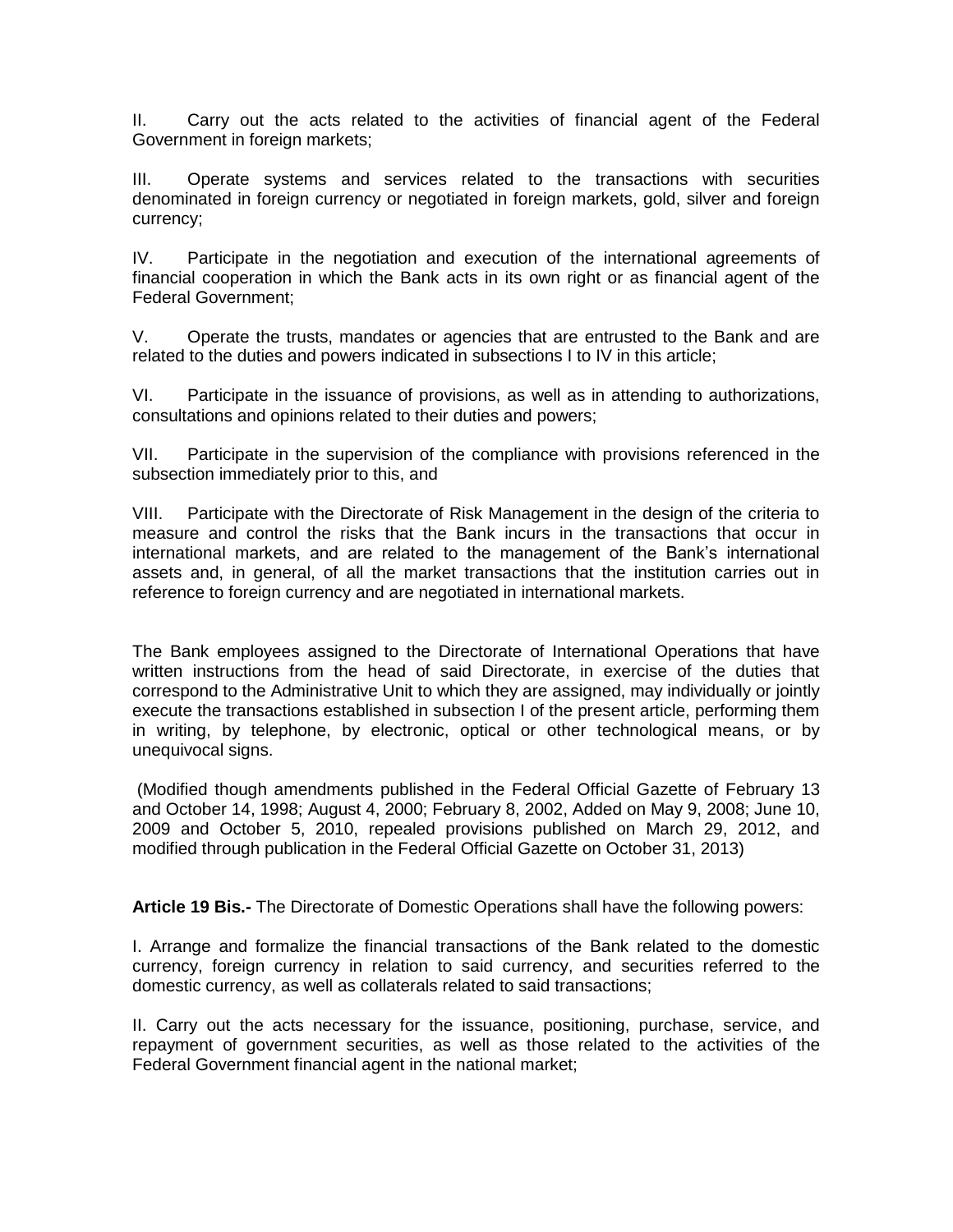III. Operate systems and services related to the defining of financial transactions in domestic currency, of foreign currency against said domestic currency, and of securities referred to the domestic currency;

IV. Operate the trusts, mandates or agencies entrusted to the Bank that are related to the duties and powers indicated in subsections I through III of this article;

V. Participate in the issuance of provisions, as well as in attention to authorizations, consultations and opinions related to its duties and powers;

VI. Participate in the supervision of compliance with the provisions referred to in the subsection immediately prior to this;

VII. Cooperate with the Directorate of Risk Management on the design of the criteria to measure and control the risks that the Bank incurs in the institution's market transactions that refer to the domestic currency and to foreign currency in relation to the former, and

VIII. Participate in the development and determination of the terms and conditions in which the Bank may grant financing related to its duties of central bank and in the money market.

The Bank employees assigned to the Directorate of International Operations that have written instructions from the Head of said Directorate, in exercise of the duties that correspond to the Administrative Unit to which they are assigned, may individually or jointly execute the transactions established in subsection I of the present article, performing them in writing, by telephone, by electronic, optical or other technological means, or by unequivocal signs.

(Added and modified through amendments published in the Federal Official Gazette of February 13 and October 14, 1998; April 7, 2004; May 9, 2008; October 5, 2010; March 29, 2012 and October 12, 2013)

**Article 19 Bis 1.-** The Directorate of Operations Support shall have the following duties and powers:

I. Confirm, settle and record the transactions that the Bank performs in its own right or in its capacity as financial agent of the Federal Government, as well as the collaterals related to said transactions;

II. Deal with, verify and record the transactions that the account holders of the Bank carry out;

III. Manage the payments and collections derived from the operation of the Bank or of the applicable provisions;

IV. Carry out the registration and service of the External Public Debt, in the name and on behalf of the Federal Government;

V. Make the charges referred to in Article 67 of the Law;

VI. Deal with, verify and record the transactions derived from the international agreements in which the Bank acts in its own right or as financial agent of the Federal Government;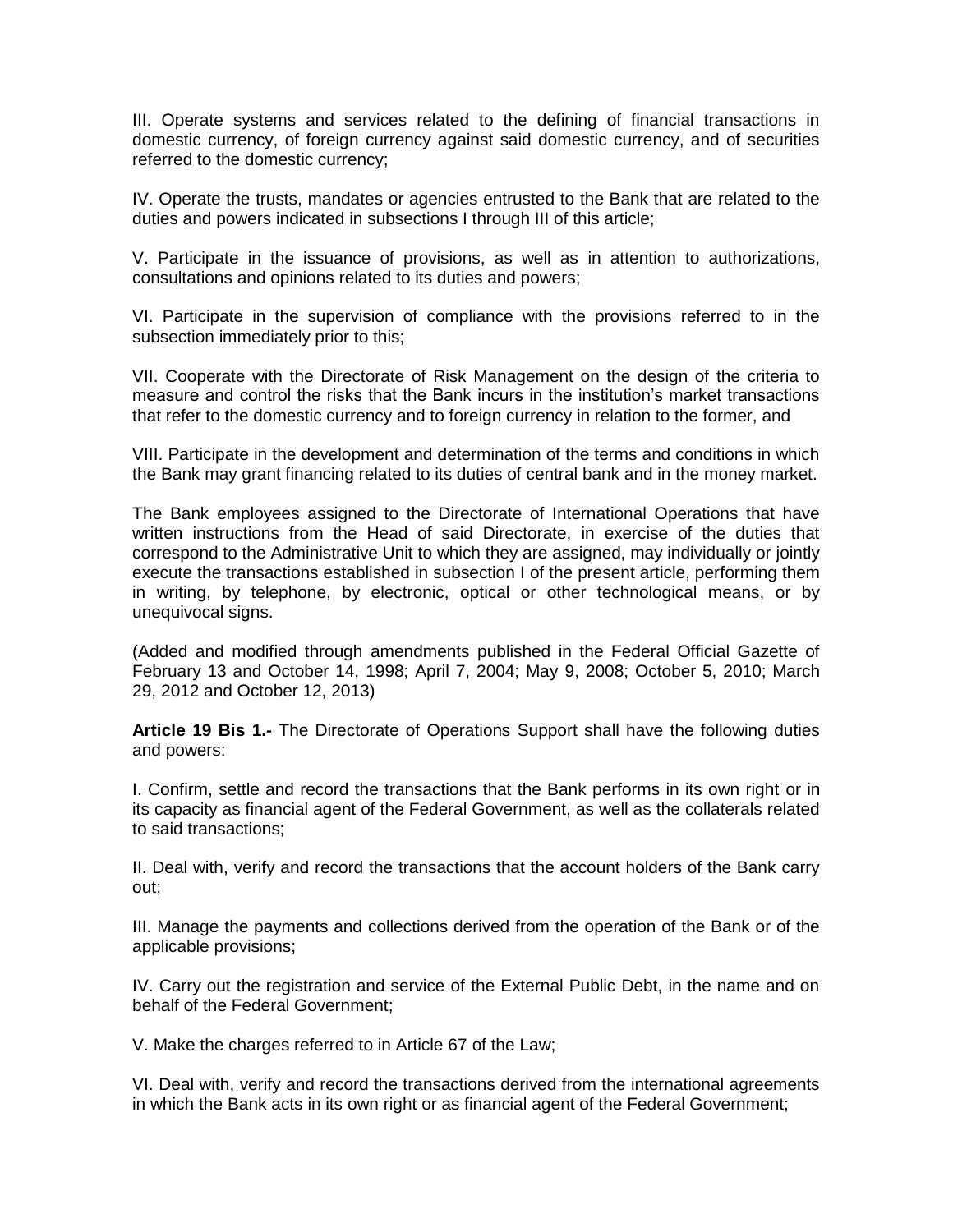VII. Participate in the negotiation and execution of the transactions established in the international agreements in matters of reciprocal payments and credits;

VIII. Administer the services of deposit and safekeeping of securities;

IX. Administer and operate the operating systems, services concerning the transmission of information and registration that are related to its duties and powers;

X. Provide services of consultancy and support to the users of the operating systems related to its duties and powers;

XI. Participate in the issuance of provisions related to the duties and powers mentioned in this article, as well as in the attention to authorizations, consultations and opinions about the same;

XII. Participate in the supervision of the compliance with the provisions referred to in the immediately previous subsection;

XIII. Provide follow-up and evaluate the effect that the financial markets have on the actions taken by the Bank to instrument the monetary policies, the exchange, and the provisions that it issues to regulate the financial system.

XIV. Monitor the activity in the national financial markets to identify strategies in the participation in said markets that may affect its normal operation.

XV. Follow up on the compliance with the provisions the Bank issues pursuant to Article 34 of its Law;

XVI. Cooperate with the Directorates of International and Domestic Operations on the development and determination of the terms and conditions in which the Bank may grant financing, related to its central banking duties and in the money market, and;

XVII. Design, prepare and implement the systems and provide the computer services requested by the Directorates assigned to the Directorate General of Central Bank Operations.

(Added through publication in the Federal Official Gazette on October 31, 2013.)

**Article 20.-** The Directorate of Payment Systems shall have the following powers:

I. Follow up on the behavior of the Payment Systems;

II. Design, prepare and implement the policies for the development and good operation of the Payment Systems;

III. In coordination with the Directorate General of Operations, design, prepare and implement the policies for the provision of daily liquidity to the Payment System and their participants;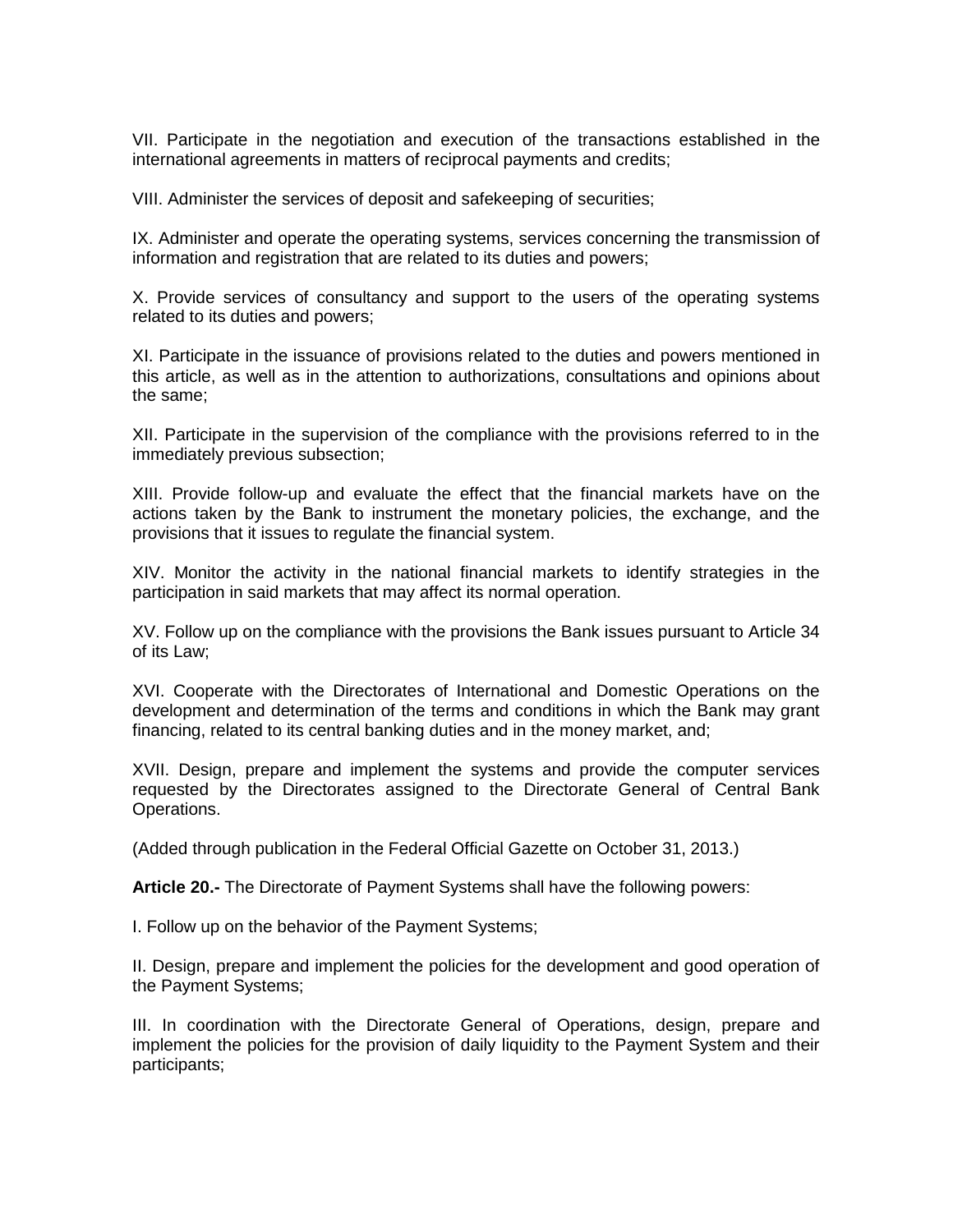IV. Develop and keep the Payment Systems that are administered by the Bank technologically updated, as well as other computer systems that are necessary for the correct operation of the former;

V. Process and operate the systems mentioned in the preceding paragraph and provide the advisory and support services to their participants;

VI. Execute and follow up on the good operation of the Payment Systems administered by the Bank;

VII. Define, execute and follow up on the transactions of the participants of the Payment Systems administered by the Bank;

VIII. Process any collections derived from the services corresponding to the operations set forth in subsections VI and VII;

IX. Establish policies to attain the operation continuity of the Payment Systems;

X. Carry out the issuance, registration, control and other acts regarding the certificates related to the electronic signature that, in terms of the applicable legal provisions are the Bank's responsibility, for purposes other than those set forth in Articles 8 and 10 of these Internal Regulations;

XI. Participate in the issuance of provisions, authorizations, opinions, observations and vetoes in the matters of electronic signature, Payment Systems, exchange fees and commissions for the use of disposal means and, in general, in connection with those matters that according to this Article are within the scope of its duties;

XII. Follow up on the compliance with the provisions, authorizations, observations and vetoes issued in accordance with the preceding subsection;

XIII. Design and implement the compulsory compliance adjustment programs tending to eliminate irregularities in the Payment Systems, in terms of the Payment Systems Law;

XIV. Provide the Directorate General of Financial System Issues, within the scope of its duties, with the necessary documents and information so that such Directorate may impose sanctions or corrective measures in terms of the Law, together with the Directorate of Central Bank Regulations;

XV. Elaborate studies that contribute to the knowledge and understanding of the operation of the payment systems, and;

XVI. Exercise any other powers that the laws grant the Bank in connection with Payment System matters.

For purposes of this article, Payment Systems shall be understood as: i) the systems administered by the securities depository institutions, by the securities clearance counterparties and by the central information archives on the financial products; ii) the payment systems administered by the Bank, the clearing houses or by any other institution, and iii) the disposal means issued by financial intermediaries.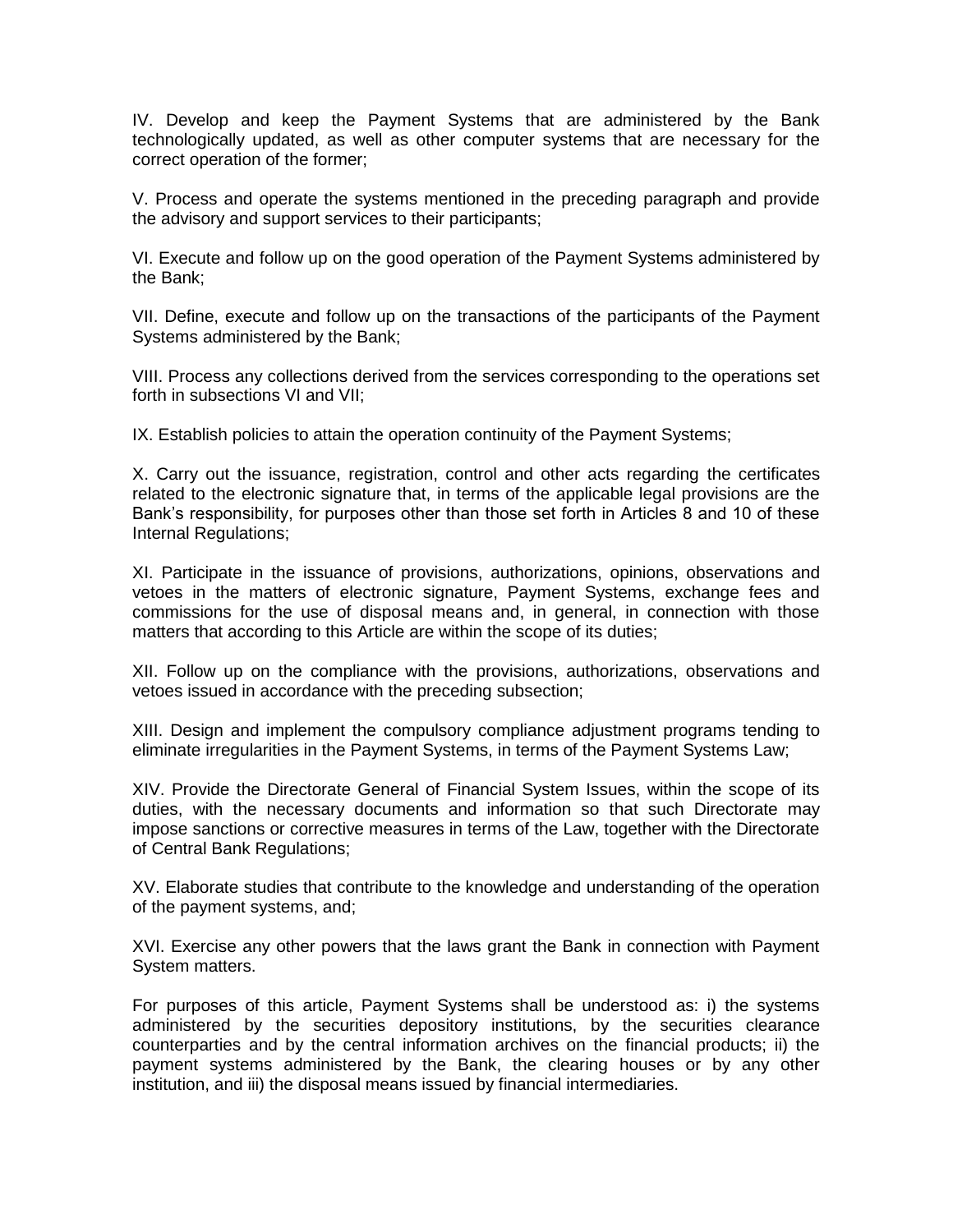(Modified through amendments published in the Federal Official Gazette of October 14, 1998; August 4, 2000; added by means of publication of March 16, 2001, amended on May 9, 2008, added on October 5, 2010, and reformed and added through publication in the Federal Official Gazette on October 31, 2013)

**Article 20 Bis.-** The Directorate of Risk Management shall have the following powers:

I. Identify the relevant risks to the Bank, propose criteria, parameters and methods to determine the degree of exposure of the institution to such risks, for their control and oversight. To such end, this Directorate shall perform actions including but not limited to: i) establishing the criteria and methodologies to assess, control and follow up the risks incurred by the Bank in the administration of international assets and in its financing operations, by the acquisition of securities or securities as a collateral; ii) establishing the criteria and methodologies to measure and compare the yield obtained in the administration of international assets, as well as to verify that the corresponding investment guidelines are fulfilled; iii) determining the sources of information on the market prices and, and in its case, the methodologies to assess the instruments that are part of the international assets, as well as the securities that the Bank acquires or places, with purposes of monetary regulation or in its market operations and in the Payment Systems, and iv) establishing the criteria and methodologies so that, with the Bank's personnel in charge of the execution of the processes, the Directorate can perform the identification, evaluation, control and oversight of the credit, market, legal, operational and reputational risks incurred by the Bank, complementing, as the case may be, the evaluation and control referred to in subparagraph i) of this subsection;

II. Register in full the main risk factors to which the Bank is exposed to, starting from the results of the powers and duties provided in paragraph I above;

III. Coordinate the integration and development of the programs for the operational continuity of the Bank;

IV. Participate in the issuance of provisions, as well as to take care of any authorizations, consultations and opinions related to the aforementioned powers;

V. Coordinate the institutional system for the identification and documentation of processes, and

VI. Promote a risk prevention culture at the Bank.

(Added through amendments published in the Official Gazette on May 24, 1996, amended by publication of June 13, 1997, added by publication of March 16, 2001, amended and added by publication of February 8, 2002, amended by publication of June 2, 2003; June 10, 2009; June 4 and October 5, 2010)

**Article 21.-** The Directorate of Economic Studies shall be authorized to obtain, process and release information related to the main economic and financial variables in Mexico, as well as to operate information systems and services related thereto.

(Modified through amendments published in the Federal Official Gazette on July 30, 1999)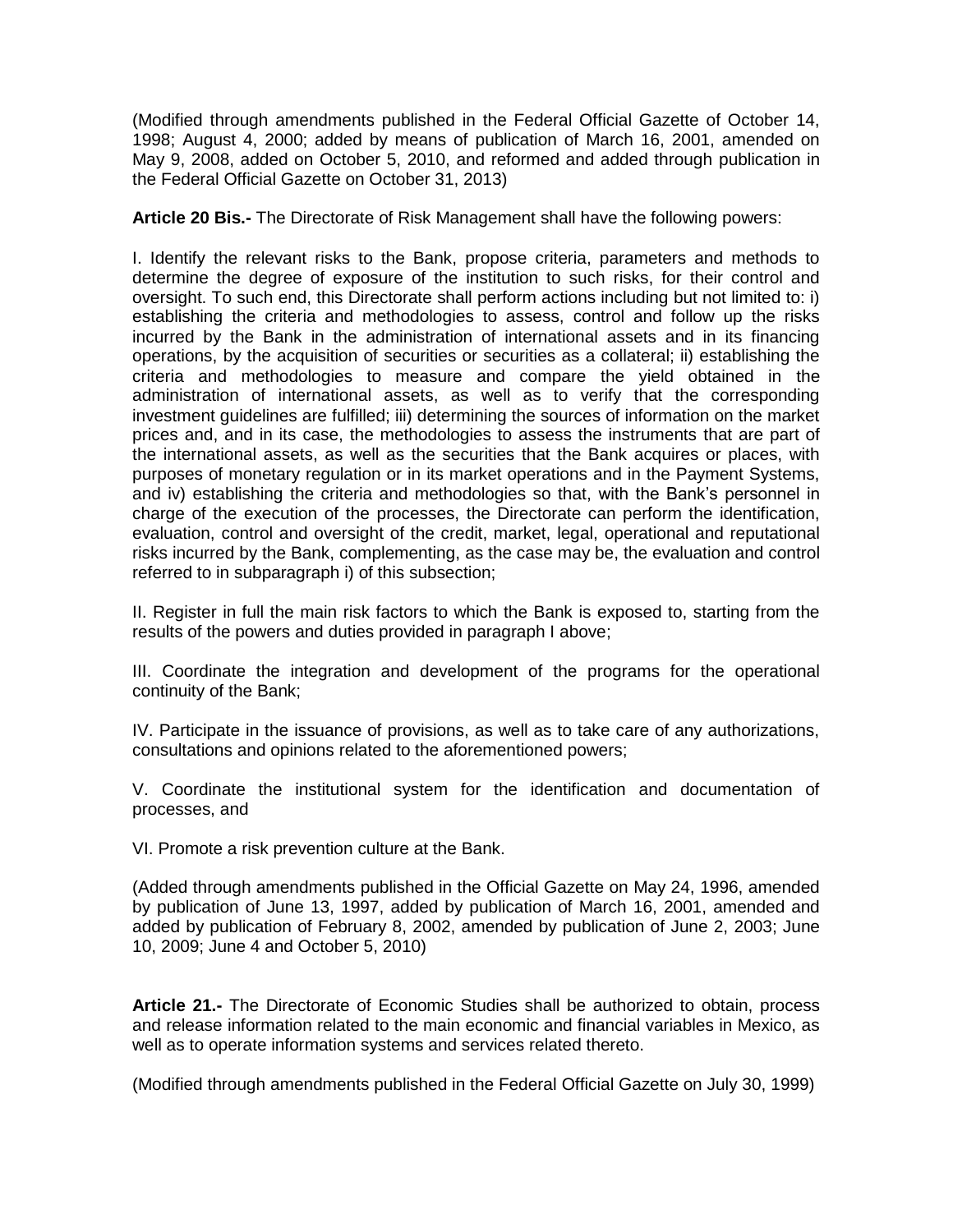**Article 22.-** The Directorate of Economic Measurement shall be authorized to obtain, process and release information on economic and financial matters related to the Real Sector and External Sector, as well as to operate information systems and information services related thereto.

(Modified through amendments published in the Federal Official Gazette on July 30, 1999)

**Article 23.-** The Directorate of Macroeconomic Analysis shall be authorized to obtain, process and release information regarding the agents comprising the Financial System.

(Modified through amendments published in the Federal Official Gazette of July 30, 1999)

**Article 23 Bis.-** The Directorate of International Affairs shall have the following powers:

I. Obtain, process and release information related to international markets and foreign economies, as well as operate information systems and services related thereto;

II. Manage the relations of the Bank with international organizations, other central Banks and organizations that bring them together, within the scope of the duties of the Directorate General of Economic Research;

III. Follow up on the compliance of the Bank's commitments arising from international agreements subscribed in its own name or as an agent or attorney-in-fact of the Federal Government, and

IV. Cooperate with the financial authorities in the negotiation and formalization of international agreements, and in the entry into multilateral organizations for international economic cooperation.

(Added through amendments published in the Federal Official Gazette of March 28, 1996, repealed by publication of September 19, 1996 and added by publication of March 16, 2001)

**Article 24.-** The Directorate of Prices, Regional Economies, and Information Analysis shall be authorized to establish systems for the processing, managing and dissemination of economic and financial information, as well as to obtain, process and release information related to price indexes, salaries, the evolution of the domestic labor market and productivity.

Furthermore, the regional offices of the Bank shall be under its charge, and their duties and powers shall be to: gather, process, and circulate regional information; assist the Directorate of Institutional Liaisons in the organization of the Regional Committees referred to in Articles 47, subsection VII, and 48 of the Law, as well as in the activities of communication activities of the Bank. The personnel that integrates the regional offices shall not have any power of legal representation of the Bank, therefore, the following must not be practiced before said personnel, nor in the offices that the mentioned regional offices occupy: any kind of notices, solicitations, citations, requests or summons, nor partake in acts of execution by part of legal, administrative, or labor authorities, this same precaution shall be applied in regards to the certifying public officers.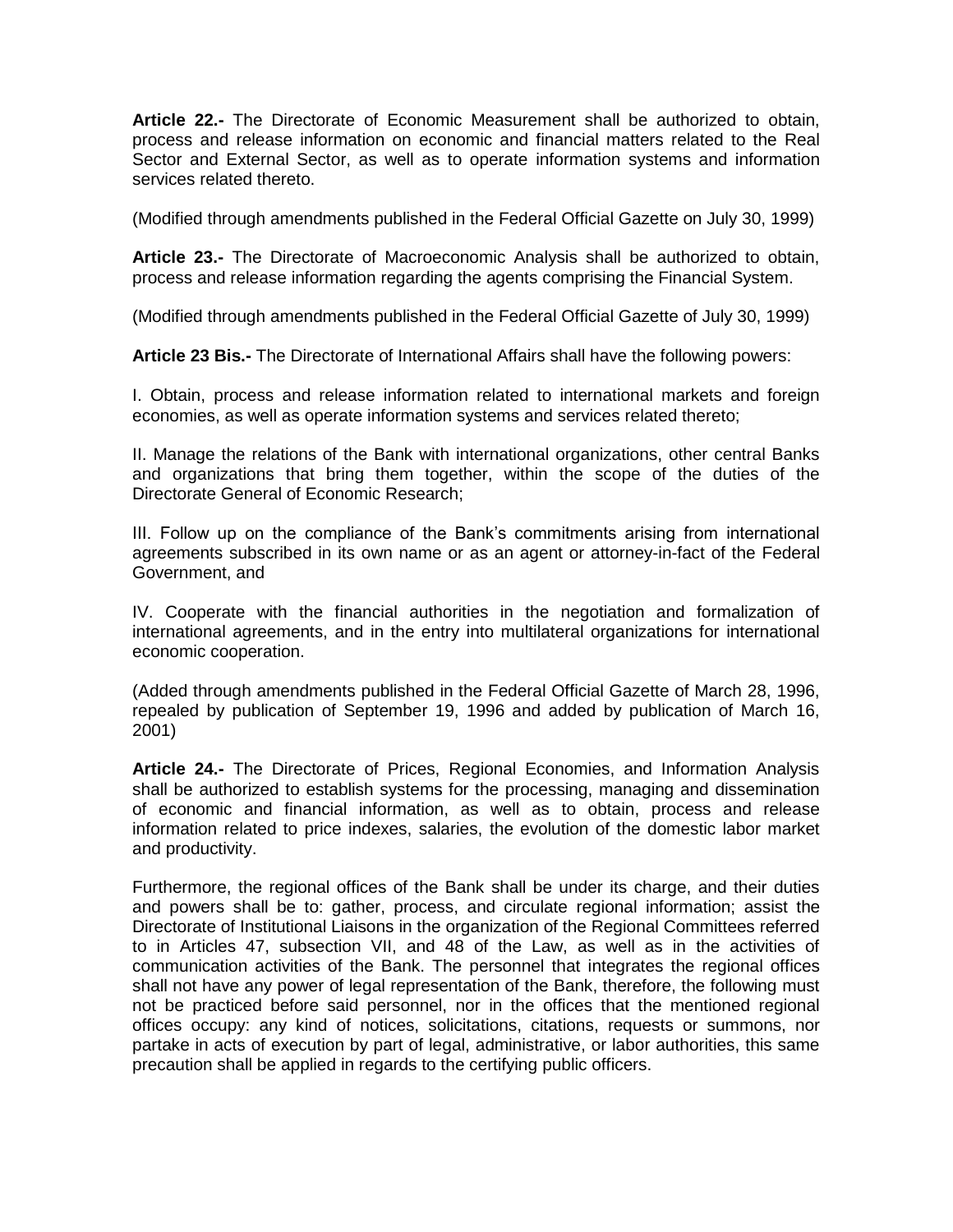(Modified through amendments published in the Federal Official Gazette on September 19, 1996; July 30, 1999; October 5, 2010 and March 27, 2013.)

**Article 24 Bis.-** Repealed.

(Added through amendments published in the Federal Official Gazette on June 5, 2002, and modified by amendments published in the Federal Official Gazette on October 1 and December 22, 2004. Repealed by publication on October 5, 2010)

**Article 25.-** The Directorate of Financial Stability shall have the following powers:

I. Obtain, analyze and release information related to the identification of phenomena that could affect the financial stability of the country, particularly on matters relating to the financial system;

II. Recommend policies, measures, actions and regulations aimed at maintaining the stability or, as the case may be, at solving situations of instability in the Mexican financial system;

III. Identify deficiencies in regulation and supervision hindering or obstructing the actions of the authorities aimed at mitigating risks or, as the case may be, at determining, in coordination with other authorities, any affectation to financial stability;

IV. Follow up on the development of the regulations in the area of financial stability;

V. Act as an advisor of the Financial System Stability Council and its Technical Committee;

VI. Manage, within the scope of the duties of the Directorate General of Financial Stability, the relations of the Bank with international organizations, doing so in coordination with the units of the Bank that participate in the activities of the said organizations, if applicable, and

VII. Participate in the drafting and, as the case may be, issuing of provisions, as well as in attending to authorizations, consultations and opinions related with its duties and powers regarding those matters that are within its scope according with this article;

(Modified through amendments published in the Federal Official Gazette on March 28 and September 19, 1996; February 13, 1998 and July 30, 1999; August 4, 2000; June 3, 2004, added by publication on May 9, 2008 and modified by amendments published on June 10, 2009,October 5, 2010 and December 22, 2014)

**Article 25 Bis.-** The Directorate of Financial System Information shall have the following powers:

I. Obtain, process and validate information of a financial nature, from the financial entities and service companies that are part of the financial system, from other financial authorities, government companies and public sector agencies, and from non-financial Mexican corporations and foreign financial entities that may represent a threat to the stability of the financial system. The powers set forth in this subsection must be performed in coordination with other Administrative Units of the Bank, and if applicable, with other financial authorities;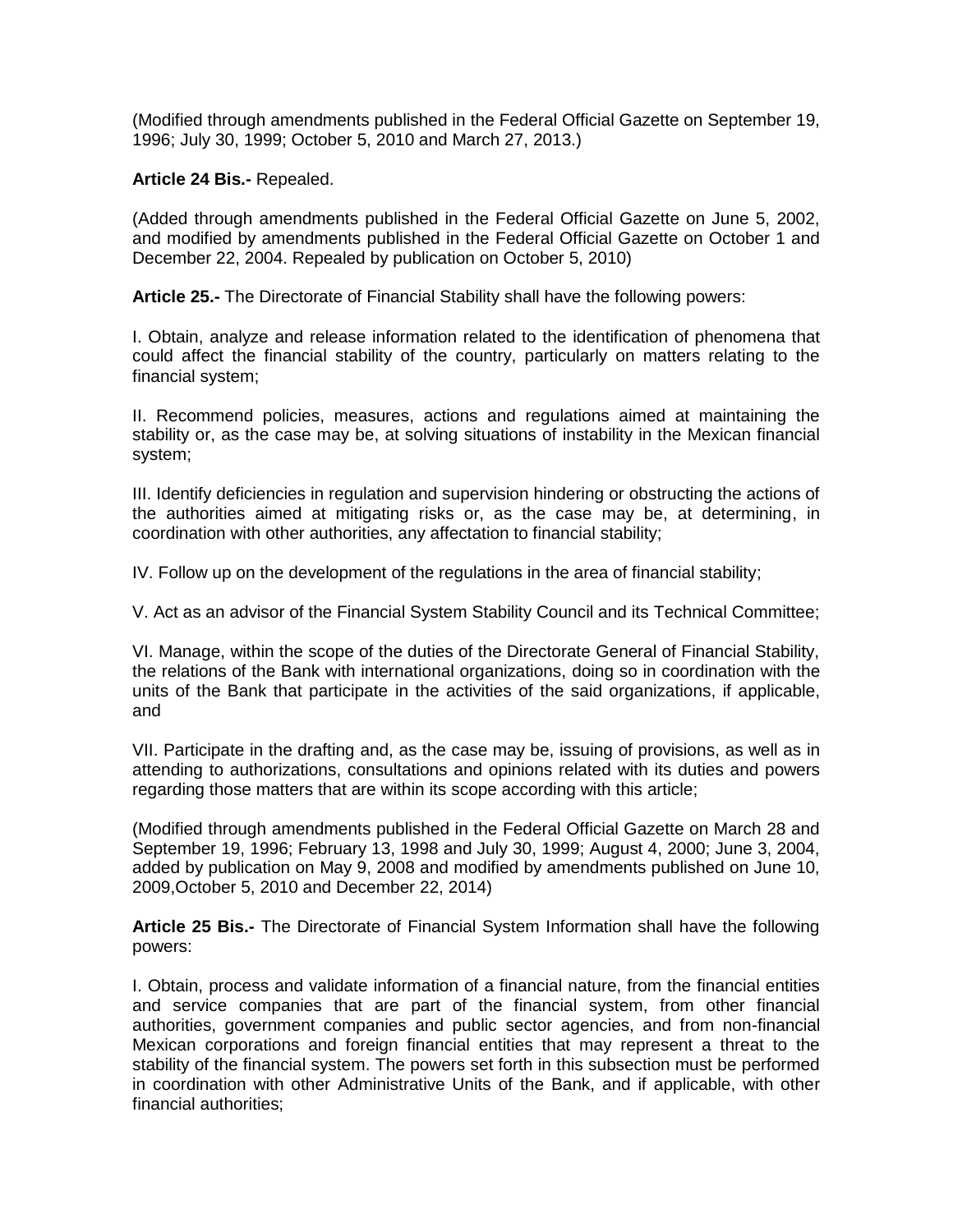II. Develop methodologies and processes to verify the quality of the information and its accurate accounting registration, as well as facilitate the supervision of the regulation and consultation for analytical purposes to the corresponding Administrative Units;

III. Make all the information obtained and generated available to other Administrative Units of the Bank as needed;

IV. Make the information obtained and generated corresponding to the scope of their duties available to other financial entities;

V. Manage the registry of fees established in Article  $6<sup>th</sup>$  of the Financial Services Transparency and Regulation Law;

VI. Manage the publication process of the information of a financial nature in coordination with other Administrative Units of the Bank that, pursuant to these Internal Regulations, may obtain and/or publish information of such nature, and

VII. Participate in the drating and, as the case may be, issuing of provisions, as well as in attending to authorizations, consultations and opinions related with its duties and powers regarding those matters that are within its scope according with this article;

(Added through amendments published in the Federal Official Gazette on February 13, 1998 and modified through amendments published in the Federal Official Gazette on July 30, 1999; June 3, 2004, May 9, 2008, October 5, 2010 and December 22, 2014)

**Article 25 Bis 1.-** The Directorate of Banking Regulation and Supervision shall have the following powers:

I. Follow up on and evaluate the regulation and supervision of the financial system, in such a way that it may propose amendments to both;

II. Repealed.

III. Support the members of the Board of Governors who participate in the decision-making bodies of the Regulatory Committees of the financial system and the Institute for the Protection of Bank Savings on behalf of the bank, and make proposals to the aforementioned representatives on the position of the Bank itself before such decisionmaking bodies;

IV. Participate in the design and drafting of the provisions for the financial system issued by the Bank;

V. Participate in responding to the authorization requests, consultations and opinions required by intermediaries and other financial authorities;

VI. Follow up on the compliance with the provisions issued by the Bank applicable to financial intermediaries;

VII. Follow up on the transactions carried out by the financial intermediaries, when there are elements that suggest that they do not comply with the provisions issued by the Bank;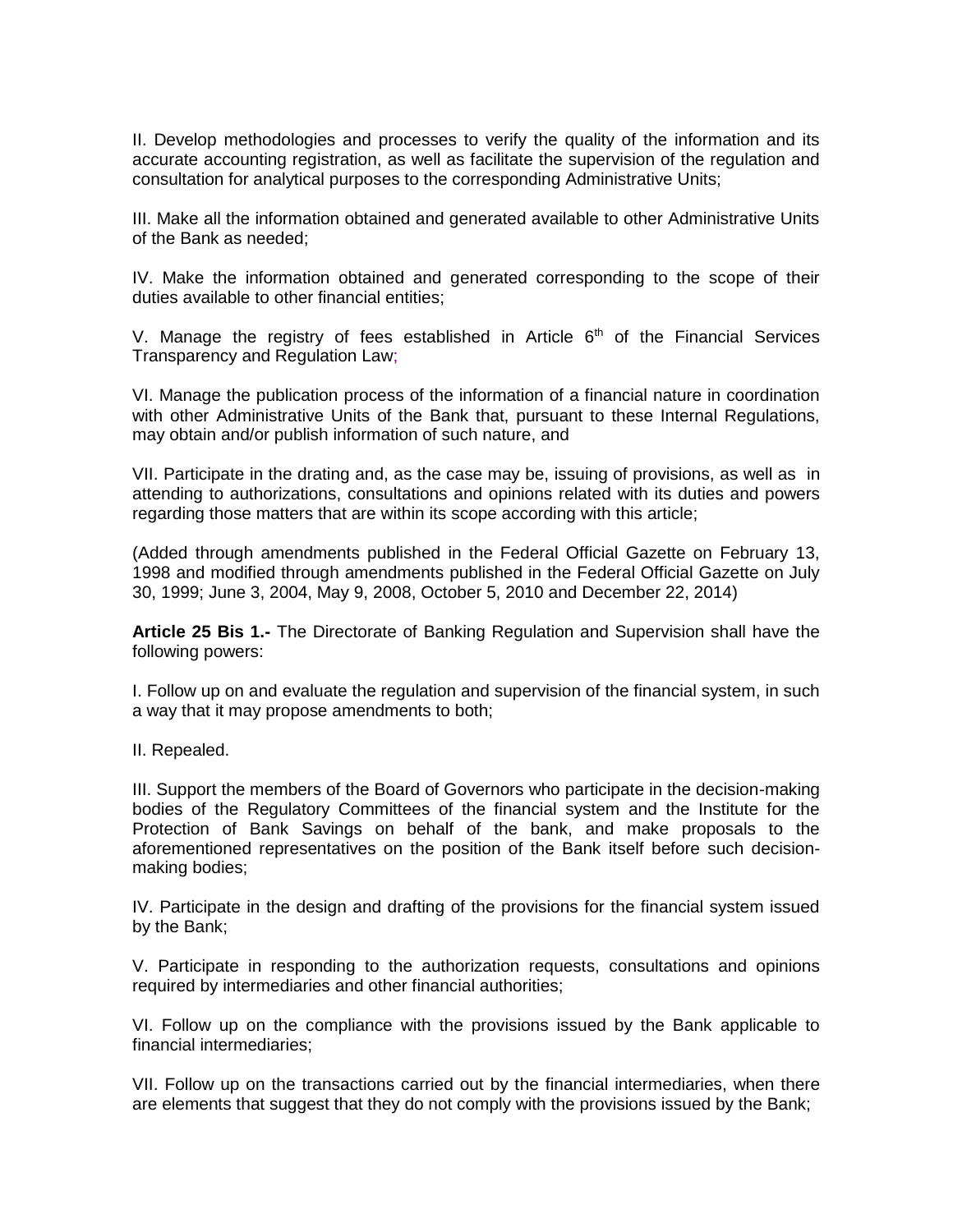VIII. Participate in the application of sanctions to financial intermediaries, payment systems administrators and clearing houses;

IX. Repealed.

X. Repealed.

XI. Coordinate the design and performance of those controls applicable to the transactions of the Bank with the Administrative Units responsible for the operations, as well as the handling of the payments systems, in which resources of an undetermined origin are involved, and

XII. Coordinate the participation of the Bank with the relevant competent Administrative Units under the terms and for the purposes established in its own Law, in matters related to preventing transactions that may have an impact on the sound development of the financial system or on the proper performance of the payments systems; and, for such purposes, the Directorate may obtain and review the information that such Units have or may obtain on this matter.

The provisions of subsections V to VIII, of this article shall also be applicable to the credit information corporations.

(Added through amendments published in the Federal Official Gazette on February 13 and October 14, 1998 and modified through amendments published in the Federal Official Gazette on July 30, 1999; August 4, 2000; April 7, 2004; May 9, 2008; June 10, 2009; October 5, 2010 and February 10, 2011)

**Article 25 Bis 2.-** The Directorate of Development Financial Intermediaries shall have the following powers:

I. Follow up and perform the analysis of the prevailing conditions of the economic development trusts and the financial development entities;

II. Participate in the issuance of provisions for the economic development trusts and the financial development entities;

III. Direct the duties of the Bank in its capacity as trustee of the economic development trusts and follow up on their compliance;

IV. Assist the competent authorities with the negotiations intended to obtain funds for the economic development trusts;

V. Participate in processing authorization requests, consultations and opinions concerning financial development entities;

VI. Collaborate with the relevant authorities, through the economic development trusts and the financial development entities, in the definition, promotion and application of financial support programs, as well in the evaluation of their impact, and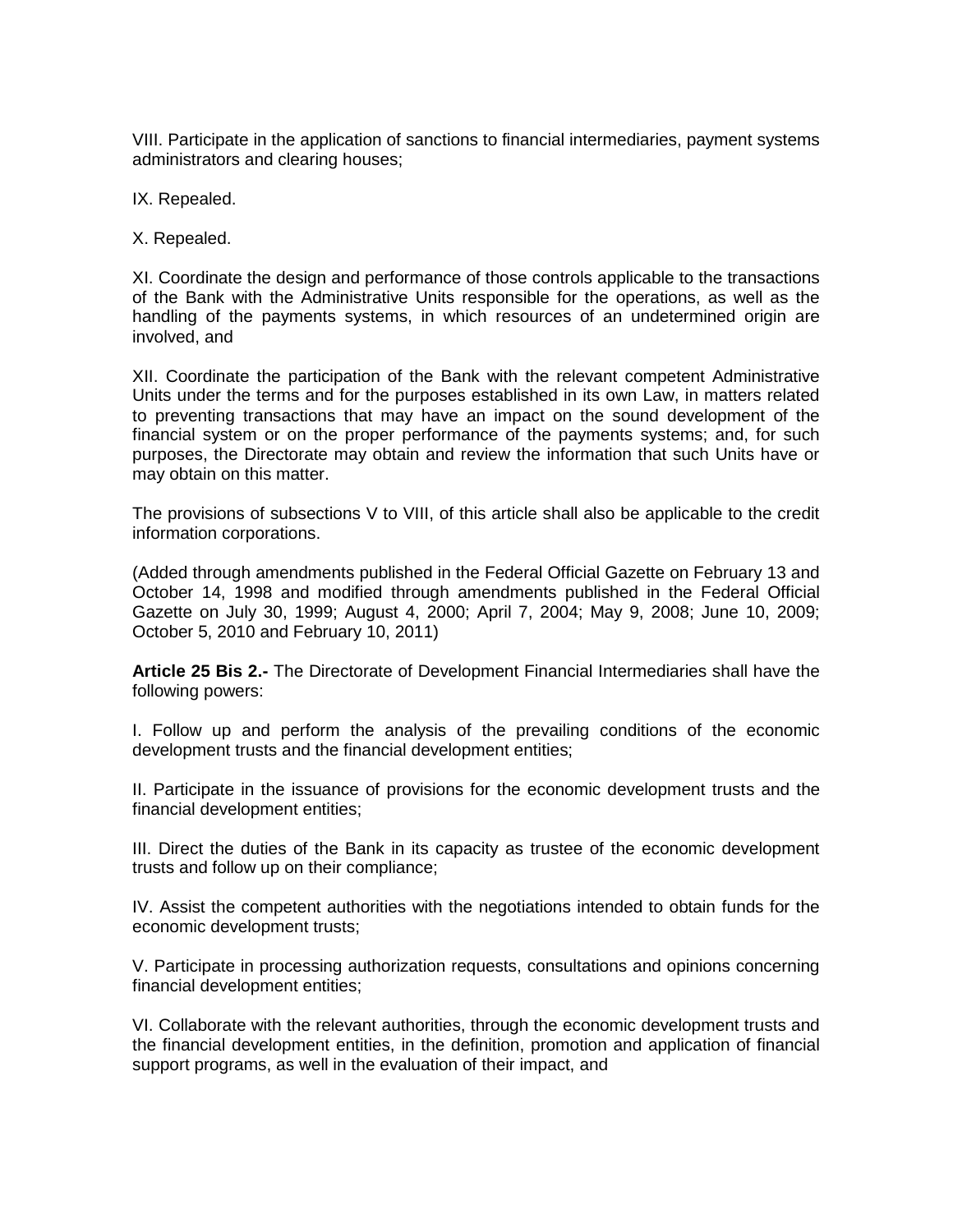VII. Support the members of the Board who participate in the decision-making bodies of the economic development trusts and the financial development entities on behalf of the Bank, and elaborate for the aforementioned representatives the proposals on the position of the Bank before such bodies.

(Added through amendments published in the Federal Official Gazette on October 5, 2010)

**Article 25 Bis 3.-** The Directorate of Financial Services Evaluation shall have the following duties and powers:

I. Elaborate an analysis of the estimated impact of regulation, whose issuance is under the charge of the Bank, and, where appropriate, formulate the corresponding modification proposals;

II. Participate in the design and elaboration of the provisions that the Bank issues for the financial system;

III. Analyze the terms in which the credit institutions offer their services to the public, as well as the characteristics of the respective transactions;

IV. Participate in the procedures of registration, drafting of observations, and veto of commissions in the terms established in the Financial Services Transparency and Regulation Law, as well as in the exercise of the other duties and powers that said Law vests onto the Bank and that may cause an impact on the financial services and the granting of credits;

V. Participate in the analysis of the affairs that incur upon the Bank's field sphere of powers and duties that may have an impact on the matters of inclusion policies, access and financial education, and

VI. Collaborate in the compliance with the duties and powers established in Article 25 Bis 1, subsection III, of this Regulation.

(Added through amendments published in the Federal Official Gazette on January 31, 2013)

**Article 25 Bis 4.-** The Directorate of Financial System Risk Analysis shall have the following duties and powers:

I. Make assessments about the status of systemically important financial entities under adverse economic conditions, and

II. Analyze information that could indicate relevant exposures of financial entities as a whole to common risks or risks with a high degree of correlation.

(Added through publication in the Federal Official Gazette on December 22, 2014)

**Article 25 Bis 5.-** The Directorate of Macrofinancial Risk Analysis shall have the following duties and powers: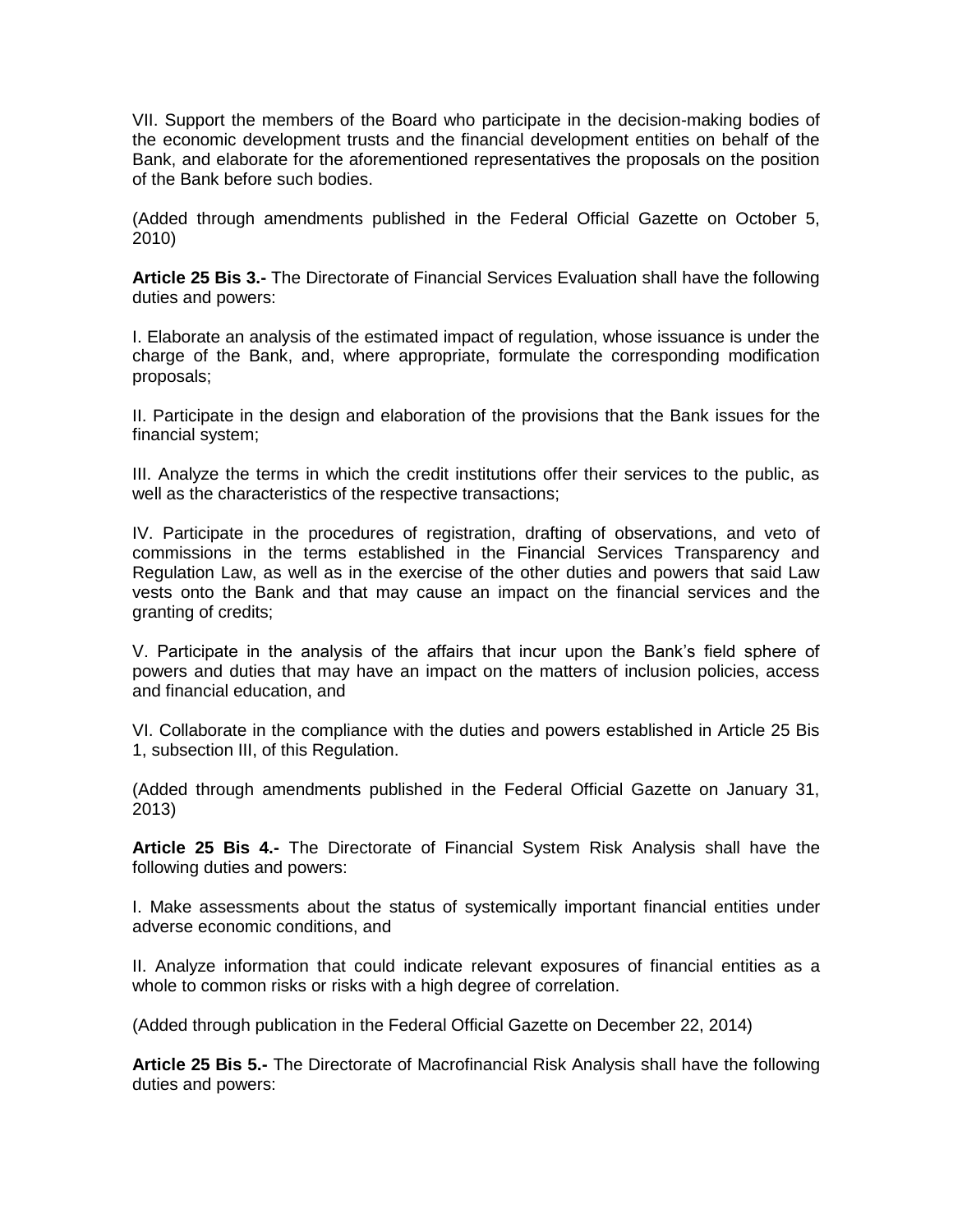I. Analyze the macroeconomic framework and its interaction with the financial system, and

II. Study the funding flows within the financial system and abroad.

(Added through publication in the Federal Official Gazette on December 22, 2014)

**Article 26.-** The Directorate of Human Resources shall have the following powers:

I. Issue the administrative provisions that are applicable to the Bank and to its personnel;

II. Hire personnel, keep record of their promotions, rotations and sanctions, enforce the procedures and apply the sanctions set forth by the labor provisions, and in general, manage the payment of wages and other benefits;

III. Formalize acts relating to the termination and suspension of work relationships;

IV. Perform the duties entrusted to the Bank as trustee for the Pension Fund of the Banco de México and for the Complementary Pension Fund trusts, overseeing at all times that the investments are carried out pursuant to the guidelines and investment criteria that the competent bodies of the trusts instruct for the latter, as well as managing the funds of the Reserve to Cover Labor Liabilities;

V. Comply with the legal and regulatory obligations under the charge of the Bank, in its capacity as employer;

VI. Process and manage the life and damages insurance, contracted by the personnel and retirees;

VII. Oversee that the credits granted by the Bank to its employees are duly secured;

VIII. Handle the relationships with the Single Union of Employees of Banco de México;

IX. Repealed.

X. Carry out and promote the sociocultural and sports activities of the Bank;

XI. Perform the duties entrusted to the Bank in the Human Resources Development Trust. Furthermore, carry out the activities that correspond to the Bank as trustee of the trusts that it constitutes to comply with the labor obligations under its charge, on grounds of the provisions of subsection XI of Article 7th of the Banco de México Law, and

XII. Keep a registry of the organization of the Bank, approve the adjustments thereto, as well as render opinions and/or recommendations concerning the organizational structure and on the proposals submitted by the administrative units requiring the approval of the Governor or of the Board of Governors, pursuant to the terms and time periods agreed for such purpose by the aforesaid administrative units.

(Modified through amendments published in the Federal Official Gazette on March 16, 1995; June 13, 1997; October 14, 1998; October 9, 2002; December 22, 2004; October 14, 2005,June 10, 2009 and October 15, 2014)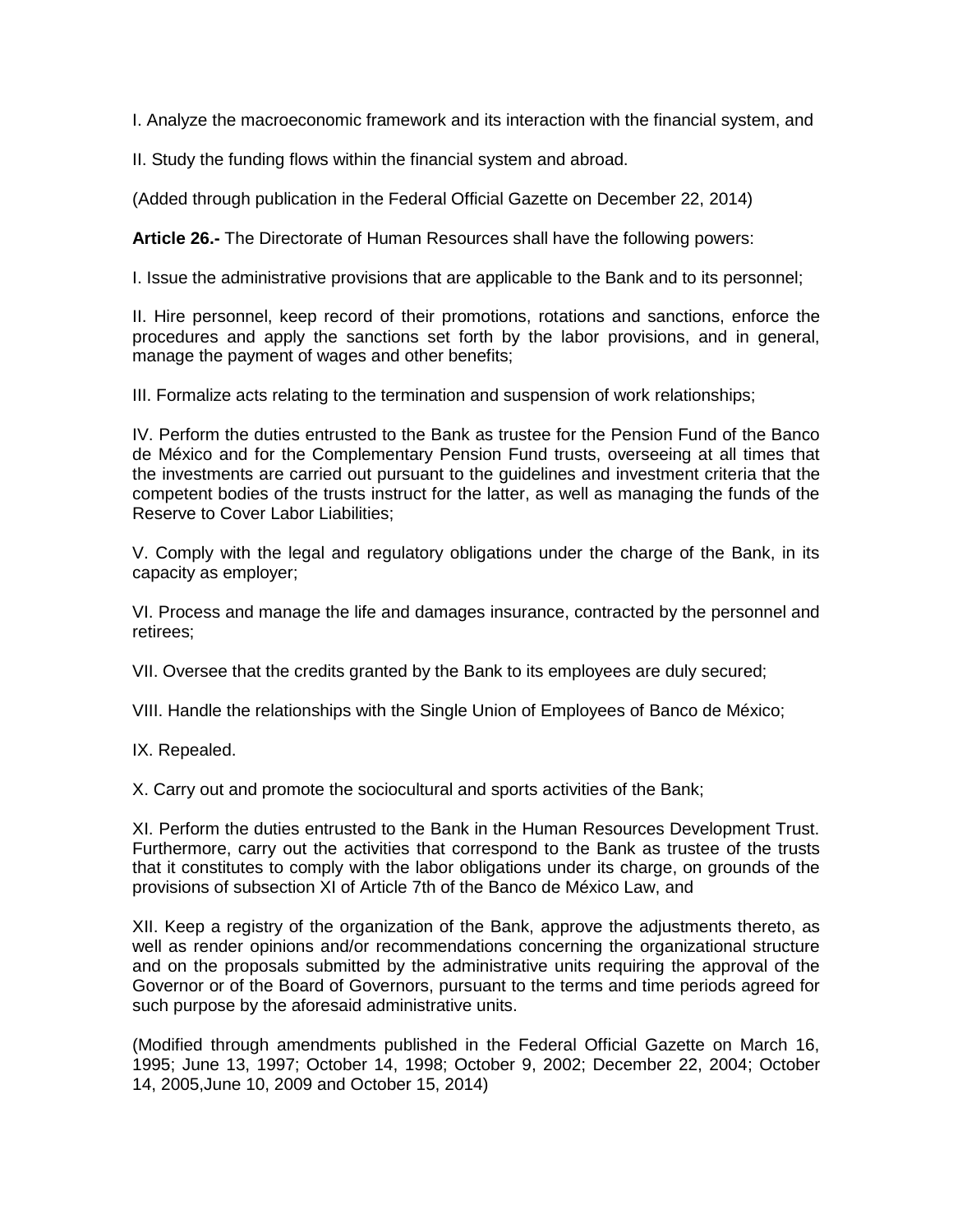**Article 27.-**The Directorate of Accounting, Planning, and Budgeting shall have the following powers and duties:

- I. Propose the norms and criteria referred on subsection XI of article 46 of the Law to the Board of Governors, and survey their application;
- II. Make the payments derived from the execution of the expense budget, investment in set assets, and investment in current assets budget, through the institutional systems, except for those done by the Bank branches, and record the corresponding payments in the Bank's accounting;
- III. Create and subscribe the financial statements approved in terms of subsection X of article 46 of the Law;
- IV. Regulate and supervise the accounting record of the transactions done by the Bank and the fulfillment of the corresponding fiscal obligations;
- V. Record and control through accounting the set asset and the inventories and costs different from those related with manufacturing banknotes and mintage of metallic coins.
- VI. Establish the procedures that allow to evaluate the processing of the budgeting resources and costs of the Bank;
- VII. Promote a budget execution in accordance with the budgeting norms and criteria, ensuring the efficiency of the expense;
- VIII. Coordinate the institutional strategic planning process;
- IX. Coordinate the creation of the institutional work program, and coordinate the followup and evaluation of its fulfillment;
- X. Disseminate the goals and objectives of the strategy, the institutional work program, and the results of their compliance with the personnel;
- XI. Promote process modernization programs through which the institutional duties are done, seeking their consistency with the strategic objectives and priorities of the Bank;
- XII. Identify the strategic projects of the institution that are included in the budget and follow-up on their implementation;
- XIII. Coordinate institutional internal surveys directed at the personnel, and
- XIV. Support the external auditor in the activities related with the elaboration of the corresponding financial reports.

(Modified through amendments published in the Federal Official Gazette on February 13, 1998; March 16, 2001; June 5, 2002; May 9, 2008; June 10 and September 29, 2009; October 5, 2010, October 31, 2013 and October 15, 2014)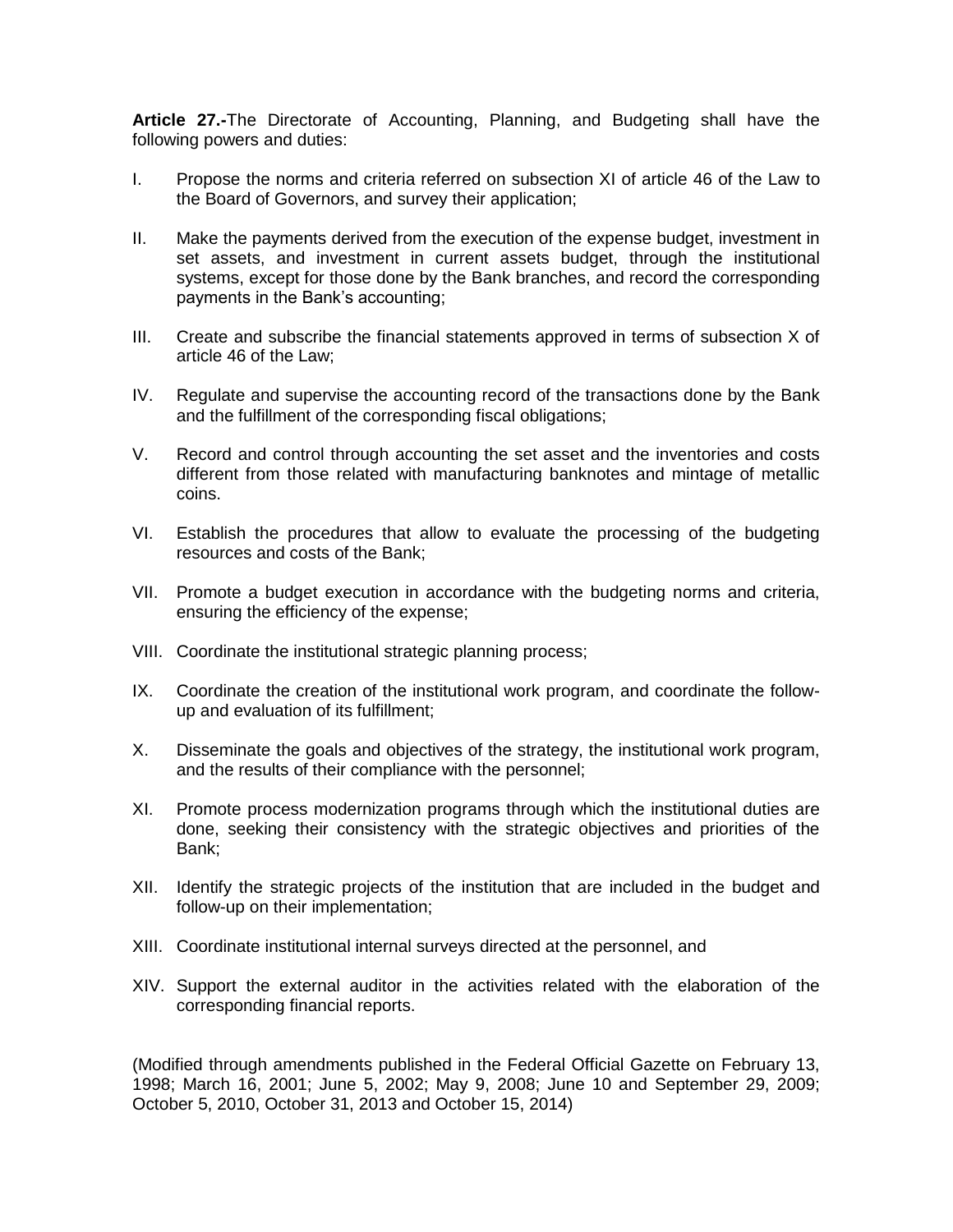**Article 27 Bis.-** The Directorate of Material Resources shall have the following powers:

I. Perform the procedures and formalize the acts established in the regulations of the Banco de México on matters of acquisitions and personal property leases, as well as of services, real state works and services related to such works, and the transfer of personal property;

II. Formalize any legal acts concerning the matters referred to in the foregoing subsection, entered into by the Bank with agencies or entities of the Federal Public Administration or of the local States of the Mexican Republic, and with any of the other branches of the Mexican State or any constitutionally autonomous legal entities, whose contracting procedure is not subject to the regulations mentioned in subsection I, except for those legal acts for which, due to their nature, formalization is the responsibility of the other administrative units;

III. Apply the provisions related to the acts indicated in the preceding subsections and decide the respective consultations;

IV. Carry out the secretaryship of the Committees established in the provisions set forth in subsection I;

V. File and process, directly or through third parties, the licenses, permits or any other legal act required by the operations indicated in subsections I and II, including those necessary for the import or export of goods or services, except for those which, due to their nature, are the responsibility of other administrative units;

VI. Deal with the requests made by the Directorate General of Comptroller and Risk Management, resulting from the objections and complaints filed by reason of the acts mentioned in subsection I;

VII. Carry out any necessary acts for the early termination or rescission of the contracts or agreements with respect to the matters referred to in subsections I and II, enforce liquidated damages, file guarantee claims and, in general, exercise the rights of the Bank out of court;

VIII. Issue any notices that must be served on bidders, suppliers, contractors or purchasers, by reason of the exercise of the powers set forth in subsections I and VII;

IX. Formalize acts related to the acquisition, use, administration and transfer of real estate;

X. Provide the Bank's furniture, office equipment and supplies;

XI. Contract the insurance policies required by the Bank;

XII. Manage the correspondence, lunch rooms, printing and transport services, and

XIII. Others established in other statutes applicable to the operations within the scope of its duties and powers.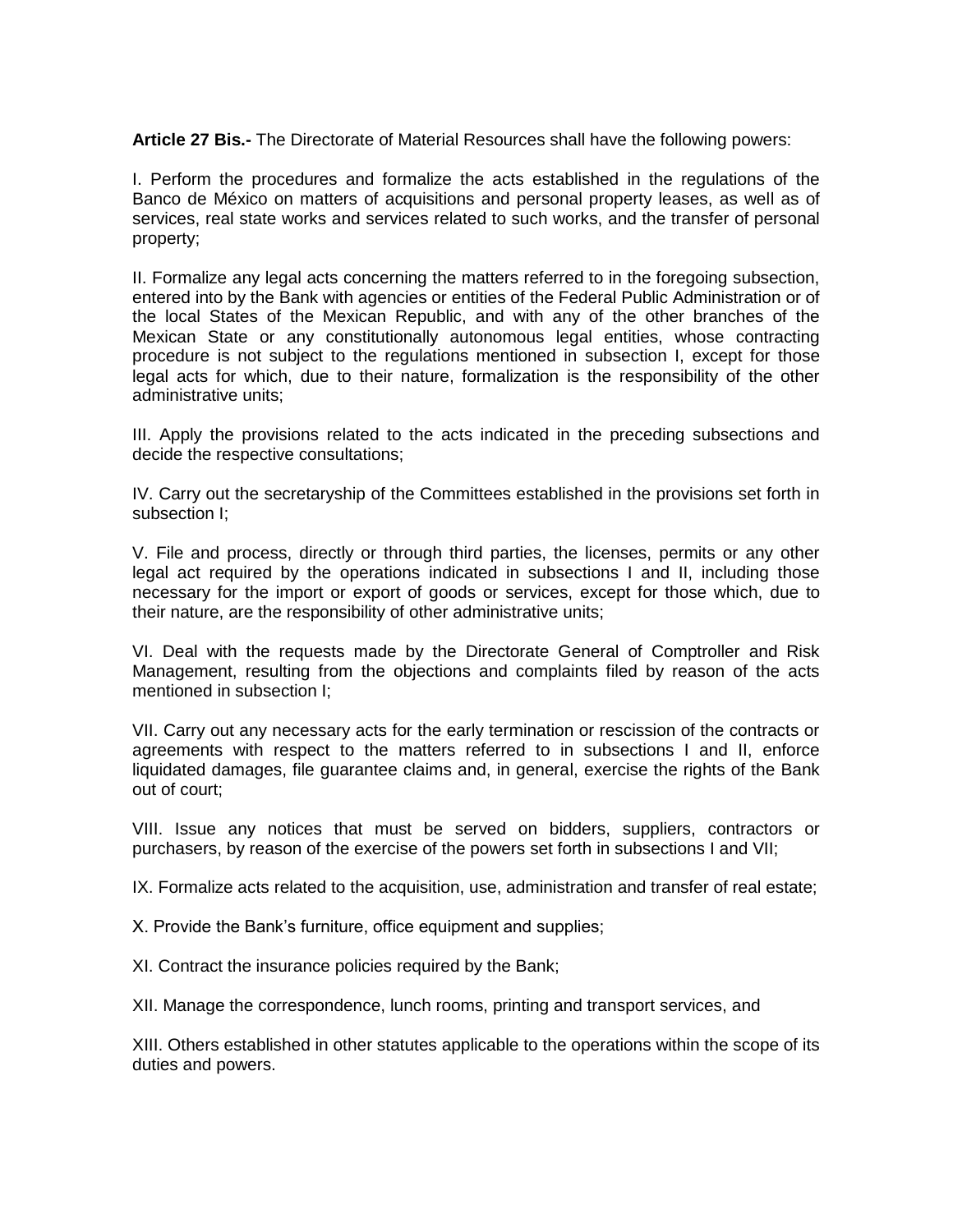Whenever other applicable provisions empower the analysts assigned to the Directorate of Material Resources to exercise the abovementioned powers, such analysts must subscribe the relevant documents in a joint manner with one or more officers assigned to such Directorate, under the terms established to that effect in such provisions and having to observe the contents in Article 10 of these regulations where applicable.

(Added through amendments published in the Federal Official Gazette on October 14, 2005, Modified on May 9, 2008; October 5, 2010 and October 31, 2013)

**Article 28.-** The Directorate of Legal Affairs shall have the following powers:

I. Notify the financial intermediaries or the holding companies of such intermediaries, the administrators and participants in the payment systems, the clearing houses and the credit information corporations, of the sanctions that the Bank imposes in the exercise of its powers granted by the legal provisions, as well as the resolutions regarding the motions for reconsideration established in subsection II of this article and the resolutions corresponding to the motion for review referred to in subsection XIV of Article 17;

II. Deal with, process and provide whatever is necessary for the due resolution of the motions for reconsideration set forth in the Banco de México Law, the Payments Systems Law and the Credit Institutions Law. Likewise, it shall be in charge of the administrative enforcement proceedings established in such statutes, as well as the one established in the Credit Information Bureaus Law and in the Financial Services Transparency and Regulation Law;

III. Notify and, as the case may be, enforce the agreements, rulings and other resolutions issued in and by reason of the proceedings mentioned in the preceding subsection;

IV. Deal with and follow up on the *amparo* suits to which the Bank, the Board, its members, the officers or employees of the Bank are a party as responsible authorities by reason of the exercise of their employment, position or agency agreement;

V. Represent the Bank, in its own right or in its capacity as trustee, before all kinds of authorities, including judicial, administrative and labor authorities;

VI. Deal with and resolve the requests submitted to it by authorities or individuals, resulting from actions or administrative proceedings filed as such;

VII. Formalize the appointment of attorneys-in-fact and trust officers, as well as designate the lawyers that shall represent the Bank in judicial or administrative proceedings;

VIII. Manage and keep track of the representatives and trust officers, and in general of the institutional appointments, as well as authenticate the relevant documents whenever they shall become effective abroad, being also empowered to issue proof of such records;

IX. Determine the legal requirements with which mortgage loans are granted to the personnel of the Bank and, as the case may be, authorize the cancellation thereof, as well as formalize the respective operations;

X. Repealed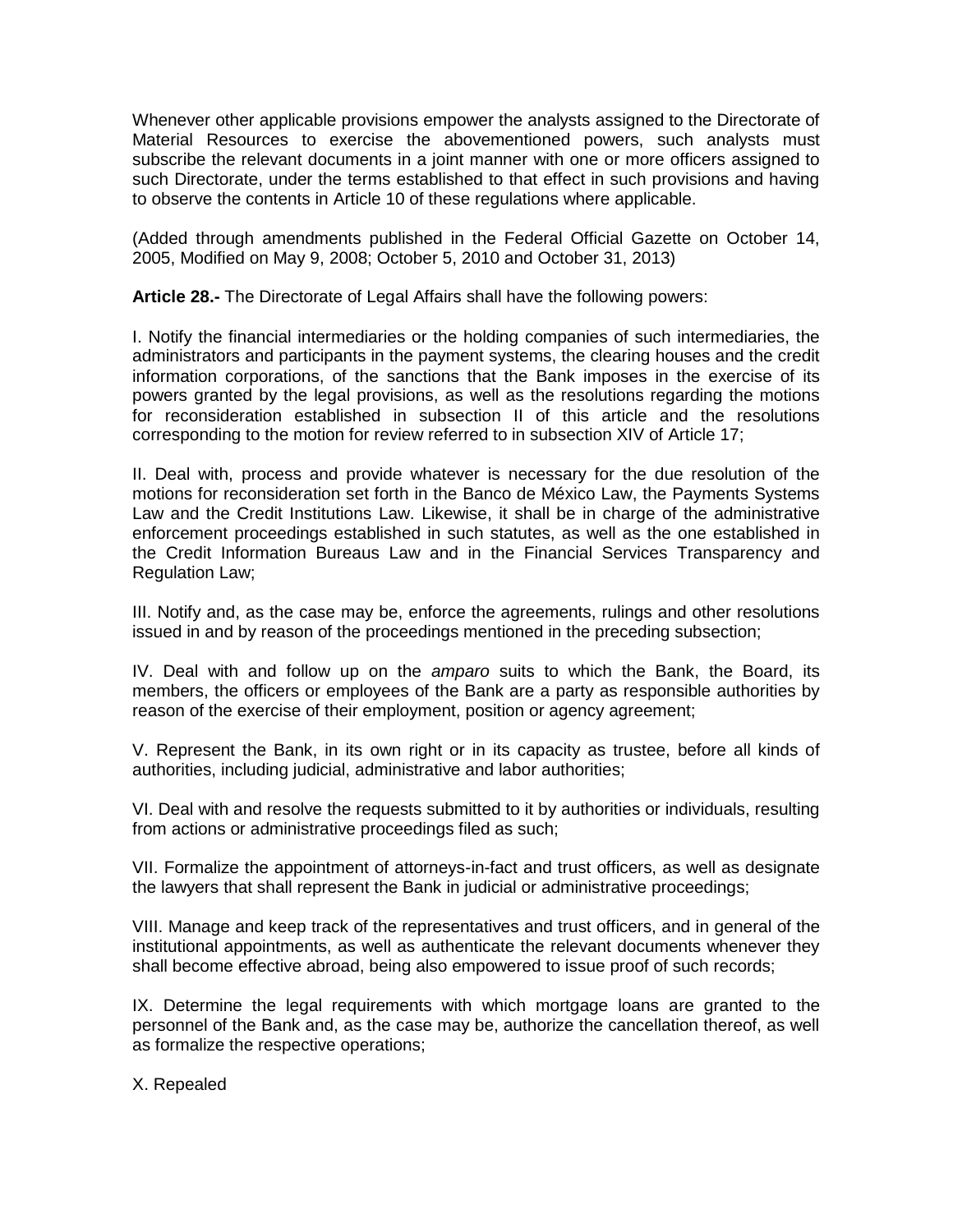XI. Provide legal advice to the Bank's administrative units that require it, as well as to third parties when it is of interest to the Bank;

XII. Issue, together with the Directorate General of Currency Issuance, the provisions set forth in Articles 48 Bis 1 of the Credit Institutions Law and  $8<sup>th</sup>$  of these Regulations.

XIII. Impose the sanctions referred to in Article 48 Bis 1 of the Credit Institutions Law together with the Directorate General of Financial System Issues, and

XIV. Advise in the preparation of the resolutions to be issued in respect of the motions for review established in subsection XIV of Article 17, according to the provisions of the Federal Law of Administrative Procedure.

(Modified through amendments published in the Federal Official Gazette on December 26, 1997; October 14, 1998; October 1, 1999; October 14, 2005, added on May 9, 2008, modified on October 5, 2010; December 21, 2011 and November 1, 2012)

**Article 28 Bis.-** The Directorate of Security shall have the following powers:

I. Coordinate and implement the activities related to the internal security and civil protection of the Bank;

II. Define the security strategy and administer the funds for the protection of the members of the Board of Governors, officers, employees and third parties determined by the Bank;

III. Repealed

IV. Coordinate the inter-institutional relations with authorities of the Federal Government, the States, the Municipalities, and foreign authorities in security matters, and

V. Administer the air transportation required by the Bank for the performance of its duties, as well as the land transportation of valuables in the Bank's own vehicles.

(Added through amendments published in the Federal Official Gazette on July 24, 1997; amended by publication in the Federal Official Gazette on June 4, 2010, and Repealed provisions published on March 29, 2012)

**Article 29.-** The Directorate of Systems shall have the following powers:

I. Establish, operate and maintain the computer and telecommunication systems;

II. Provide the collegiate bodies, their members, and the Bank's Units with the goods and services that they request pursuant to the corresponding regulations, in order for them to establish and operate the computer and telecommunications systems that they require within the scope of their duties, and provide them with specialized support on this matter;

III. Design and implement communication systems allowing the financial intermediaries and account holders of the Bank to exchange information with the Bank;

IV. Provide the goods and services necessary to support the Bank's security within the computer and telecommunications area, and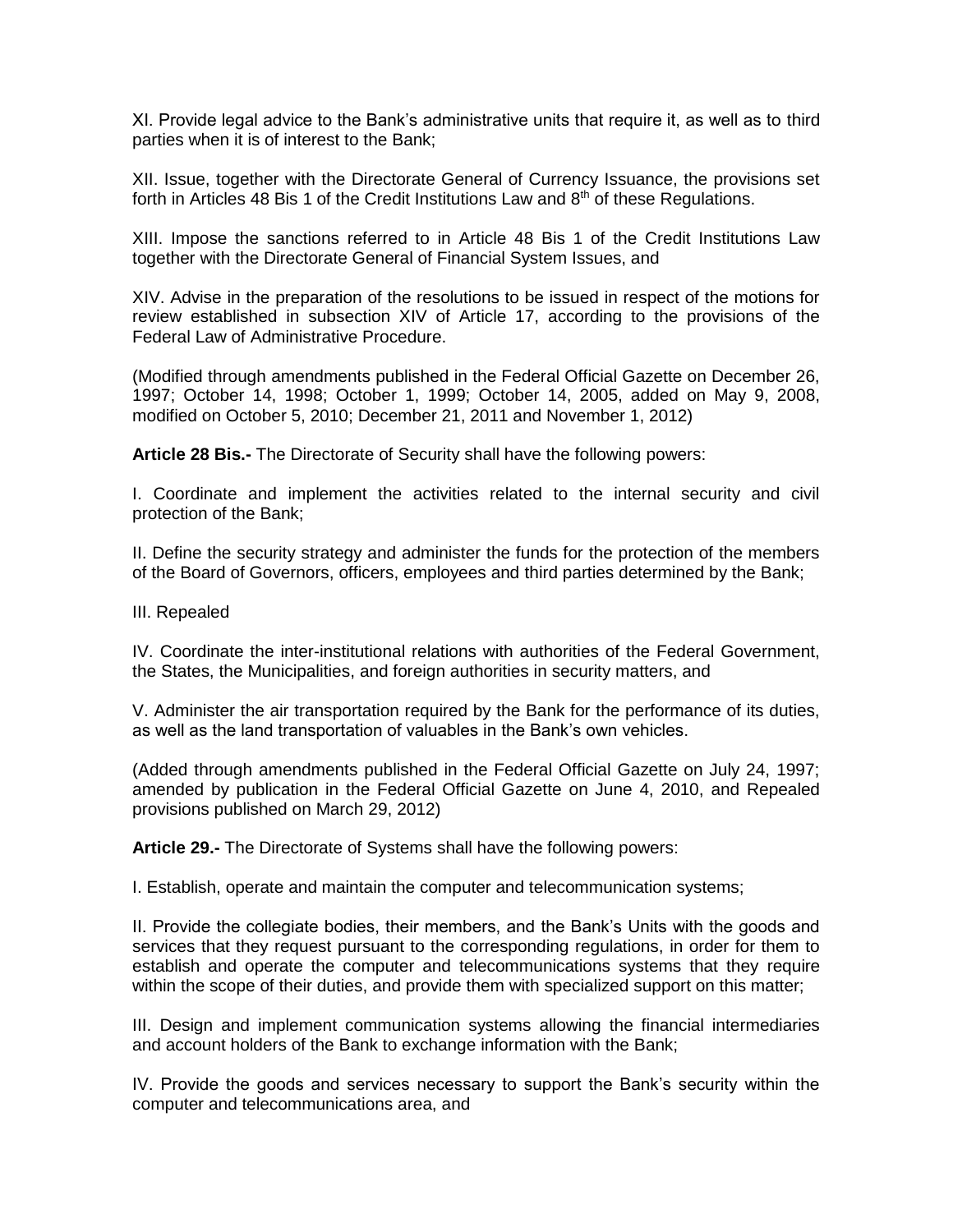V. Repealed.

(Modified through amendments published in the Federal Official Gazette on October 2, 1995; June 13 and July 24, 1997; October 14, 1998 and February 8, 2002)

### **Article 29 Bis.-** Repealed

(Added through amendments published in the Federal Official Gazette on November 15, 2005, Modified on May 9, 2008 and October 5, 2010 and repealed through publication in the Federal Official Gazette on October 31, 2013)

**Article 29 Bis 1.** The Directorate of Auditing shall have the following powers:

I. Audit the transactions carried out by the Bank, including in its capacity as trustee, settlor or beneficiary, verifying the compliance with the provisions applicable to the Bank or to the Bank's personnel;

II. Verify the compliance with the regulations and manuals concerning the electronic systems of the Bank;

III. Respond to the requests sent to the Bank in the matter of balance confirmation and, in general, of transactions in which the Bank is a party, and request information related to the foregoing;

IV. Verify the application of the criteria for the handling, maintenance, security and protection of personal data in the possession of the Administrative Units of the Bank and of information in general through audits;

V. Evaluate the performance of the Bank's employees for alleged deficiencies in the performance of their employment, position or commission, through audits and administrative investigations, filing as the case may be, the corresponding liabilities according to the Law in coordination with the Directorate General of Comptroller and Risk Management;

VI. Follow up on the actions and recommendations derived from the observations determined in the audit and evaluation work, both those internal and those issued by the Federal Superior Audit and by the external auditor, and inform the Auditing Committee of their status;

VII. Subscribe agreements, contracts or programs with cooperative ends in auditing matters under the terms of the provisions applicable with the Federal Public Administration agencies and entities, and

VIII. Access any type of information of the Bank, including the information classified as reserved or confidential, as well as having direct and unrestricted access to all the areas, registrations, goods, and in general, to any information of the Bank or of the trusts in which the latter has the capacity of trustee. The foregoing shall not apply to the information regarding statements of economic condition of the Bank's public officers, in regards to ongoing procedures and processes, or to the medical records of said officers except in those cases in which the Auditing Committee expressly authorizes it or instructs the Heads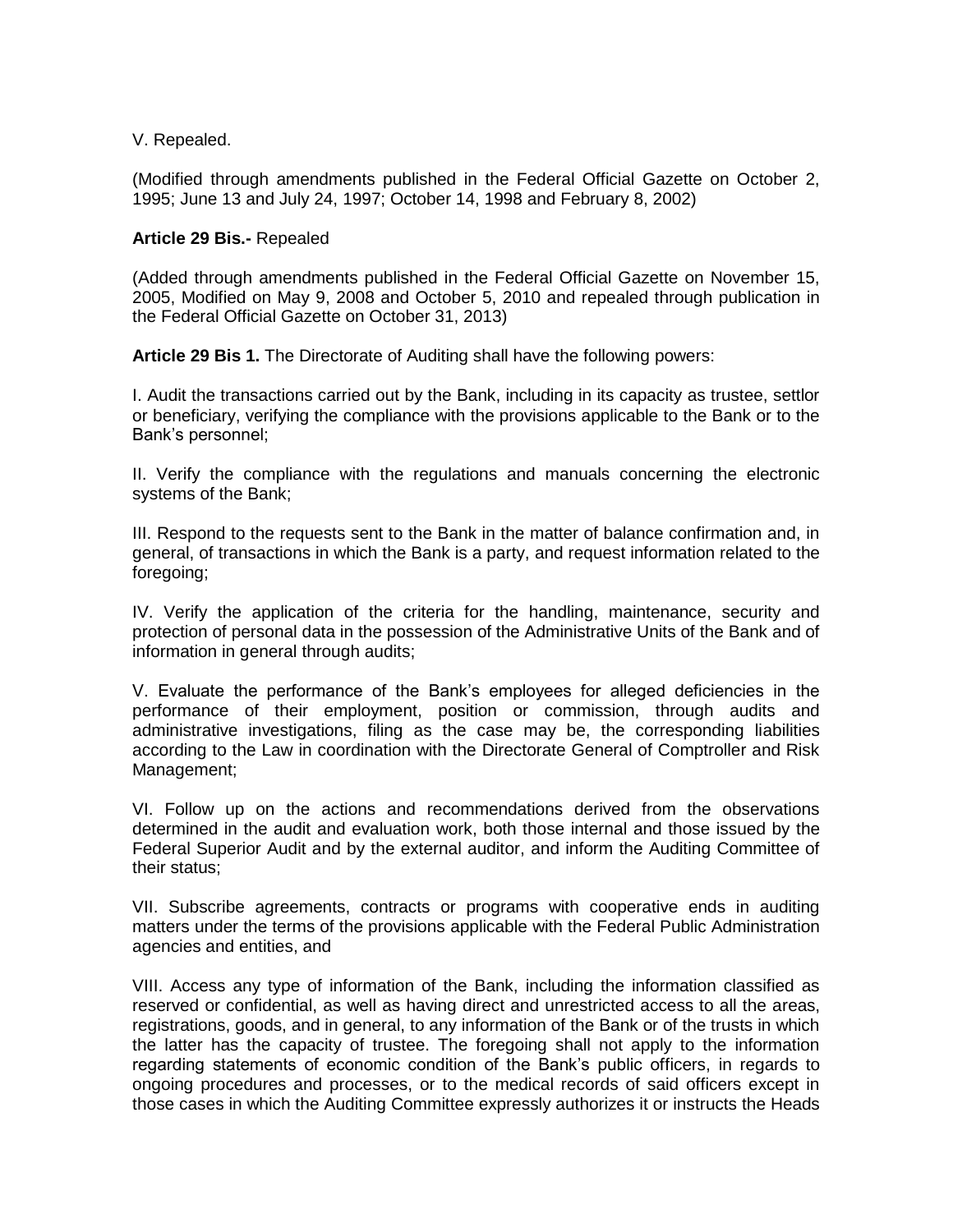of the areas that safeguard said information. To the effect of obtaining this authorization, the Directorate of Auditing shall present the members of the referenced Committee with a file from which sufficient circumstantial evidence that presumes the unlawful conduct of the public officer in question and that prompts the revision of his/her medical record or economic condition may be inferred.

The personnel of the Directorate of Auditing that participate in the performance of audits must keep strict reserve regarding the information and documents obtained in view of the performance of their duties, as well as of their actions or observations;

IX. Carry out the acts of investigation that the Federal Anticorruption Law in Public Hiring refers to and impose the enforcement measures during the investigation stage in terms of said law, as well as, in its case, refer the corresponding file to the competent authority or administrative unit of the Bank when elements exist that presume the existence of some type of liability, and

X. Act as a liaison between the external fiscal entities and the Bank's administrative units, whose transactions are subject to revision.

(Modified through amendments published in the Federal Official Gazette on October 5, 2010; November 1, 2012 and October 31, 2013.)

**Article 29 Bis 2.-** The Auditing Committee shall have the following powers:

I. Approve the yearly revisions program that is presented to the Director of Auditing and, once this is done, the latter shall summit it to authorization of the Board;

II. Analyze the main results and actions derived from the observations and improvement opportunities identified by the Directorate of Auditing, as well as by the external auditor;

III. Coordinate meetings with the Auditing Director and with the external auditor with the purpose of following up on the actions derived from the observations identified by both parties;

IV. Request reports from the audited Administrative Units with respect to the attention given and follow up on the findings and recommendations communicated by the internal and external auditors;

V. Prepare and issue the necessary rules for its operation, and

VI. Appoint and remove its secretary, who must be an officer or an employee of equivalent level, assigned either to the Directorate of Auditing, or to the Directorate General of Comptroller and Risk Management, or to the Directorate General of Legal Affairs, and who must have a professional degree of bachelors in law or of attorney, or who must be an advisor of the Executive Board or of any of its members, aside from the one that chairs the Liabilities committee.

(Added through amendments published in the Federal Official Gazette on October 5, 2010, modified through amendments published in the Federal Official Gazette on December 22, 2010; January 31, 2013 and October 31, 2013)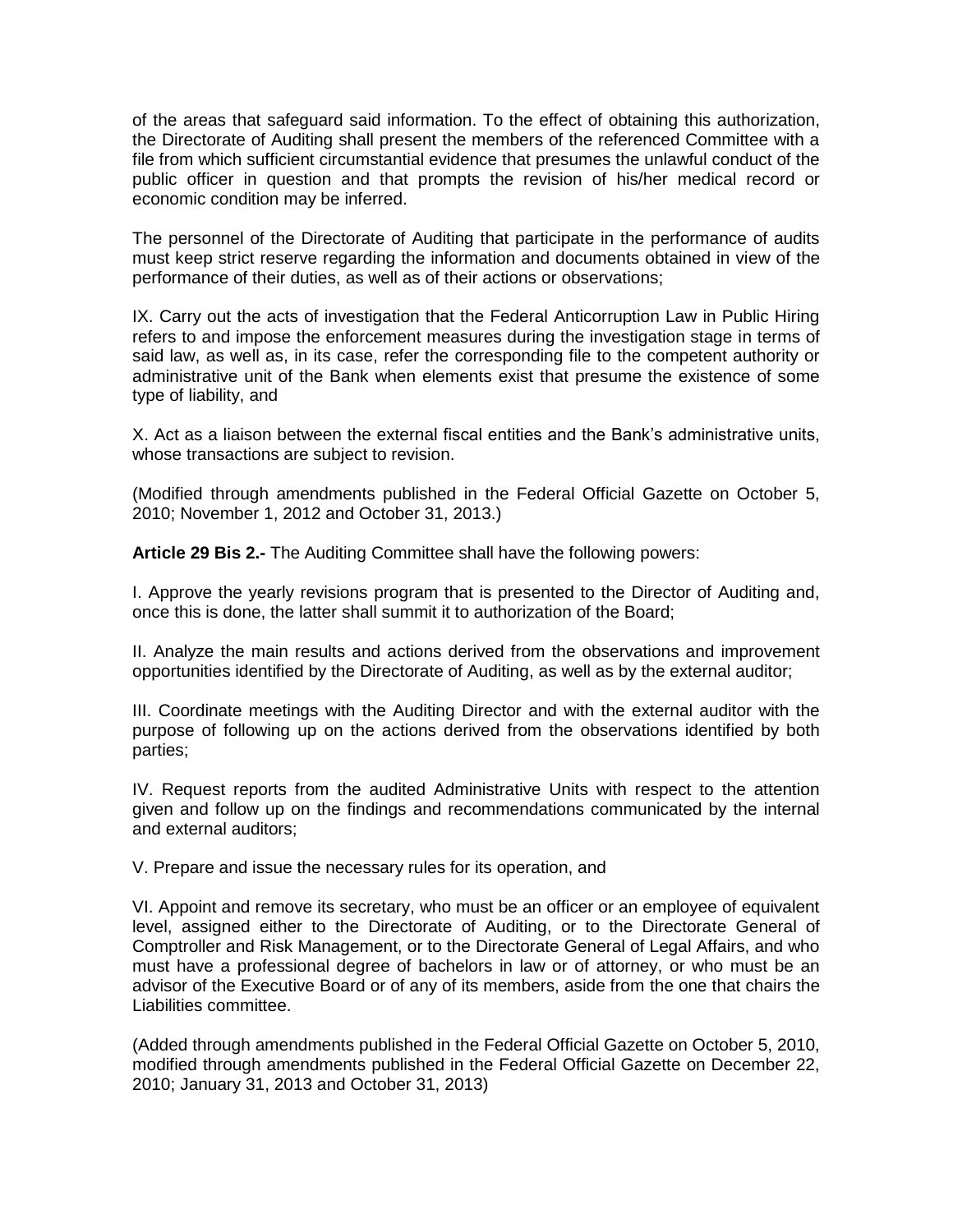**Article 30.-** The Directorate General of Comptroller and Risk Management shall have the powers established in Articles 30 Bis, 30 Bis 1, 30 Bis 2 and 30 Bis 3 of these Regulations, as well as those others that are vested unto the Bank's Comptrollership by other applicable provisions.

The Directorate of Internal Control and the Directorate of Risk Management will be assigned to the Directorate General of Comptroller and Risk Management.

(Modified and added through amendments published in the Federal Official Gazette on June 13 and December 26, 1997; February 13 and October 14, 1998; March 16, 2001; June 5, October 9 and December 23, 2002; December 9, 2004; October 14 and November 15, 2005; April 26, 2007; May 9, 2008; March 31 and October 5, 2010; December 21, 2011; November 1, 2012 and October 31, 2013.)

**Article 30 Bis.-** The Directorate of Internal Control shall have the following powers, in addition to those set forth in Articles 30 Bis 1, 30 Bis 2 and 30 Bis 3:

I. Keep the record of the written signatures of the Bank's officers and employees authorized to exercise the powers granted to the Directorate Generals, the Secretary of the Board of Governors and the Directorates, for purposes of Articles 8th, 10, and 27 Bis of these Internal Regulations, as well as of the employees authorized pursuant to the resolutions issued under the terms of Article 11 hereunder;

II. Issue functionaries and employees with the certificates related to the electronic signature referred to in the foregoing subsection, for the effects of Articles 8 and 10 of these Regulations and in the exercise of their duties, as well as keeping the record of the same and of any other certificate related to electronic signature recognized in some legal provision and that is administered within the Extended Security Infrastructure developed by the Bank;

III. Propose provisions to the Board that are referred to in Article 46, subsection XII of the Law and those that result applicable to the Bank, including when it corresponds to other Administrative Units to propose them to said Board;

IV. Monitor the provisional updating and sufficiency in the Bank, for which it shall record the internal provisions that its Administrative Units issue, as well as supervising the updating of the provisions, policies, standards, and procedures that make up the institutional internal control system;

V. Receive the complaints and reports that any interested party presents pursuant to the contents in the Federal Law of Administrative Liabilities of Public Officers, the Federal Anticorruption Law on Public Contracting, the Ethics Code of the Banco de México, or other provisions, as well as referring them to the competent authority or the Bank's administrative unit;

VI. Keep the record of the posts, positions, or commissions in the Bank whose heads must formalize delivery acts when leaving office pursuant to the provisions that the Banks' Liabilities Committee issues on the matter and participate in the relative acts, as well as in the commitments that are formalized in matters of confidentiality, ethics, and other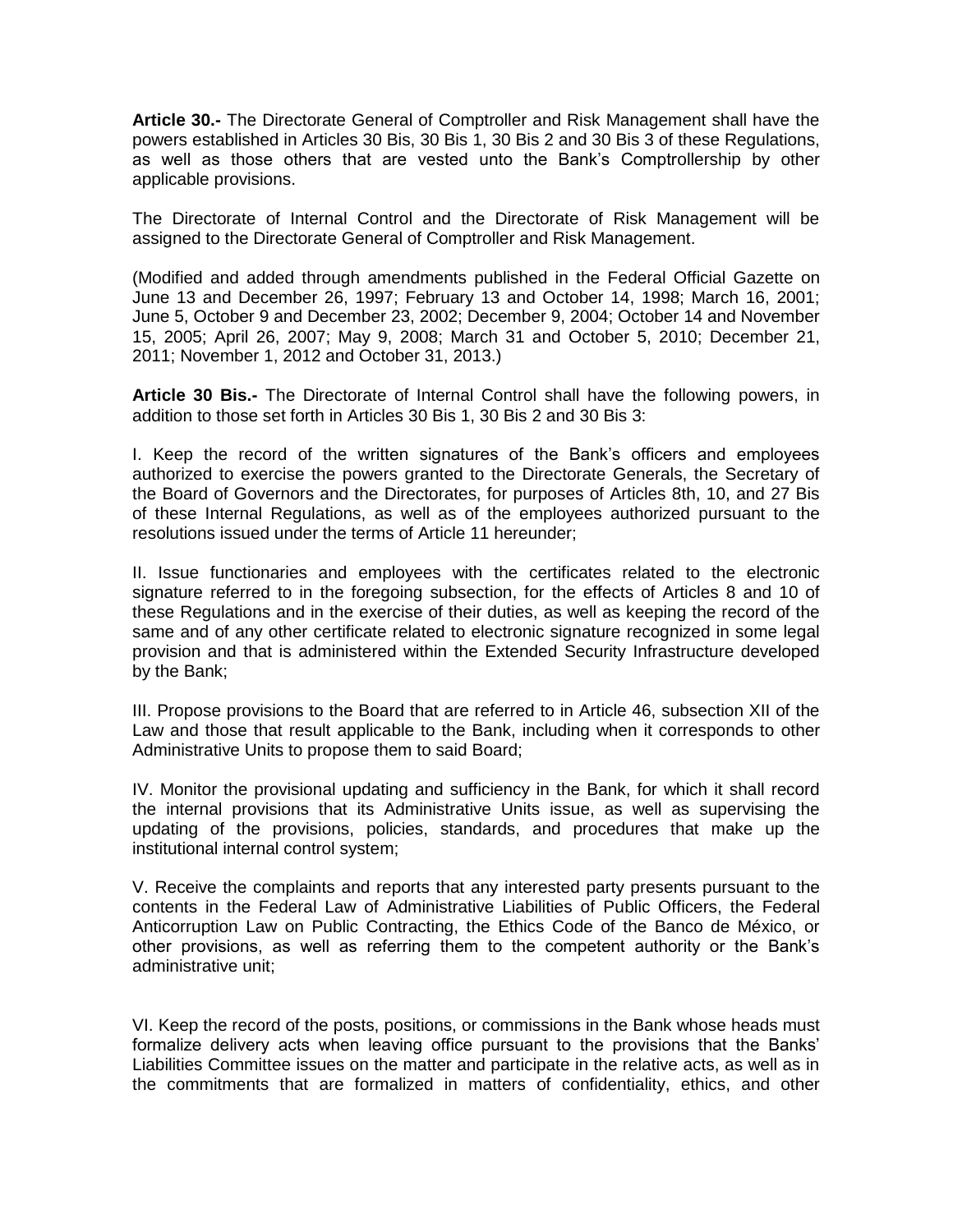obligations assumed as public officers of the Bank pursuant to the criteria that to the effect is determined by the Directorate General to which this Directorate is assigned;

VII. Issue evidence of the records that are within its competence pursuant to the present Regulation or any other provision;

VIII. Propose criteria, parameters, and methods for the evaluation and follow-up of the control mechanisms that the Administrative Units apply in the execution of the Bank's processes, as well as gathering documentary evidence of the execution of said control mechanism that allows it to establish reasonable assurance that the control is indeed effective;

IX. Propose to the Governor the provisions, policies, standards, procedures, and activities that promote the development and strengthening of the internal institutional control system, as well as informing him/her about the condition of said system based on the evaluation and follow-up that is periodically done on the components that integrate it;

X. Verify that the payments derived from the exercise of the current expenditure and physical investment budget are made in compliance with the applicable provisions and issued provisions, as well as in the conditions agreed upon in the orders and contracts, doing the required analysis and proof tests.

XI. Access any type of information from the Bank, including the information classified as reserved or confidential, as well as having direct and unrestricted access to all the areas, records, assets, and in general, to any information from the Bank or from the trusts in which the latter has the capacity of trustee. The foregoing shall not apply to the information regarding the statements of economic condition of the Bank's public officers, or to that regarding the procedures and processes of the mentioned officers, except in cases in which the Liabilities Committee expressly authorizes it. Furthermore, the medical records of the public officers and retirees of the Bank, as well as of its beneficiaries, may only be consulted with previous written authorization by the Governor.

XII. Receive, deal, process, and provide whatever is necessary for the due resolution of any motion for review filed by the bidders, providers, contractors, and purchasers, against the objections resolutions established in subsection VI of Article 30 Bis 1. It will correspond to the head of the Directorate of Internal Control to resolve said motion for review;

XIII. Receive, deal, process, and provide whatever is necessary for the due resolution of any motion for review filed by the bidders, providers, contractors, against the sanctions imposed by the Bank, and referred to in subsection VII of Article 30 Bis 1 of the present Regulation. It will correspond to the head of the Directorate of Internal Control to resolve said motion for review.

XIV. Receive, deal, process, and provide whatever is necessary for the due resolution of any motion for review that is filed in terms of the Federal Government Assets Liability Law, against the resolutions that are issued in respect to the claims referred to in subsection VII of Article 30 Bis 1 of these Regulations. It will correspond to the head of the Directorate of Internal Control to resolve said motion for review;

XV. Receive, deal, process, and provide whatever is necessary for the due resolution of any motion for review established in the Federal Anticorruption Law on Public Contracting.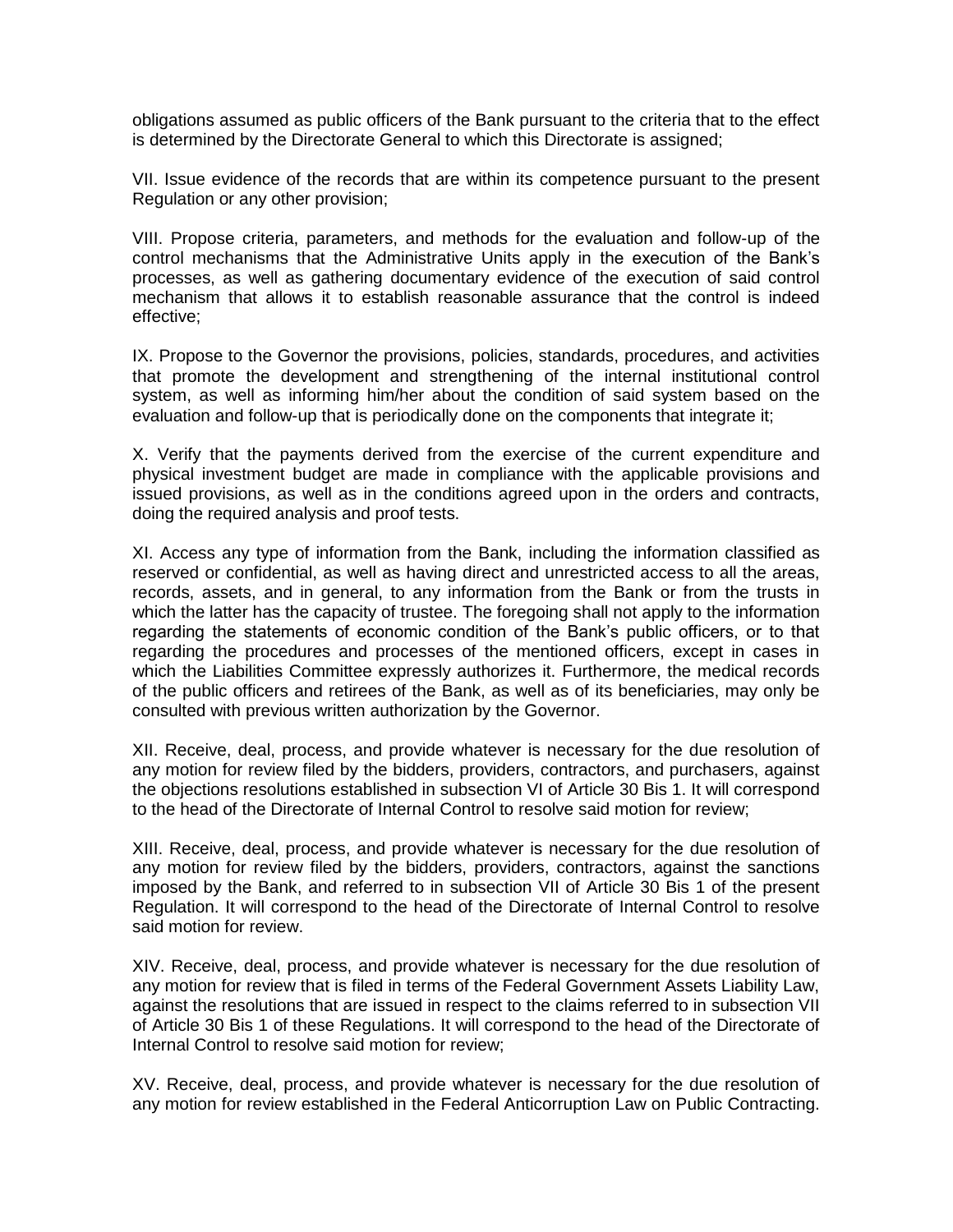It will correspond to the head of the Directorate of Internal Control to resolve said motion for review in terms of the ordinance cited in this subsection;

XVI. Keep the record of the Bank's public officers in terms of the Federal Law of Administrative Liabilities of Public Officers; and

XVII. Receive and record the public officer's statement of economic condition and credentials presented in reference to Article 61, subsection II, of the Law, as well as applying the procedures and systems to provide follow-up to the public officer's statement of economic condition referred to in the following paragraph, in accordance with the provisions that in this respect are issued by the Liabilities Committee. The activities for the follow-up on the public officer's economic condition shall be executed by the employees of the Bank assigned to the Directorate of Internal Control that, for these effects, are designated by the General Director of Comptrollership and Risk Management, who shall have exclusive access to the individual records.

The persons subject to present the statement of economic condition and credentials shall be the members of the Board of Governors, the public officers that occupy positions of Assistant Manager or above in the Bank, as well as those that are determined by the Governor, by proposal of the General Directors or the Director of Auditing in regards to the personnel that hierarchically depends on them.

Without prejudice to the established in Article 30, first paragraph, of these Regulations, in the absences of the head of the Directorate of Internal Control, the powers and duties established in subsections XII, XIII, XIV, XV, XVI, and XVII of this article shall be exercised by the General Director of Comptroller and Risk Management.

(Modified through amendments published in the Federal Official Gazette on December 9, 2004, Modified on May 9, 2008; October 5, 2010; February 10, 2011; November 1, 2012, January 31 and October 31, 2013.)

**Article 30 Bis 1.-** The Regulatory Control Division shall have the following powers:

I. Receive and respond to the complaints that are subject matter of the conciliation procedure filed by the suppliers and contractors for reason of the agreements that they have entered into with the Bank;

- II. Repealed.
- III. Repealed.
- IV. Repealed.

V. Receive, deal, process and provide whatever is necessary for the due resolution of the motions for review and reconsideration, as well as the procedure to compensate the Bank's failure to deliver information, under the terms of the Federal Law of Transparency and Access to Public Government Information and the Internal Regulations of Banco de México regarding the Federal Law of Transparency and Access to Public Government Information. It shall correspond to the head of the Regulatory Control Division to resolve the aforesaid motions.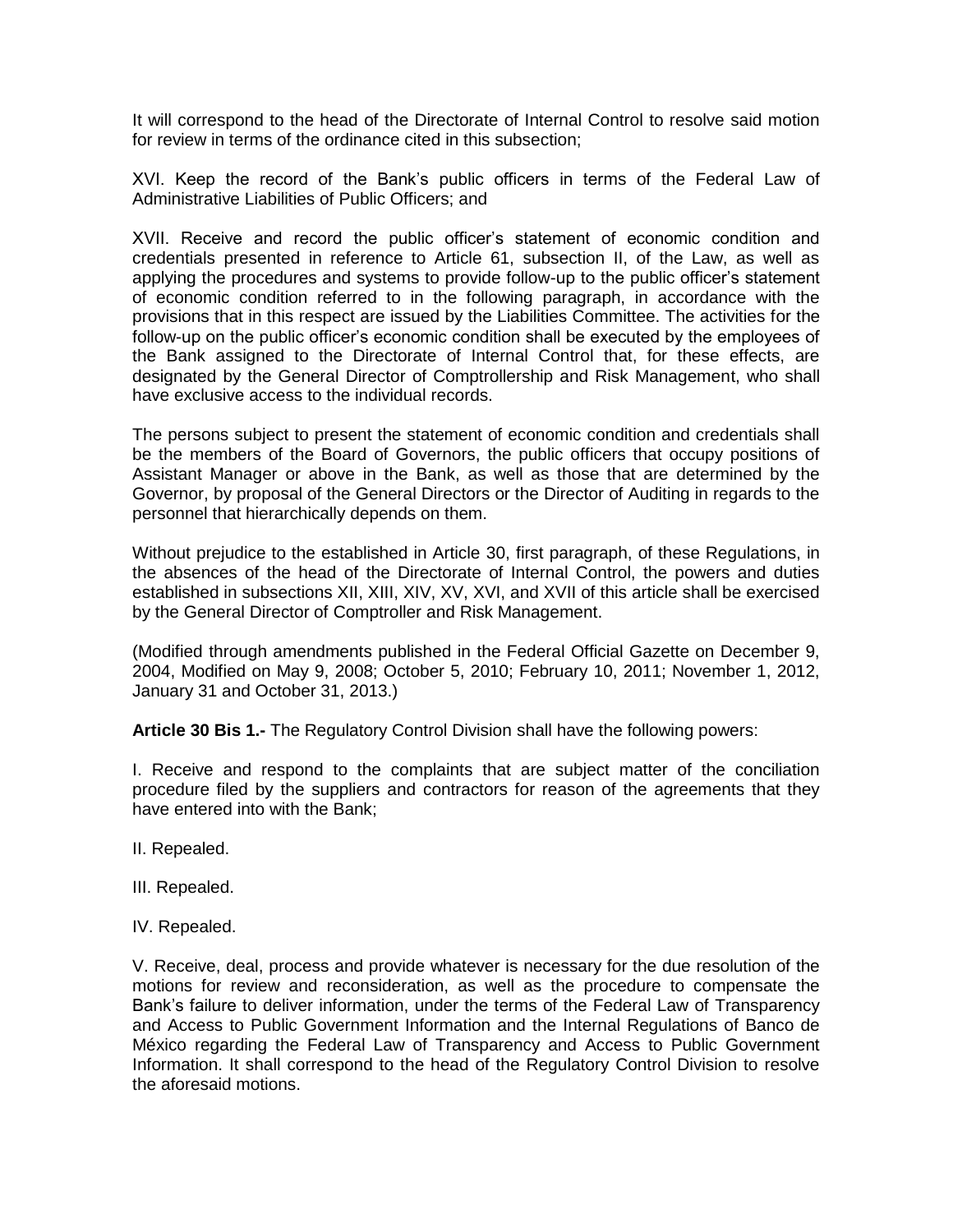VI. Receive, deal, process, and provide whatever is necessary for the due resolution of the objections of the bidders, providers, contractors, and purchasers, regarding bids and order and contract adjudications. It will correspond to the head of the Regulatory Control Division to resolve the cited objections;

VII. Impose the sanctions referred to in the titles Fourth of the Banco de México Provisions in Matters of Acquisitions and Leasing of Personal Property, as well as Services, and Fifth of the Banco de México Provisions in Matters of Real Estate and Services Related to the Same, to bidders, providers, and contractors. The sanctions that this subsection refers to shall be independent of those of civil or criminal order or of any other nature that may derive from the commission of the same acts;

VIII. Receive, deal with, process, and provide whatever is necessary for the due resolution of claims that are filed before the Bank in terms of the Federal Government Assets Liability Law. It will correspond to the Head of the Regulatory Control Division to resolve the cited claims, and

IX. Deal with, process, and provide whatever is necessary for the processing of the administrative sanctioning procedure; impose the enforcement measures during said procedure and, when appropriate, the administrative sanctions pursuant to the Federal Anticorruption Law on Public Contracting.

In the absences of the Head of the Regulatory Control Division, the duties and powers established in subsections I, V, VI, VII, and IX of this article will be exercised individually by the Head of the Administrative Procedures Control and the Internal Legality Sub-Division.

(Added through publication in the Federal Official Gazette on January 30, 2009; October 5, 2010 and November 1, 2012.)

# **Article 30 Bis 2.- .** Repealed**.**

(Added through publication in the Federal Official Gazette on March 31, 2010 and modified on October 5, 2010. Repealed through publication in the Federal Official Gazette on November 1, 2012)

**Article 30 Bis 3.-** The claim and the motion for review that is filed under the terms of the Federal Government Assets Liability Law shall be processed by applying Chapter IV of these Regulations in the relevant parts.

The Directorate of Internal Control and the Internal Regulatory Control Division shall, within the scope of their duties, designate the personnel that shall serve the notices related to the procedures established in Articles 30 Bis and 30 Bis 1 of these Internal Regulations, including those of a personal nature. For purposes of this paragraph, the card issued to such end by the Bank shall be the identification means of the process servers.

(Added through publication in the Federal Official Gazette on March 31, 2010 and modified on October 5, 2010 and October 31, 2013.)

**Article 30 Bis 4.-** Repealed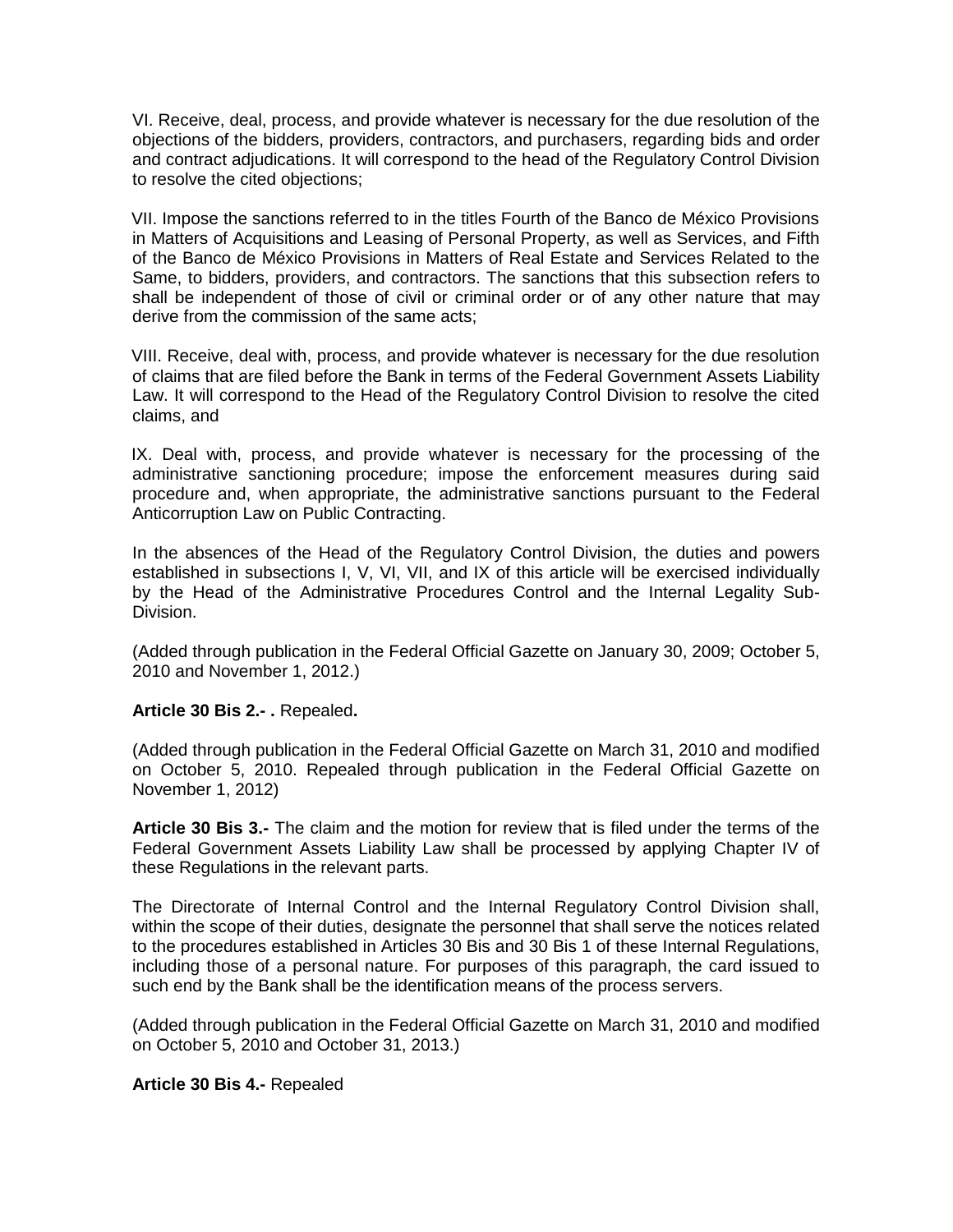(Added through publication in the Federal Official Gazette on March 31, 2010 and Repealed on October 5, 2010)

**Article 31.-** The Information Committee shall have the following powers:

I. Coordinate the actions of the Bank aimed at providing the correct access to the information concerning the Federal Law of Transparency and Access to Public Government Information and the Regulations issued on such matter by the Board of Governors;

II. Establish the criteria on matters of classification and declassification of information;

III. Issue measures, guidelines or internal procedures leading to increased efficiency and effectiveness in the processing of the requests for access to information.

IV. Establish the criteria in matters of file organization, as provided for in the Federal Law of Transparency and Access to Public Government Information and the Regulations that the Board of Governors issues on such matter;

V. Confirm, modify or revoke the information classification made by the Bank's Administrative Units;

VI. Approve the forms for requests for access to information prepared by the Integration Unit;

VII. Prepare a guide for easy access to the public information generated by the Bank;

VIII. Establish the costs referred to in Article 27 of the Federal Law of Transparency and Access to Public Government Information;

IX. Promote and, as the case may be, implement the training of the Bank's employees in matters of access to information and personal data protection;

X. Prepare the necessary rules for its operation, and

XI. Invite those Bank officers to its meetings who may assist in the discussion of the issues dealt with in such meetings.

(Modified through amendments published in the Federal Official Gazette on June 13 and December 26, 1997, repealed through publication on February 13, 1998, added through publication on July 30, 1999, repealed through publication on March 16, 2001 and added through publication on December 23, 2002).

**Article 31 Bis.-** The Integration Unit shall have the following powers:

I. Receive and process the requests for access to information submitted by the interested public, with respect to the Federal Law of Transparency and Access to Public Government Information and the Regulations issued on the matter by the Board of Governors;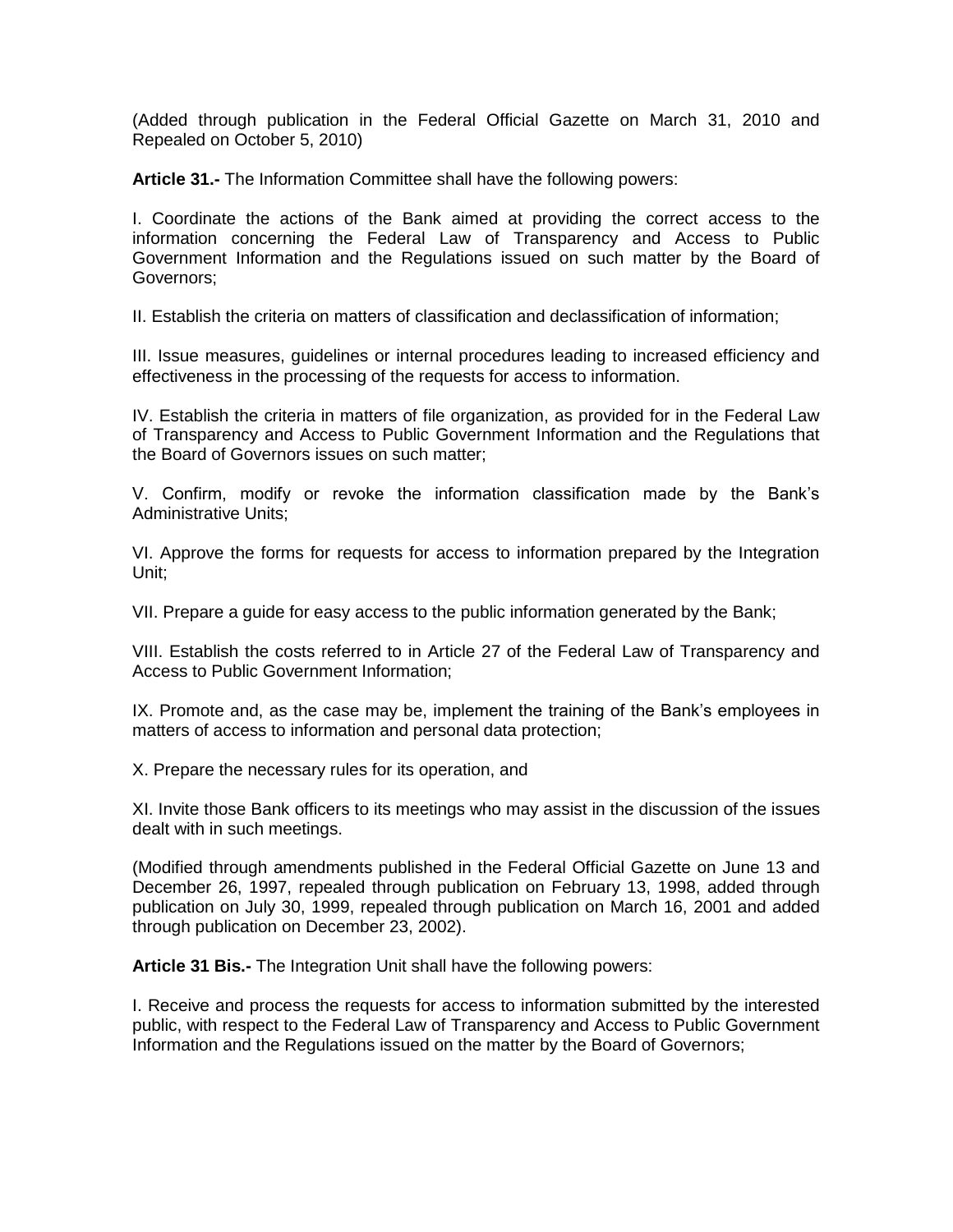II. Make the forms to request information as well as the computer equipment in the facilities designated by the Bank available to the public free of charge, so that the interested parties may obtain the public information that is requested;

III. Promote the permanent and periodic updating of the public information in the possession of the Bank before the same Bank's Directorate of Information Coordination, as well as the information that, according to statistical data, answers the questions most frequently asked by the public;

IV. Prepare a registry of the requests for access to information, their results and their costs;

V. Propose the measures, internal guidelines or procedures seeking a greater efficiency and effectiveness on the processing of the requests for access to information to the Information Committee;

VI. Propose the approval of the formats for requests for access to information prepared by it to such end to the Information Committee;

VII. Certify the extracts or copies containing the information requested by the interested party, whenever the latter so requests it, and

VIII. All else necessary to guarantee and expedite the general public's access to information.

The head of the Integration Unit may individually subscribe the acts related to his/her powers. The Information Coordination Assistant Manager shall cover the absences of the head of the Integration Unit, being empowered to subscribe the aforesaid acts in the aforesaid manner.

(Added through amendments published in the Federal Official Gazette on July 30, 1999, repealed through publication on March 16, 2001, added through publication on December 23, 2002 and June 2, 2003, modified through amendments published in the Federal Official Gazette on December 22, 2004)

#### **Chapter II**

On the Liabilities Committee

**Article 32.-** The Committee established in Article 61 of the Law shall be chaired by the member of the Board of Governors who participates in said Committee, and it shall have a Secretary and an Alternate Secretary; the heads of the Directorate of Legal Affairs and of the Litigation Division shall perform such positions, respectively.

(Modified by amendments published in the Federal Official Gazette on June 13, 1997; October 1<sup>st</sup> 1999 and March 16, 2001)

**Article 33.-** Any of the members may call Committee meetings, which shall be held with the attendance of at least two of them. In case the meeting is held to discuss the liabilities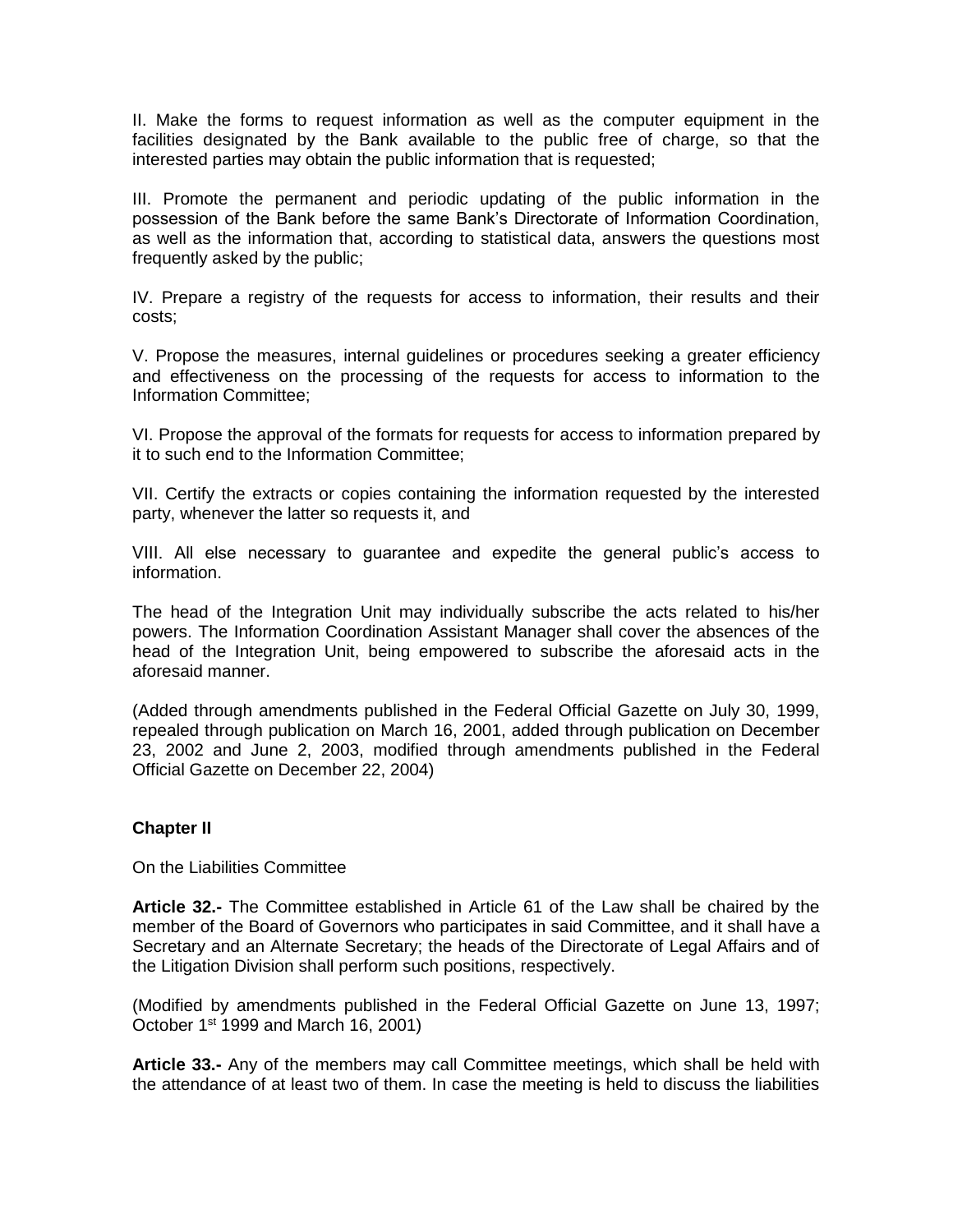attributable to any of its members, the Committee shall meet exclusively with the attendance of the rest of the members.

**Article 34.-** The Committee resolutions shall be valid whenever they are taken by majority vote, the Chairman shall have a deciding vote in case of ties.

**Article 35.-** The Secretary of the Committee shall have the following powers:

I. Verify that the meeting is validly held;

II. Prepare and subscribe the meetings' minutes with the members present;

III. Inform the interested parties of the Committee's resolutions, and, as the case may be, follow up on their compliance;

IV. Prepare and send the files containing the investigations on the liabilities that the Committee is in charge of handling to the Secretary of the Board of Governors;

V. Certify the extracts or copies of the Committee's minutes, with the prior agreement of its Chairman, and

VI. Receive the proposals and documents addressed to the Committee.

The Secretary shall be assisted in his/her duties and filled in his/her absences by the Alternate Secretary.

**Article 36.-** The Liabilities Committee shall be responsible for knowing the procedures established in the Federal Law of Liabilities of Public Officers, as well as for impose the respective sanctions. The foregoing shall apply to all but the procedures and sanctions that, according to the Law, correspond to the Board.

Any documents regarding complaints, accusations and procedures derived from the provisions of the preceding paragraph, shall be submitted to the Committee's Secretary.

**Article 37.-** The Liabilities Committee shall carry out the relevant investigations and shall integrate the respective file; for this purpose it may ask for the assistance of the Directors that it deems suitable. In the case of liabilities of the Bank's first three ranking levels, the file shall be sent to the Board once the investigation has been concluded.

#### **Chapter III**

On Accounting and Financial Statements

**Article 38.-** The general balance sheet and the monthly consolidated statements of the Bank shall include, at least, the following items:

On the Assets side:

International Reserves. International Assets. Liabilities to be Deducted.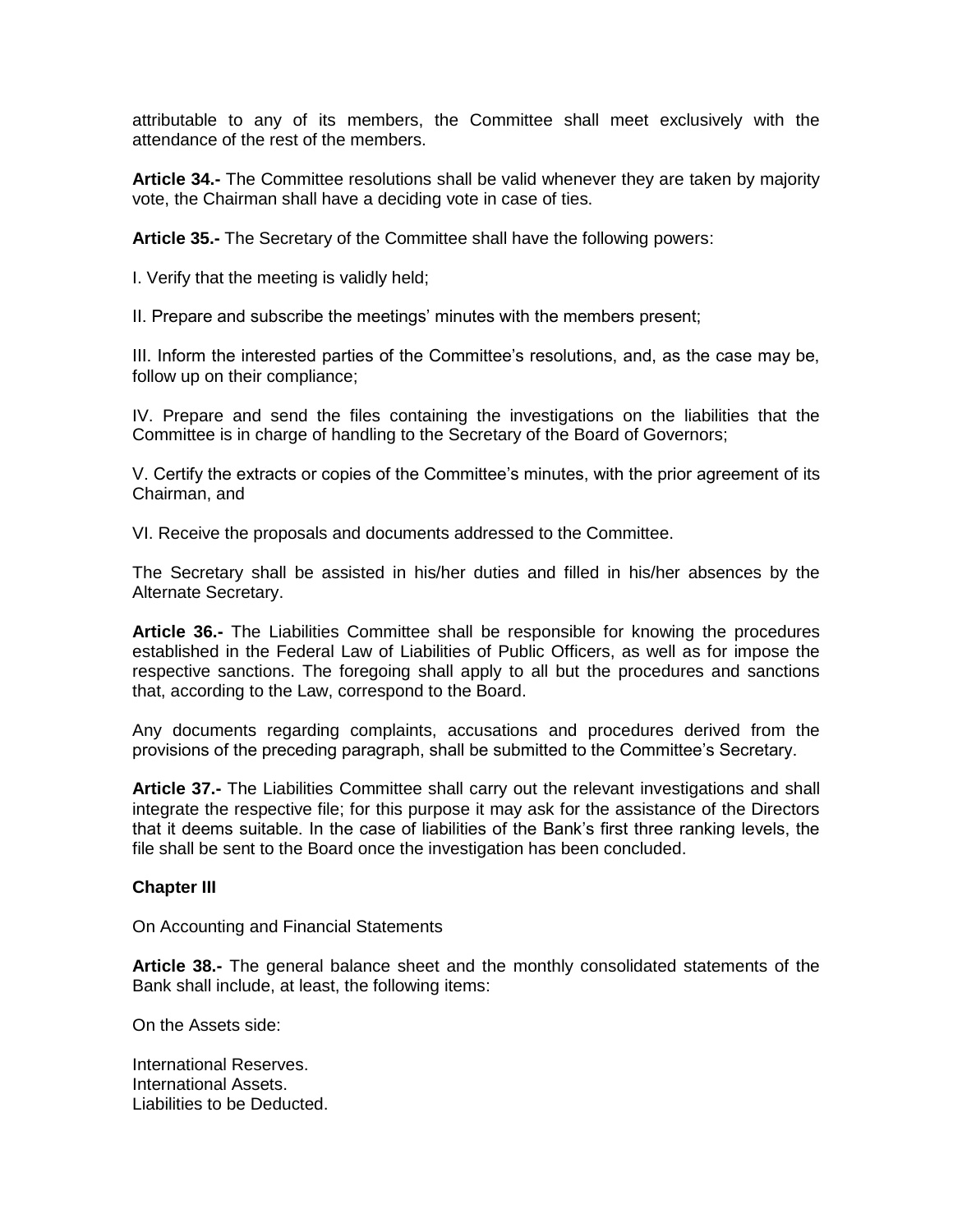Credit Granted to the Federal Government. Securities. Government Securities. *IPAB* Securities. Credit Granted to Banks and Debtors from Repurchase Agreements. Credit Granted to Government Agencies. Credit Granted to Development Trusts. Shares in International Financial Institutions. Fixed Assets, Furnishings and Equipment. Other Assets.

On the Liabilities Side:

International Monetary Fund. Monetary Base. Banknotes and Coins in Circulation. Current Account Bank Deposits. Monetary Regulation Bonds. Deposits in the Federal Government Current Account. Other Federal Government Deposits. Monetary Regulation Deposits. Banking Institutions Government Securities. Other Bank Deposits and Creditors from Repurchase Agreements. Deposits by Government-Owned Companies and Government Agencies. Deposits by Development Trusts. Special Drawings Rights. Other Liabilities.

On the Stockholder's Equity side:

Equity. Equity Reserves.

Additionally, the items on the Previous Fiscal Year Operational Surplus, provided this has not been delivered to the Federal Government, and Current Fiscal Year Income Statement Account shall be included in the shareholder's equity side. At the bottom of such statements the amount of the Memoranda Accounts shall be registered.

The item of International Reserves shall correspond to the definition stated in Article 19 of the Law. Under Government Securities the net holding of such securities shall be presented after deducting Monetary Regulation Deposits, without considering the securities purchased or transmitted via repurchase agreements under this item, and, in case of a credit balance, it shall be listed under the item of Monetary Regulation Deposits. The Institute for the Protection of Banking Saving's instruments acquired by the Banco de México shall be presented under IPAB Securities. Credit granted to Banks and Debtors through Repurchase agreements shall include the commercial banks, development banks and repurchase transactions. The Other Assets item shall be presented net of the complementary reserves assets, if any. Under Current Account Bank Deposits the net balance of the aggregate of such accounts shall be registered if it is a credit balance; if the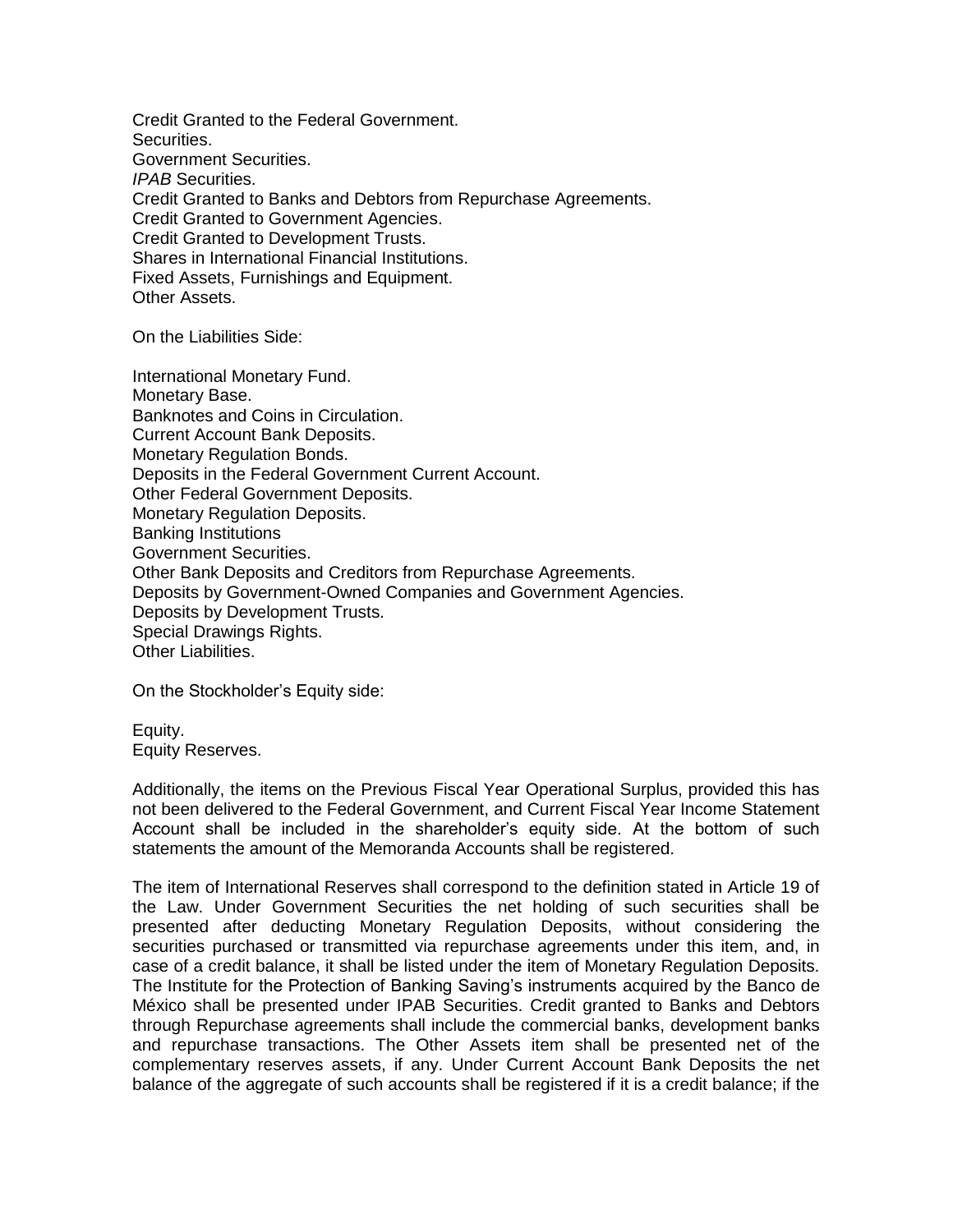net balance is a debt balance, it shall be included under the item of Credit Granted to Bank Institutions and Repurchase Agreements Debtors.

(Modified through amendments published in the Federal Official Gazette on March 16 and April 3, 1995, *errata* published on April 7 of that same year; May 24, 1996; *errata* on May 27 and April 7, 1997; September 7, 2006 and amendment published on December 22, 2008).

**Article 39.-** The financial statements of each year and the consolidated monthly account statements must be signed by the Governor, the General Director of Payments Systems and Corporate Services, and the Director of Accounting, Planning, and Budgeting.

Upon publishing the general balance sheet, the opinion of the Bank's external auditor must be inserted.

(Modified through amendments published in the Federal Official Gazette on February 13, 1998; October 14, 2005; May 9, 2008, May 6, 2011 and October 15, 2014)

**Article 40.-** Within thirty business days following the end of the fiscal year, the corresponding financial statements shall be submitted to the Bank's external auditor, so that, within the next thirty business days, he/she reviews such statements and renders his/her expert opinion, once this is done, such statements shall be submitted by the Governor for the review and, as the case may be, the approval of the Board.

The general balance sheet shall be published within five business days following the date of its approval.

**Article 41.-** Once the general balance sheet has been made public, within fifteen business days the Bank shall publish the consolidated account statements of the months that have elapsed of the current fiscal year, and successively, within the first twenty business days of each month, the consolidated account statement corresponding to the immediately preceding month, except for December.

The Bank shall publish on a weekly basis, summarized information regarding its assets as well as regarding its liabilities and stockholders' equity, with preliminary figures at the closing of the last business day of each week and within the next three business days, taking the listing that article 38 above refers to as basis. Said information must be signed by the Director of Accounting, Planning, and Budgeting and, in the absence of the latter, by the Manager of Accounting and Financial Information.

(Modified through amendments published in the Federal Official Gazette on March 16, 1995; February 13, 1998; May 9, 2008; September 29, 2009 and June 4, 2010 and October 15, 2014)

# **Chapter IV**

On the Motion for Reconsideration and Administrative Enforcement Proceedings

**Article 42.-** The term for the filing of the motion for reconsideration established in Article 64 of the Law shall be calculated as of the day following the date when the notice of the action being contested becomes effective.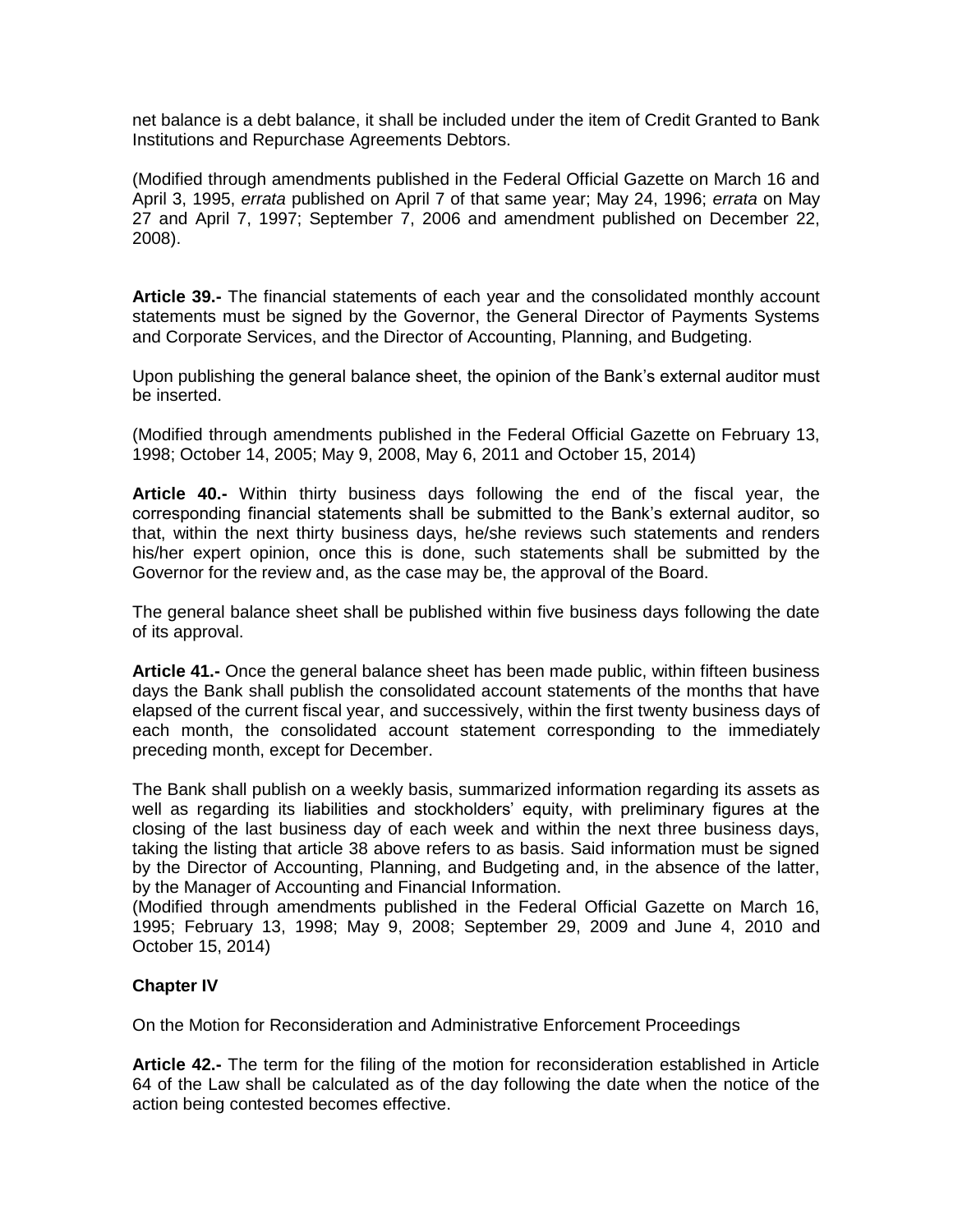**Article 43.-** It shall correspond to the Litigation Division of the Bank to receive the motion for reconsideration, its head officer being authorized to decide it, and in his/her absence, the Assistant Manager of the Litigation Division. If both were absent, the Head of the Bank's Litigation Division Office shall decide said motion.

Whenever the head of the Litigation Sub-Division must resolve on the motion under the terms set forth in the preceding paragraph, it shall correspond to the Head of the Judicial Consultation and Mortgage Implementation Office of the Bank to authorize the corresponding process resolutions until the file is in a resolution status.

Said motion shall be filed within a time schedule between nine and seventeen hours.

(Modified through amendments published in the Federal Official Gazette on October 2, 1995; June 13, 1997; October 14, 1998 and March 16, 2001)

**Article 44.-** The Litigation Sub-Division shall be in charge of processing the motion. The head of such Sub-Division, and in the absence thereof the Head of the Judicial Consultation and Mortgage Implementation Office of the Bank, shall authorize the corresponding resolutions until the file is in a resolution status.

The resolutions for the dismissal or non-filing of the motion shall be signed by the Litigation Manager and, in his/her absence, by the Assistant Manager mentioned in the preceding paragraph. In the absence of both, the Head of the Litigation Office of the Bank shall sign such resolutions.

(Modified through amendments published in the Federal Official Gazette on June 13, 1997; October 14, 1998 and March 16, 2001)

**Article 45.-** The motion for reconsideration shall be dismissed whenever it is not filed in time, notwithstanding the provisions of the second paragraph of Article 65 of the Law.

**Article 46.-** The motion shall be considered not filed whenever it is not signed by the petitioner or when the latter does not evidence his/her capacity.

**Article 47.-** If the appellant fails to designate a domicile in the initial written motion, he/she shall be informed by list so that in a term of three days, he/she may designate the domicile, warning him/her, that in case that he/she fails to do so, all notices, including those of a personal nature, shall be given by placing them on a bulletin board.

**Article 48.-** Notwithstanding the provisions of Article 134 of the Federal Tax Code, the following shall be notified in person and, as the case may be, through due citation:

I. The resolution ruling on the merits of the motion;

II. The resolution for the dismissal of the motion, and

III. The resolution of non-filing of the motion.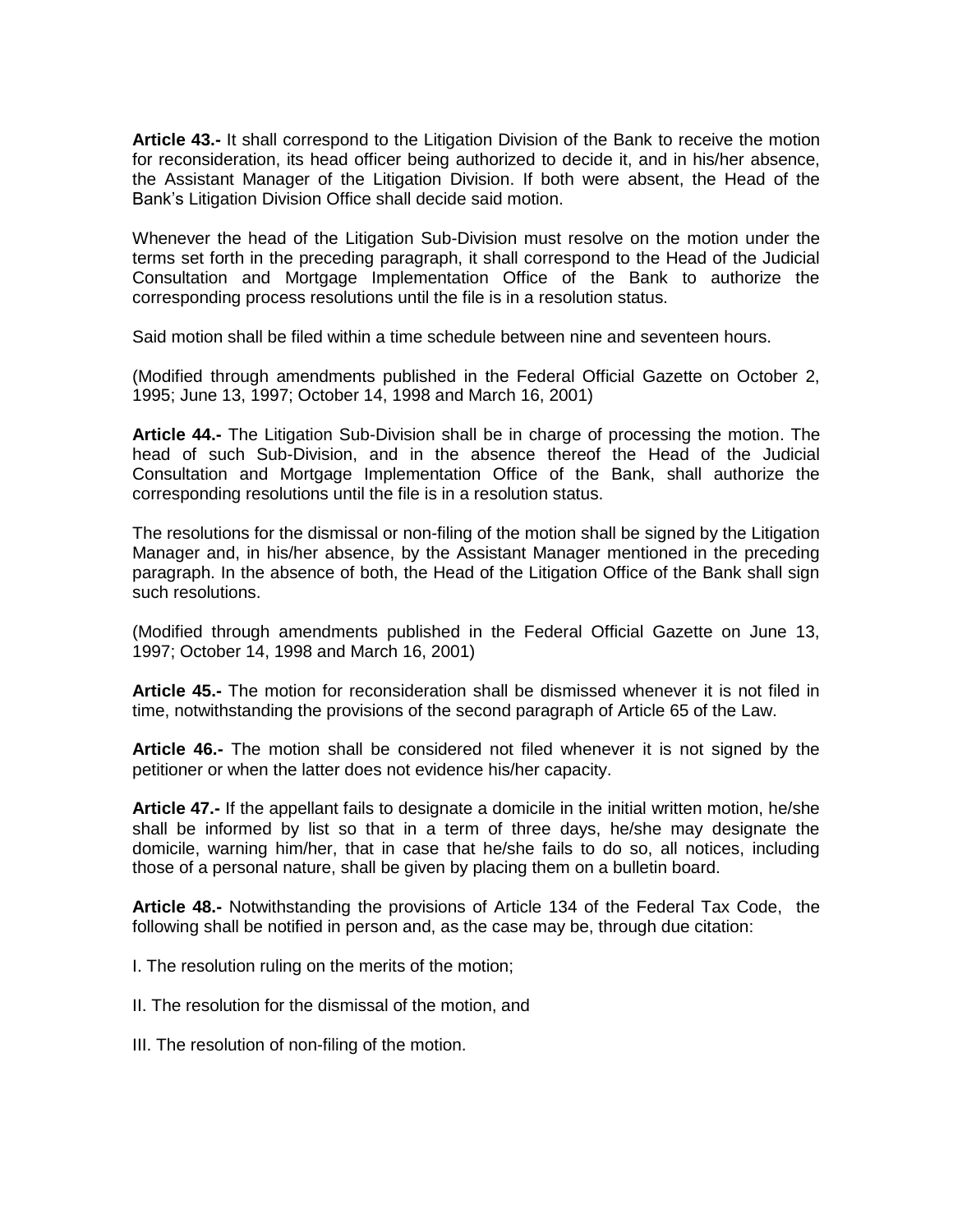**Article 49.-** The resolutions that shall be notified by placing the notice on a bulletin board shall be communicated by means of a list that shall be placed in the Litigation Sub-Division of the Bank**.**

(Modified through amendments published in the Federal Official Gazette on March 16, 2001)

**Article 50.-** It shall correspond to the personnel of the Bank's Litigation Office to give the notices and carry out the administrative enforcement procedure referred to in subsections I and II of Article 28 of these Internal Regulations. Notwithstanding the foregoing, the Director of Legal Affairs may empower individuals other than those who integrate said Office, in order that they serve the aforementioned notices or enforcements.

The ID card issued for such purpose by the Banco de México, shall be the means of identification of the aforesaid process servers and enforcement agents, along with the official communication signed by the Director of Legal Affairs empowering them to carry out such duties.

(Modified through amendments published in the Federal Official Gazette on May 9, 2008)

**Article 51.-** The Division and Sub-Division mentioned in Articles 43 and 44 of these Regulations shall be in charge of the processing and resolution of the motions provided in Article 67 of the Law. In the absence of their head officers, the Head of the Judicial Consultation and Mortgage Implementation Office shall have the duties of processing the motions and the Head of the Banks Litigation Office shall have the duties concerning the resolution.

(Modified through amendments published in the Federal Official Gazette on October 14, 1998 and March 16, 2001)

**Article 52.-** The Federal Code of Civil Proceedings shall be applied in a supplementary manner in the absence of an express provision in the Law and in these Regulations to the processing and resolution of the motion for reconsideration. The provisions opposing the aforementioned Law and Regulations shall not be applied to such end, nor shall those rules that are not consistent with the nature of the motion set forth in this chapter.

# **Chapter V**

#### General Provisions

**Article 53.-** Whenever the terms Law, Bank, Board and Governor are used in these Internal Regulations, they shall be understood as referred to the Banco de México Law, to the Banco de México, to its Board of Governors and Governor, respectively.

**Article 54.-** Notwithstanding the provisions of Article 45 of the Banco de México Law, during the absences of the General Directors, Directors, Managers and Regional Cashiers, they may be replaced by the officer in the immediate lower rank to that of the absent officer, who performs duties related to the matter in question. The officer who exercises the power herein indicated shall state that he/she is acting under the terms of this article. This provision is not applicable to Article 4<sup>th</sup> Bis of these Regulations.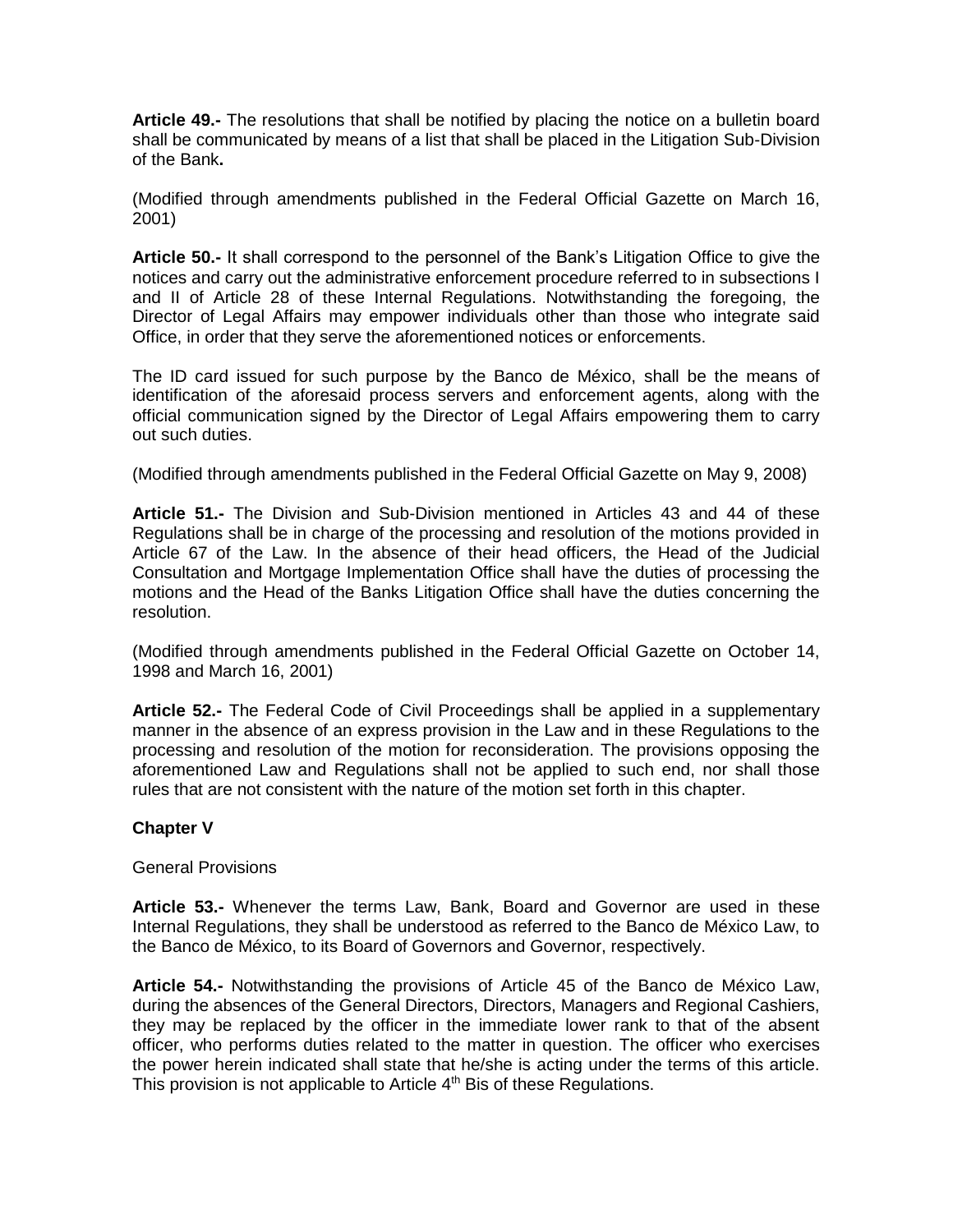Regarding the contract awards that must be signed by the Head of the Directorate of Material Resources, these will be signed in his/her absence by the General Director of Payment Systems and Corporate Services in accordance with the applicable provisions. In the absence of both, the indicated awards must be signed by two officials that act jointly and that occupy Managerial posts and are assigned to the Directorate of Material Resources.

In the case of legal, administrative or labor proceedings in which the Governor, the Board of Governors, any of its members, or the General Directors must take part, the corresponding filings shall be signed by the General Director of Legal Affairs or the Director of Legal Affairs in his/her absence.

(Modified through amendments published in the Federal Official Gazette on February 13 and October 14, 1998; October 1<sup>st</sup>, 1999; October 14, 2005; July 16, 2009; August 1, 2011 and October 31, 2013)

**Article 55.-** The Banco de Mexico, its Governor, the Board of Governors, its members, the General Directors and the Secretary of the Board of Governors may be represented in an *amparo* constitutional appeal by the General Director of Legal Affairs or the Director or Legal Affairs. In the absence of both, such representation shall fall on the Manager or Assistant Manager of Litigation.

(Modified through amendments published in the Federal Official Gazette on October 1, 1999; July 16, 2009 and January 31 and October 31, 2013.)

### **Transitory**

**ARTICLE FIRST**.- The present Internal Regulations shall become effective on October 1, 1994.

**ARTICLE SECOND**.- The Banco de México Internal Regulations published in the Federal Official Gazette on July 4, 1985 are hereby repealed.

**ARTICLE THIRD**- Repealed. (March 28, 1996)

**Date of publication**: Issued: September 30, 1994

**Date of entry into force**: October 1, 1994

## **TRANSITORY to the Amendments, Additions, and Repeals to the Banco de México Internal Regulations published in the FOG on May 9, 2008.**

**FIRST**.- The present amendments, additions, and repeals shall become effective on May sixteenth 2008.

**SECOND.**- The references to the Directorate of Strategic Planning included in any other legal instrument must be understood as references to the Directorate of Accounting and Budget.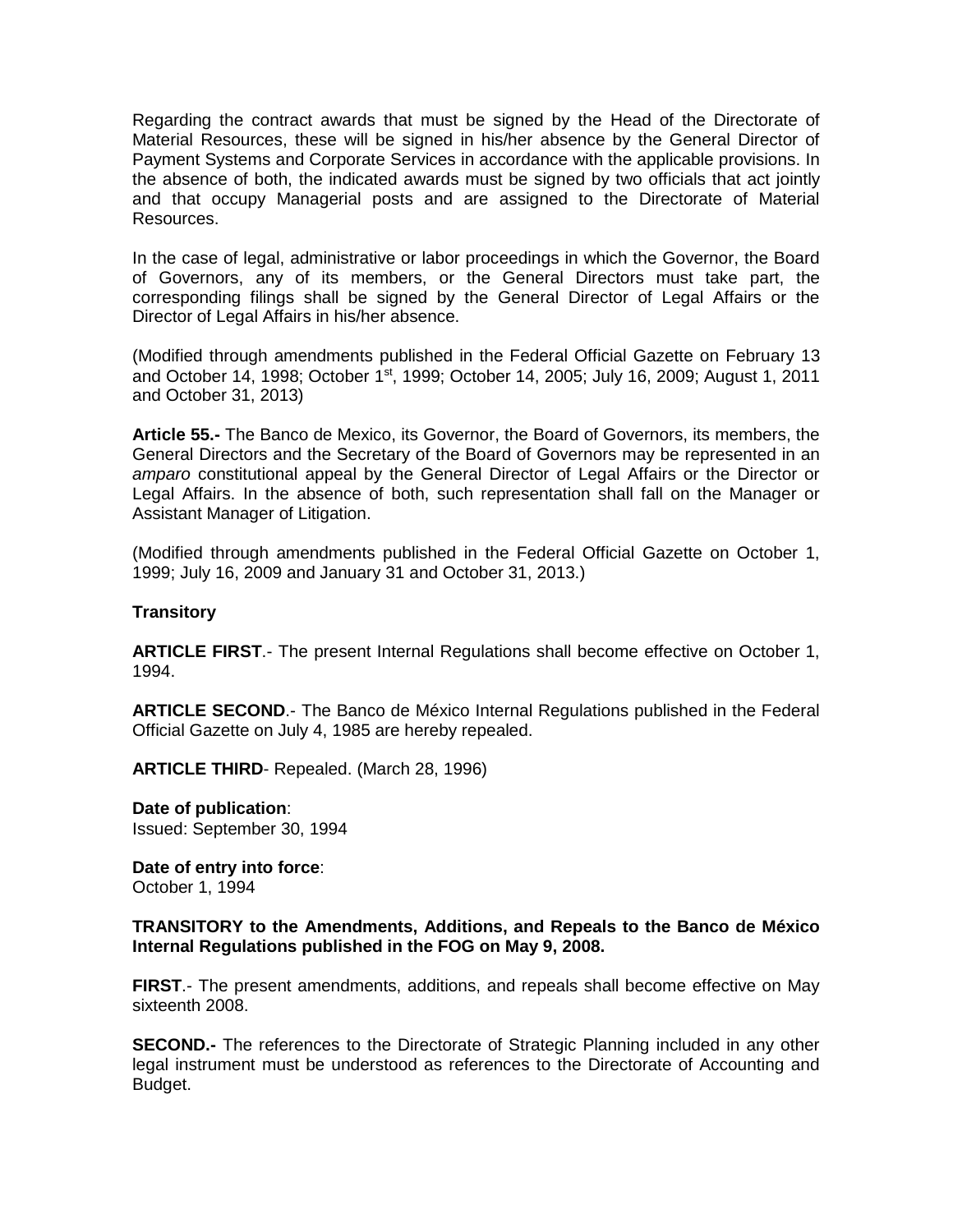The references to the Directorate of Accounting included in any other legal instrument must be understood as references to the Directorate of Accounting and Budget.

The references to the Directorate of Strategy included in any other legal instrument shall be understood as referencing the Directorate of Strategic Planning.

The present amendments, additions, and repeals to the Banco de México Internal Regulations were approved by its Board of Governors, based on what is set forth in article 46, subsection XVI, of the Banco de México Law, in the session dated April 17, 2008.

#### **TRANSITORY of the Amendment to the Banco de México Internal Regulations published in the FOG on December 22, 2008.**

**SOLE**. The present amendment to the Banco de México Internal Regulations shall become effective on the day following its publication in the Federal Official Gazette.

The present amendment to the Banco de México Internal Regulations was approved by its Board of Governors , based on what is set forth by article 46, subsection XVI, of the Banco de México Law, in the session dated November 27, 2008.

#### **TRANSITORY to the Addition to the Banco de México Internal Regulations published in the FOG on January 30, 2009.**

**SOLE.** The present additions to the Banco de México Internal Regulations shall become effective on the business day following their publication in the Federal Official Gazette.

The present additions to the Banco de México Internal Regulations were approved by its Board of Governors, based on what is set forth by article 46, subsection XVI, of the Banco de México Law, in the session dated December 11, 2008.

## **TRANSITORY to the Amendments, Additions, and Repeals to the Banco de México Internal Regulations published in the FOG on June 10, 2009.**

**FIRST**. The present amendments, additions, and repeals to the Banco de México Internal Regulations shall become effective on June 16, 2009.

**SECOND**. The committees that were constituted based on the seventh paragraph of Article  $4<sup>th</sup>$ , shall keep their validity in the terms of their agreement or act of creation.

The present amendments, additions, and repeals to the Banco de México Internal Regulations were approved by its Board of Governor, based on what is set forth by article 46, subsection XVI of the Banco de México Law, in the session dated March 19, 2009.

#### **TRANSITORY to the Amendments and Additions to the Banco de México Internal Regulations published in the FOG on July 16, 2009.**

**SOLE**. The present amendments and additions to the Banco de México Internal Regulations shall become effective on the day of their publication in the Federal Official Gazette.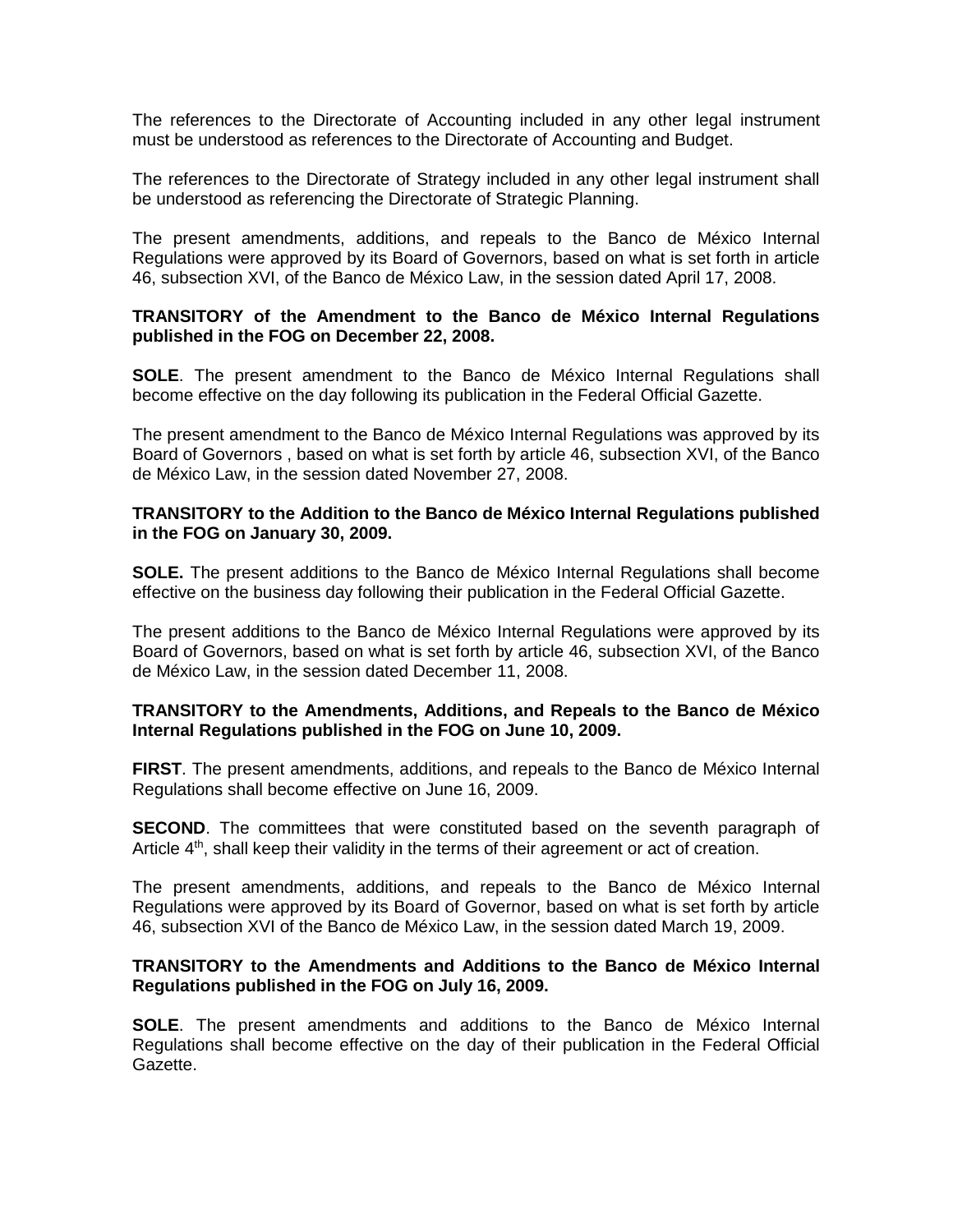The present amendments and additions to the Banco de México Internal Regulations were approved by its Board of Governors, based on what is set forth by article 46, subsection XVI of the Banco de México Law, in the session dated June 18, 2009.

### **TRANSITORY to the Amendments and Additions to the Banco de México Internal Regulations published in the FOG on September 29, 2009.**

**FIRST**. The present amendments, additions, and repeals to the Banco de México Internal Regulations shall become effective on October 1, 2009.

**SECOND.** The references to the Budgeting Follow-up Division and to the Budgeting and Accounting Division included in any other legal instrument must be understood as referring to the Verification of Expenditure Division and to the Accounting and Financial Information Division respectively.

Likewise, the references to the Risk Management Unit included in any other legal instrument must be understood as referring to the Risk Management Division.

The present amendments, additions, and repeals to the Banco de México Internal Regulations were approved by its Board of Governors, based on what is set forth by article 46, subsection XVI of the Banco de México Law, in the session dated August 19, 2009.

### **TRANSITORY to the Amendments, Additions, and Repeals to the Banco de México Internal Regulations published in the FOG on March 31, 2010.**

**FIRST**. The present amendments, additions, and repeals to the Banco de México Internal Regulations shall become effective the day following their publication in the Federal Official Gazette.

**SECOND.** The procedures and administrative resources that are in process when the present amendments, additions, and repeals become effective, shall continue to be substantiated until their total conclusion, pursuant to the provisions in force at the time of their initiation.

The present amendments, additions, and repeals to the Banco de México Internal Regulations were approved by its Board of Governors, based on what is set forth by article 46, subsection XVI of the Banco de México Law, in the session dated March twenty-third two thousand ten.

## **TRANSITORY to the Amendments, Additions, and Repeals to the Banco de México Internal Regulations published in the FOG on June 4, 2010.**

**FIRST**. The present amendments, additions, and repeals to the Banco de México Internal Regulations shall become effective on June 16, 2010.

**SECOND.** The references to the Directorate of Operative Process included in any other legal instrument must be understood as referring to the Directorate of Banking Services and Operative Control.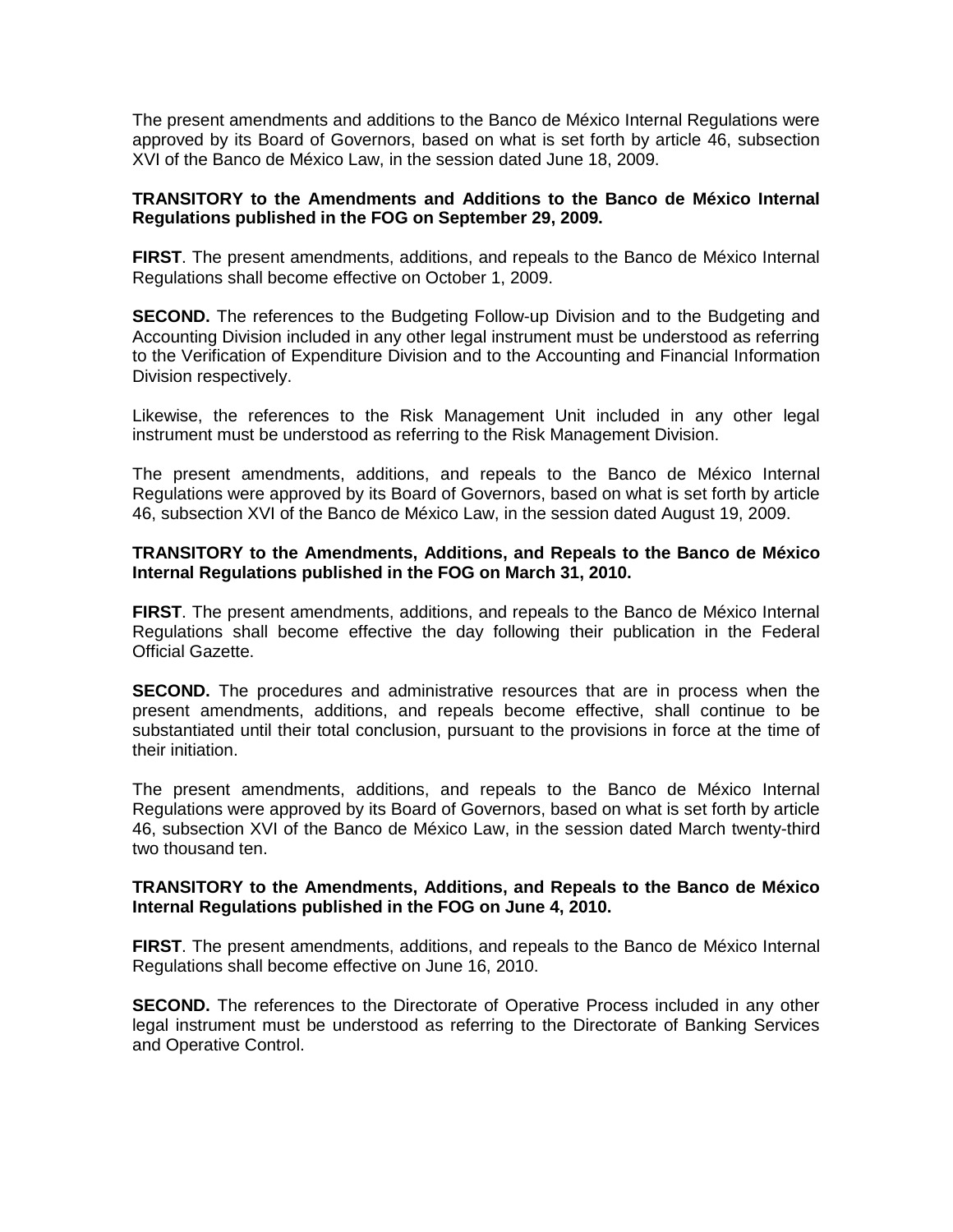The present amendments, additions, and repeals to the Banco de México Internal Regulations were approved by its Board of Governors, based on what is set forth by article 46, subsection XVI of the Banco de México Law, in the session dated May 27, 2010.

### **TRANSITORY to the Amendments, Additions, and Repeals to the Banco de México Internal Regulations published in the FOG on October 5, 2010.**

**FIRST**. The present modifications to the Banco de México Internal Regulations shall become effective on October 6, 2010.

**SECOND.** Articles 13, 24 and 24 Bis are to be modified starting from November 16, 2010, in the following terms:

"Article 13.- The Directorate General of Economic Research shall have the powers established in Articles 21 to 24.

The Directorates of Economic Studies, of Economic Measurement, of Microeconomic Analysis, of International Affairs, and of Systemization of Economic Information and Services shall be assigned to this General Directorate. Furthermore, the regional offices of the Bank shall be under its charge and their duties and powers shall be to: gather, process, and circulate regional information; assist the Directorate of Institutional Liaisons in the organization of the Regional Committees referred to in Articles 47, subsection VII, and 48 of the Law, as well as in the activities of communication activities of the Bank. The personnel that integrates the regional offices shall not have any power of legal representation of the Bank, therefore, the following must not be practiced before said personnel, nor in the offices that the mentioned regional offices occupy: any kind of notices, solicitations, citations, requests or summons, nor partake in acts of execution by part of legal, administrative, or labor authorities, this same precaution shall be applied in regards to the certifying public officers.

"Article 24.- The Directorate of Systemization of Economic Information and Services shall be authorized to establish systems for the processing, managing and dissemination of economic and financial information, as well as to obtain, process and release information related to price indexes, salaries, the evolution of the domestic labor market and productivity."

"Article 24 Bis.- Is repealed."

Likewise, on the date indicated in the first paragraph of this Transitory, the Directorate of Prices, Salaries, and Productivity disappears, a Directorate referred to in the first paragraph of Article 4 of these Regulations.

**THIRD**. The references included in any other legal instrument to any Administrative Unit that in virtue of the present modifications have disappeared or been renamed, must be understood as references to the Administrative Unit that substitutes it or has the respective duties and powers.

**FOURTH.** The totality of the legal acts done during the validity of the modified articles shall retain all their value and legal strength.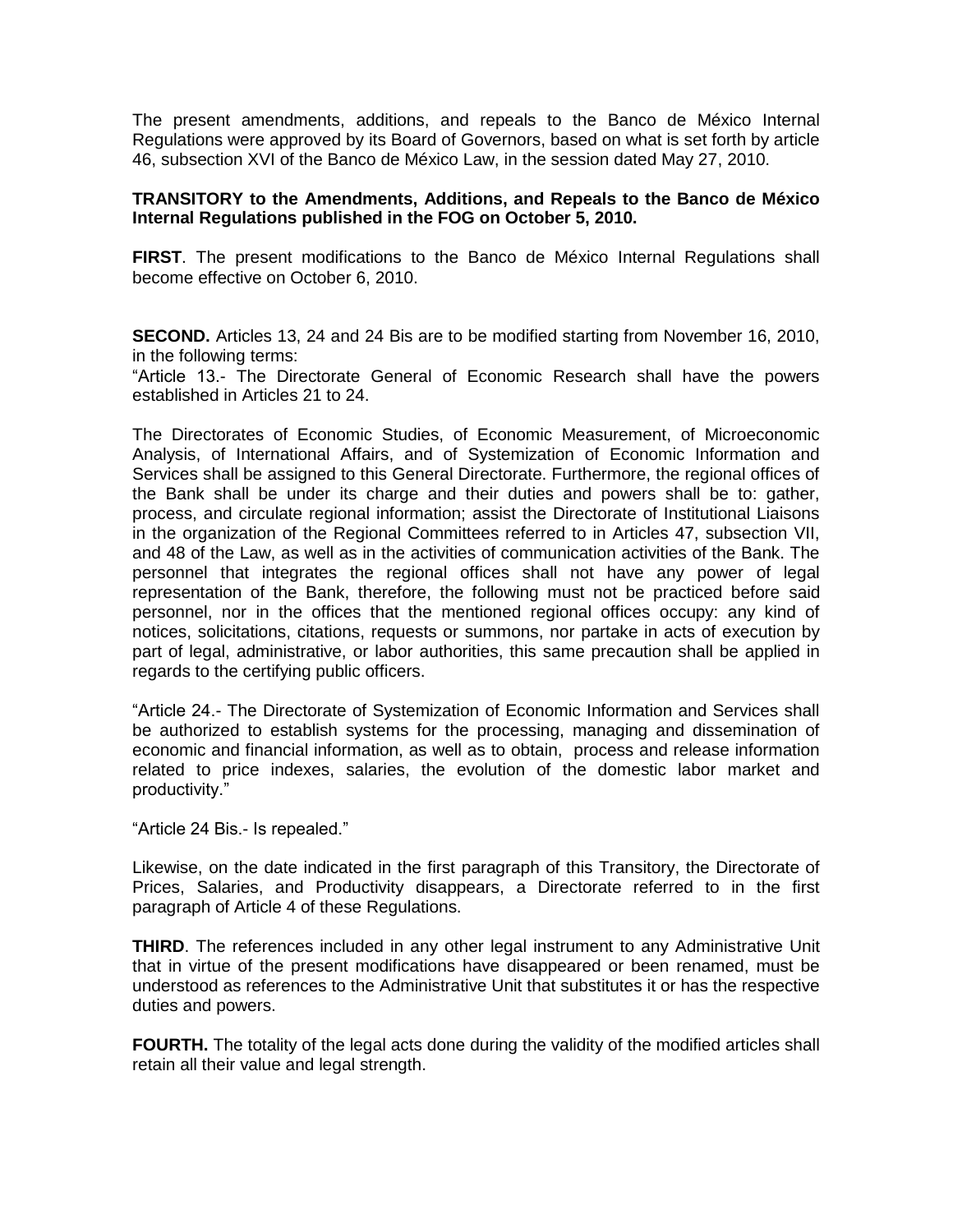The present amendments, additions, and repeals to the Banco de México Internal Regulations were approved by its Board of Governors, based on what is set forth by article 46, subsection XVI of the Banco de México Law, in the session dated September 24, 2010.

Mexico, Federal District, on October 4, 2010.- The Governor of the Banco de México, Agustin Guillermo Carstens Carstens. – Signature.

### **TRANSITORY to the Amendment to the Banco de México Internal Regulations published in the FOG on December 22, 2010.**

**ENTIRE.** The present amendment shall become effective the day following its publication in the Federal Official Gazette.

The present amendment to the Banco de México Internal Regulations was approved by its Board of Governors, based on what is set forth by article 46, subsection XVI of the Banco de México Law, in the session dated December 17, 2010.

Mexico, Federal District, on December 17, 2010.- The Governor of the Banco de México, Agustin Guillermo Carstens Carstens. – Signature.

## **TRANSITORY to the Amendment, Additions, and Repeals to the Banco de México Internal Regulations published in the FOG on February 10, 2011.**

**FIRST**. The present modifications to the Banco de México Internal Regulations shall become effective on February 16, 2011.

**SECOND**. The references to any Administrative Unit whose duties and powers have changed in virtue of the present modifications, that are included in any ordinance, must be understood as referring to the Administrative Unit that has the respective duties and powers.

**THIRD**. The totality of the legal acts done during the validity of the modified articles shall retain all their value and legal strength.

The present modifications to the Banco de México Internal Regulations were approved by its Board of Governors, based on what is set forth by article 46, subsection XVI of the Banco de México Law, in the session dated January 25, 2011.

Mexico, Federal District, on February 2, 2011.- The Governor of the Banco de México, Agustin Guillermo Carstens Carstens. – Signature.

#### **TRANSITORY to the Amendments and Repeal to the Banco de México Internal Regulations published in the FOG on May 6, 2011.**

**FIRST**. The present modifications to the Banco de México Internal Regulations shall become effective on June 1, 2011.

**SECOND**. The references to any Administrative Unit that has disappeared or been renamed in virtue of the present modifications, included in any ordinance, must be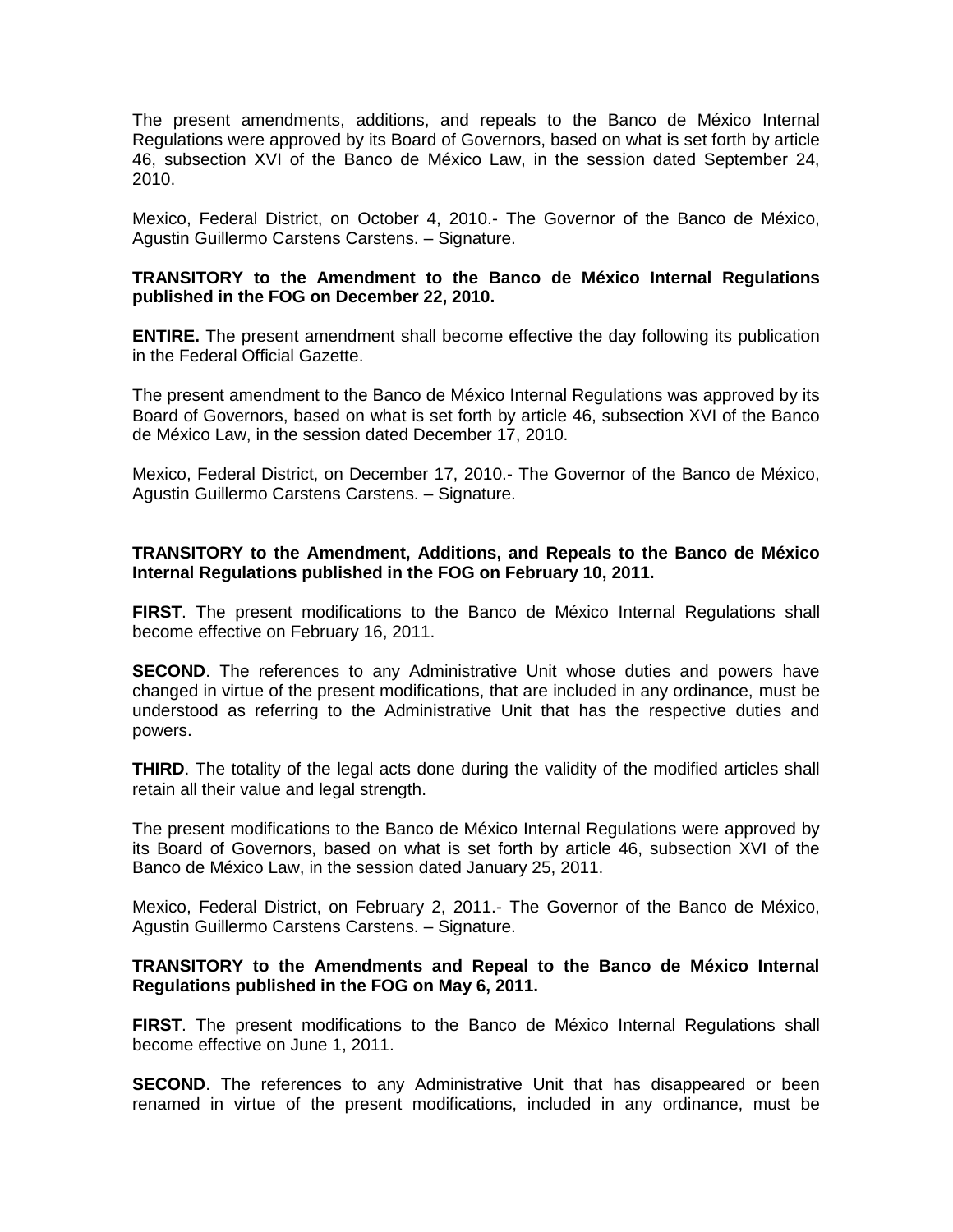understood as referring to the Administrative Unit that substitutes it or that has the respective duties and powers.

**THIRD**. The totality of the legal acts done during the validity of the modified or repealed articles shall keep all their value and legal strength.

The present modifications to the Banco de México Internal Regulations were approved by its Board of Governors, based on what is set forth by article 46, subsection XVI of the Banco de México Law, in the session dated April 27, 2011.

Mexico, Federal District, on April 29, 2011.- The Governor of the Banco de México, Agustin Guillermo Carstens Carstens. – Signature.

#### **TRANSITORY to the Amendments to the Banco de México Internal Regulations published in the FOG on August 1, 2011.**

**FIRST.** The present modifications to the Banco de México Internal Regulations shall become effective on August 1, 2011.

**SECOND**. The totality of the legal acts done during the validity of the modified articles shall keep all their value and legal strength.

**THIRD**. The references to any Administrative Unit that has disappeared or been renamed in virtue of the present modifications, included in any other legal instrument, must be understood as referring to the Administrative Unit that substitutes it or that has the respective duties and powers.

The present modifications to the Banco de México Internal Regulations were approved by its Board of Governors, based on what is set forth by article 46, subsection XVI of the Banco de México Law, in the session dated July 26, 2011.

Mexico, Federal District, on July 26, 2011.- The Governor of the Banco de México, Agustin Guillermo Carstens Carstens. – Signature.

#### **TRANSITORY to the Amendments, Additions, and Repeals to the Banco de México Internal Regulations published in the FOG on December 21, 2011.**

**FIRST**. The present modifications to the Banco de México Internal Regulations shall become effective the day following their publication in the Federal Official Gazette.

**SECOND**. The references to any Administrative Unit whose duties and powers have changed in virtue of the present modifications, included in any ordinance, must be understood as referring to the Administrative Unit that has the respective duties and powers.

The present modifications to the Banco de México Internal Regulations were approved by its Board of Governors, based on what is set forth by article 46, subsection XVI of the Banco de México Law, in the session dated December 15, 2011.

Mexico, Federal District, on December 16, 2011.- The Governor of the Banco de México, Agustin Guillermo Carstens Carstens. – Signature.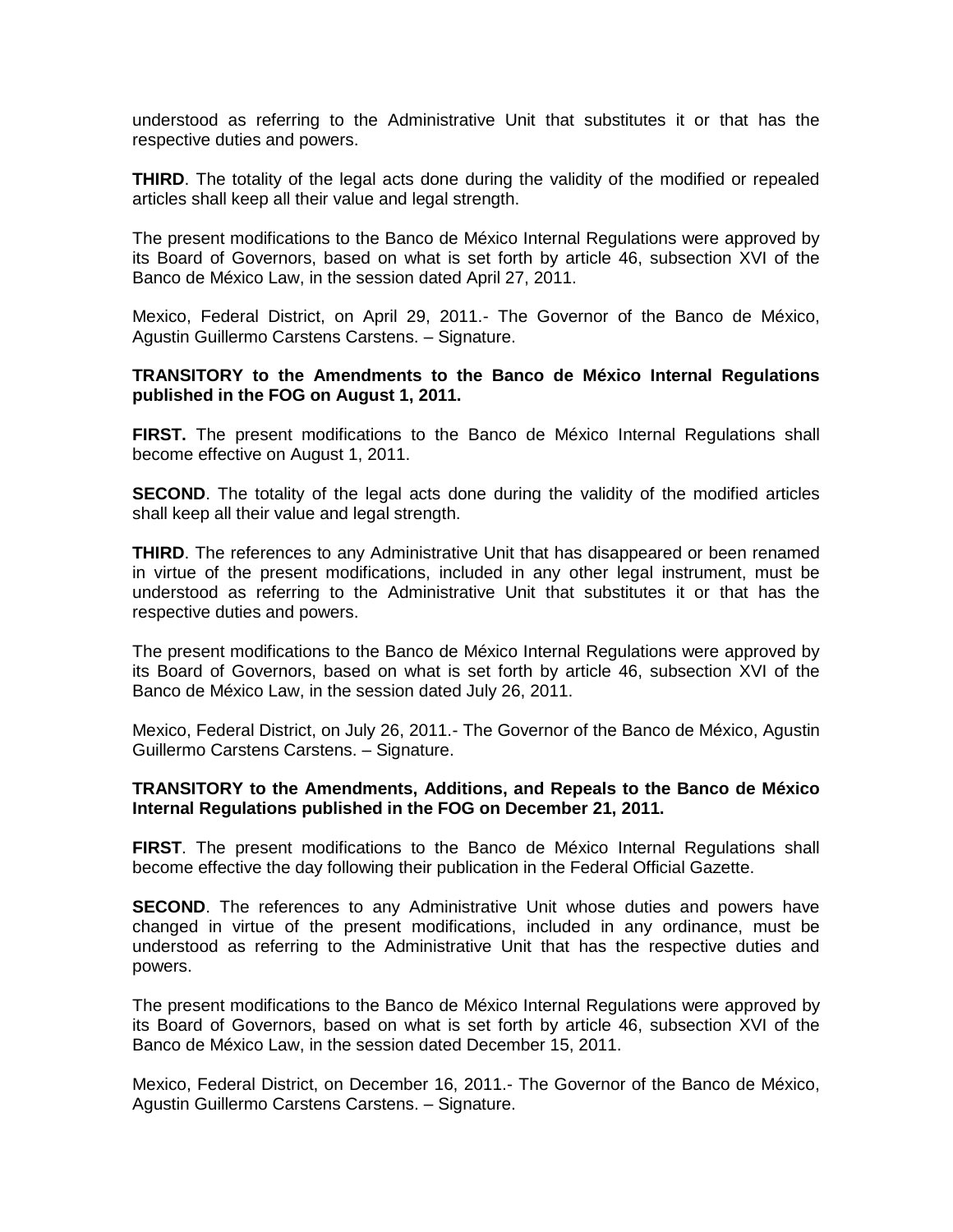#### **TRANSITORY to the Amendments, Additions, and Repeals to the Banco de México Internal Regulations published in the FOG on March 29, 2012.**

**FIRST**. The present modifications to the Banco de México Internal Regulations shall become effective on April 2, 2012.

**SECOND**. The totality of the legal acts done during the validity of the modified articles shall keep all their value and legal strength.

**THIRD**. The references to any Administrative Unit that has disappeared or been renamed in virtue of the present modifications, included in any other legal instrument, must be understood as referring to the Administrative Unit that substitutes it or that has the respective duties and powers.

The present modifications to the Banco de México Internal Regulations were approved by its Board of Governors, based on what is set forth by article 46, subsection XVI of the Banco de México Law, in the session dated March 22, 2012.

Mexico, Federal District, on March 26, 2012.- The Governor of the Banco de México, Agustin Guillermo Carstens Carstens. – Signature.

#### **TRANSITORY to the Amendments, Additions, and Repeals to the Banco de México Internal Regulations published in the FOG on November 1, 2012.**

**FIRST**. The present modifications to the Banco de México Internal Regulations shall become effective on the day following its publication in the Federal Official Gazette.

**SECOND.** The procedures established in the articles that are modified in the Banco de México Internal Regulations that are being processed on the date that the present amendments, additions, and repeals take effect, shall continue to be processed pursuant to the provisions that they began with.

**THIRD.** The totality of the legal acts done during the validity of the modified articles shall keep all their value and legal strength.

The present modifications to the Banco de México Internal Regulations were approved by its Board of Governors, based on what is set forth by article 46, subsection XVI of the Banco de México Law, in the session dated October 22, 2012.

Mexico, Federal District, on October 24, 2012.- The Governor of the Banco de México, Agustin Guillermo Carstens Carstens. – Signature.

### **TRANSITORY to the Amendments and Additions to the Banco de México Internal Regulations published in the FOG on January 31, 2013.**

**FIRST**. The present modifications to the Banco de México Internal Regulations shall become effective on February 1, 2013.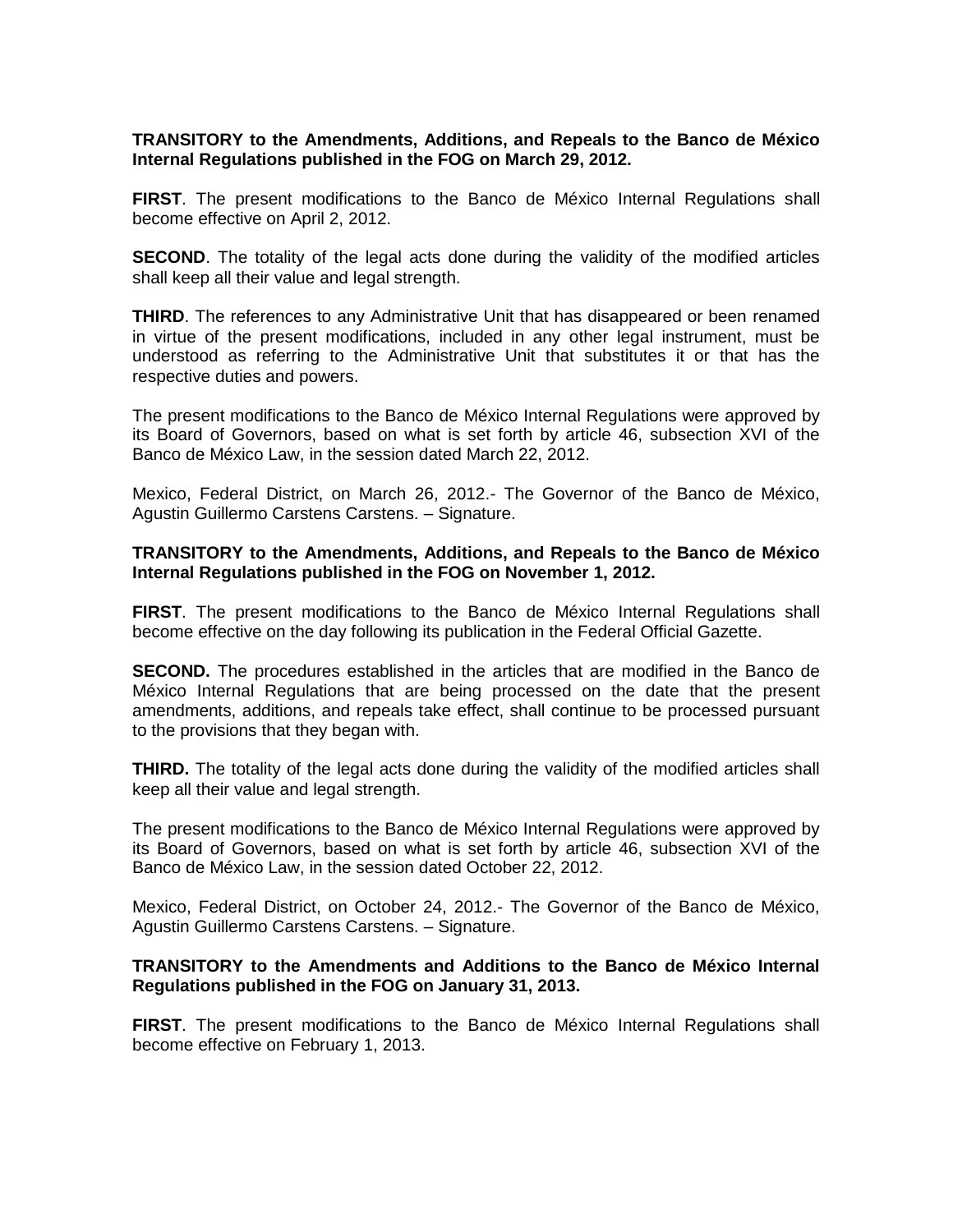**SECOND**. All the references in the provisions issued by the Banco de México to the Financial Services Evaluation Division shall be understood as referring to the Directorate of Financial Services Evaluation.

**THIRD.** The totality of the legal acts done during the validity of the modified articles shall keep all their value and legal strength.

The present modifications to the Banco de México Internal Regulations were approved by its Board of Governors, based on what is set forth by article 46, subsection XVI of the Banco de México Law, in the session dated January 28, 2013.

Mexico, Federal District, on January 29, 2013.- The Governor of the Banco de México, Agustin Guillermo Carstens Carstens. – Signature.

#### **TRANSITORY to the Amendment to the Banco de México Internal Regulations published in the FOG on March 27, 2013.**

**FIRST**. The present modifications to the Banco de México Internal Regulations shall become effective on April 1, 2013.

**SECOND**. All the references in the provisions issued by the Banco de México to the Directorate of Systemization of Economic Information and Services shall be understood as referring to the Directorate of Prices, Regional Economies and Information Analysis.

**THIRD**. The totality of the legal acts done during the validity of the modified articles shall keep all their value and legal strength.

The present modifications to the Banco de México Internal Regulations were approved by its Board of Governors, based on what is set forth by article 46, subsection XVI of the Banco de México Law, in the session dated March 22, 2013.

Mexico, Federal District, on March 22, 2013.- The Governor of the Banco de México, Agustin Guillermo Carstens Carstens. – Signature.

## **TRANSITORY to the Amendments, Additions, and Repeals to the Banco de México Internal Regulations published in the FOG on October 31, 2013.**

**FIRST**. The present modifications to the Banco de México Internal Regulations shall become effective on November 1, 2013.

**SECOND**. The totality of the legal acts done during the validity of the modified articles shall retain all their value and legal strength.

**THIRD**. The references to the General Directorates or Directorates that disappeared or were renamed due to the present modifications becoming effective, and that are included in any other legal act, must be understood as referring to the General Directorates or Directorates that substitute them or have the respective duties and powers.

The present modifications to the Banco de México Internal Regulations were approved by its Board of Governors, based on what is set forth by article 46, subsection XVI of the Banco de México Law, in the session dated September 25 and October 28, 2013.